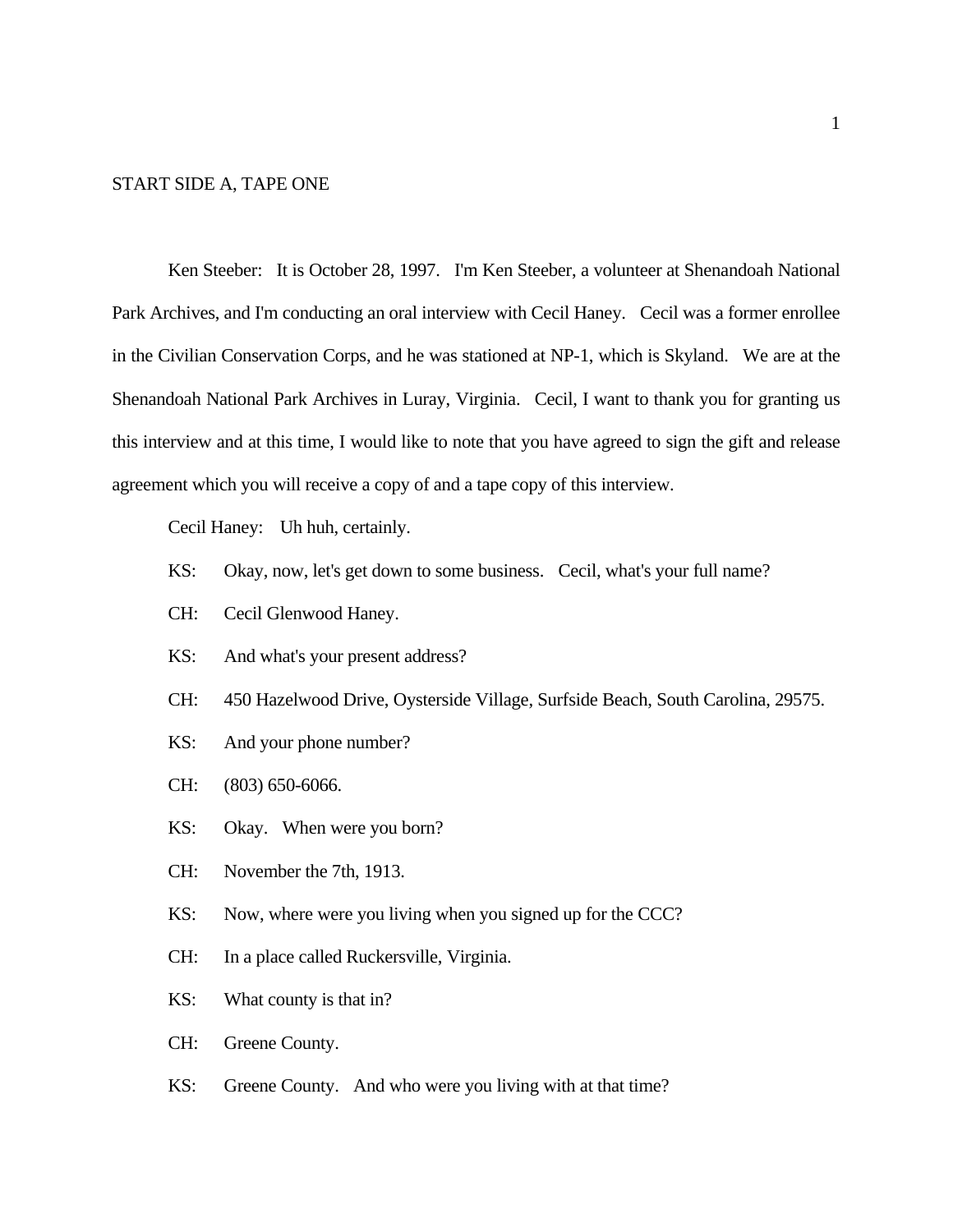- CH: Parents.
- KS: Okay, did you have any brothers or sisters?
- CH: Yup. Five brothers and two sisters.
- KS: And where did you fit in in the mix here?
- CH: I was the second oldest.
- KS: Second oldest.
- CH: My sister's two years younger, uh, older than I am.
- KS: Now, did any of your brothers serve in the CCC in addition to you?
- CH: No.
- KS: You're the only one?
- CH: Only one.
- KS: Okay. How did you find out about the Corps?

CH: Well, I'd seen some boys that went in in the first enlistment, and there just wasn't nothing to do and I went up to the county office building which the fellow handling the enrollment of CC camp - I went to high school with him. And really, I wasn't qualified, his parents being on welfare, to go, but I was an alternate.

KS: Now, explain that now, you weren't qualified because your parents weren't on welfare?

- CH: Yeah.
- KS: Okay.

CH: See my daddy was with the state highway department and he had a farm.

KS: Okay, and he was employed, then.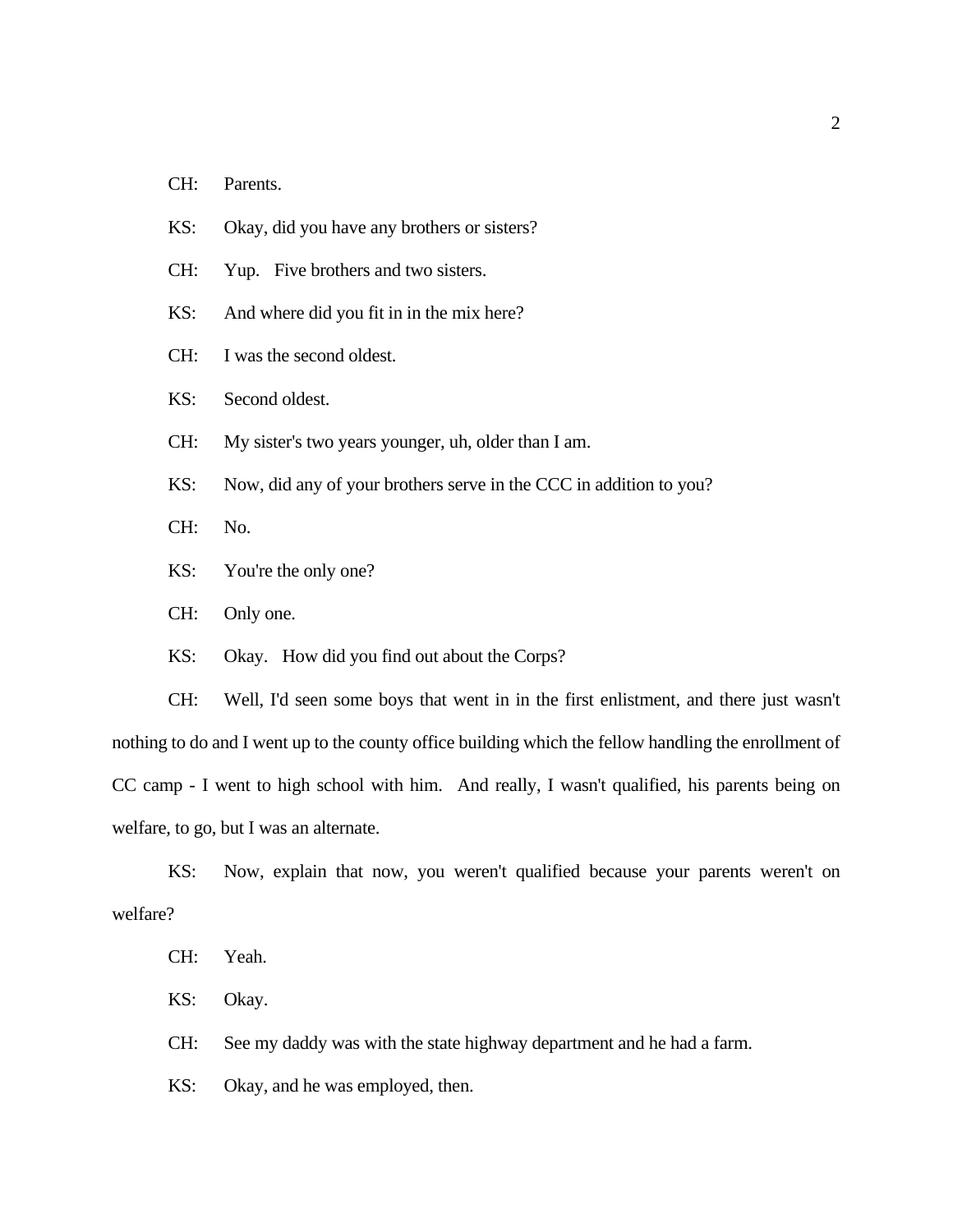- KS: Okay.
- CH: So I went down as an alternate and about two thirds of them went down that day didn't

#### pass.

| KS: |  |  | Now, why didn't they pass? Is it, physical? |  |  |  |
|-----|--|--|---------------------------------------------|--|--|--|
|-----|--|--|---------------------------------------------|--|--|--|

- CH: The physical.
- KS: The physical, okay.
- CH: So three of us went down to alternate and we all three went in the CC camp.
- KS: I see.
- CH: And just by ear, you know, word of mouth, is the way I found out about it.
- KS: Okay, now what year did you join?
- CH: 1933.
- KS: Was that in the summer, or . . . ?
- CH: That was in October.
- KS: October. How long did you serve?
- CH: I served fifteen months. That was the longest you could stay at that time.
- KS: Okay.
- CH: Now . . . (laughter)

KS: Okay, now, you know we're going to get into--well, let's talk about that, that part of what you've done and we'll get that on record here.

- CH: What do you mean? What I done after I was discharged?
- KS: Yeah.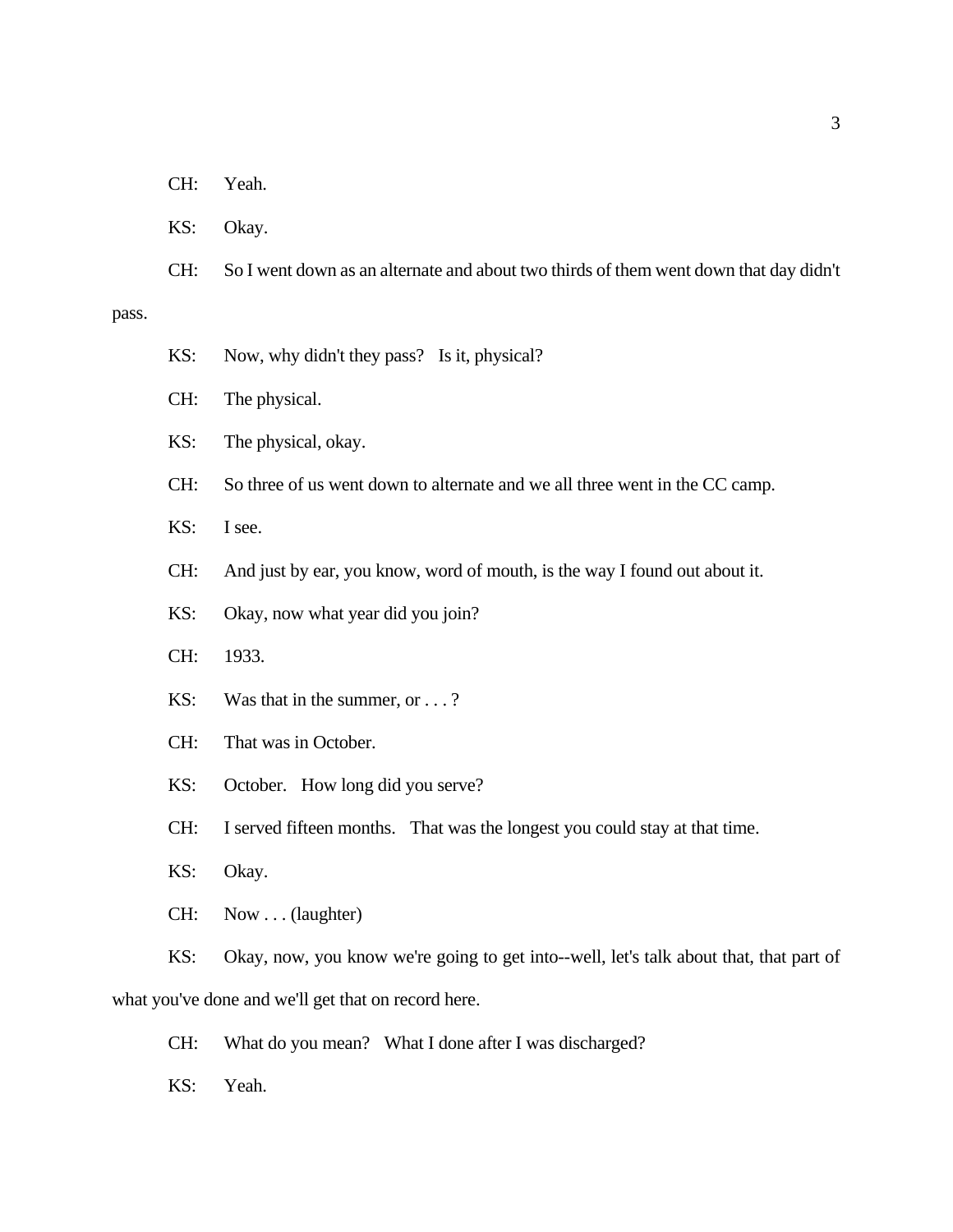CH: Well, I was working on the water supplies in the Park. That's for the parking overlooks, hotels, and what-not ( ).

KS: Here in Shenandoah?

- CH: In Shenandoah.
- KS: Now, okay, alright.
- CH: I was working from Rattlesnake Point to Swift Run Gap, Route 33.
- KS: Okay.

CH: And I had the mountains all pretty well dug up. And this boss man from Charlottesville had taken my barracks bag and foot locker home, and he come on New Year's Day and asked me where they were, and I told him they's where he put them off the day before. He'd brought them back to the mountain and I'd come back to the mountain and back to work as a local experienced member [L.E.M.]. So I was on that about sixteen months.

- KS: Okay, so then, you really had the, the maximum tour, and then you came back again.
- CH: Yeah.
- KS: And in what capacity, were you a civilian, or ...
- CH: I was a CC boy, a two striper, same as a corporal.
- KS: Right. In the second sixteen months?
- CH: Yeah.
- KS: Oh, really?

CH: Yeah. I was in the Pinnacles barracks, I was the barracks leader when I got the discharge and I come back, I was still the barracks leader.

KS: I see. Okay, well, we'll go into more of your work a little later in the interview, but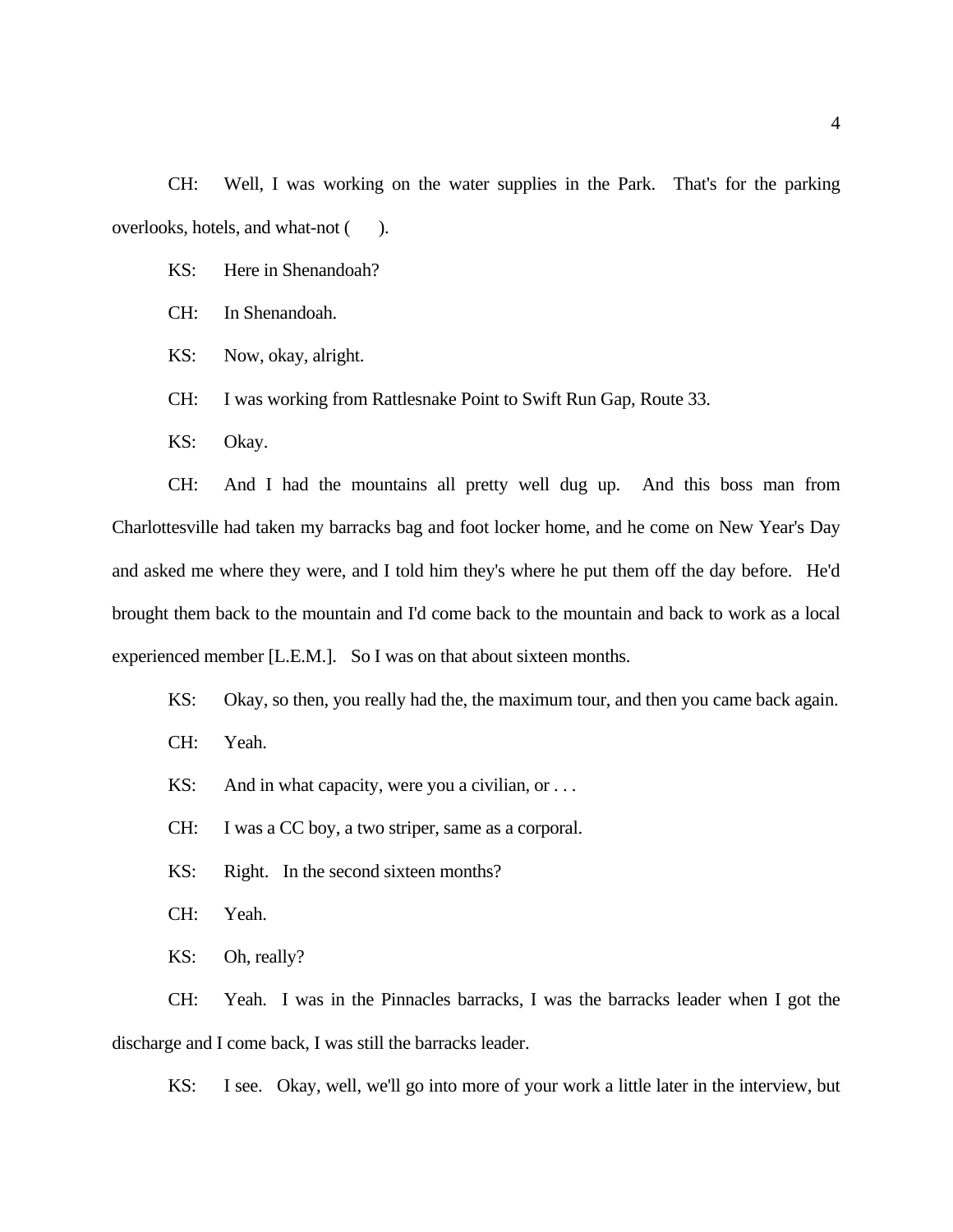that's interesting, that you were able to do that, or . . .? Okay, you smile. Was it illegal? Or did you just, uh, . . .

CH: It was illegal.

KS: It was.

CH: But I mean, I was a party of it after the fact. I didn't know what was going on, until the fifteenth. And they called me in, wanted my name. I told the Captain, I said, "Captain Murphy, you're nuts! I been here fifteen months!" He said, "I never saw you before in my life."

KS: Oh, I see. But he did.

CH: Yeah. So I gave him my girlfriend's grandfather's name. So I worked about fifteen month under that.

KS: Oh, you came in under another name?

CH: Yeah.

KS: Oh, okay, I see how you did that, okay, fine. That's great.

CH: I hope the statute of limitation's run out!

KS: I don't think anybody's going to bother you (laughter). Well, let's talk a little bit about

camp life. Was this your first time away from home?

CH: Yeah.

KS: Okay. And, oh, by the way, how old were you when you came to camp?

CH: Nineteen.

KS: Nineteen. Okay. And, you know, how did you adjust to camp life? Were you homesick, or . . .

CH: No.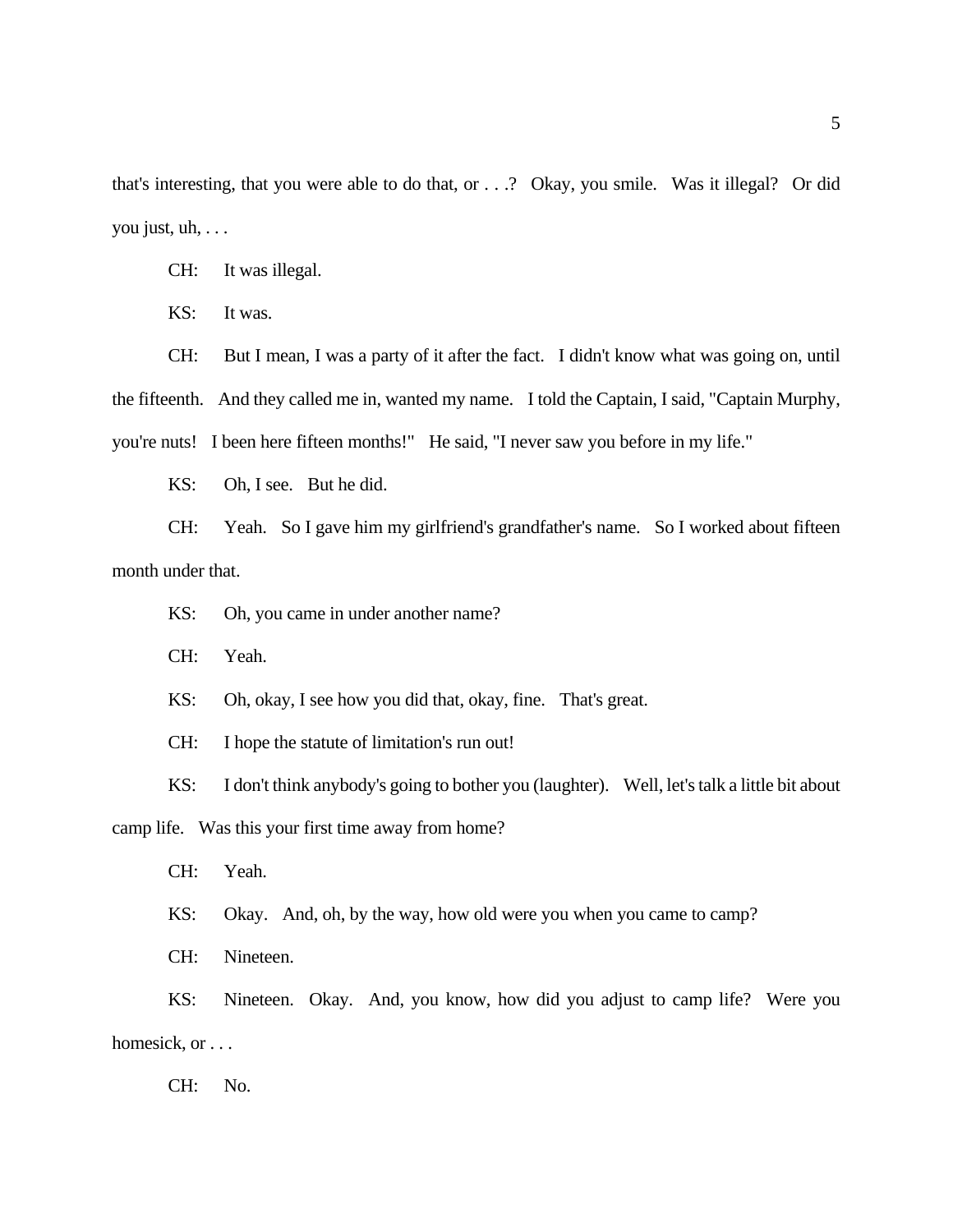KS: You went right into it?

CH: Right into it. See, they'd taken us from Richmond, army recruitment station, to Fort Humphries, which is Fort Belvoir, now.

KS: Okay, yeah.

CH: For basic training. You know, getting accustomed, you know, to the life. Which I worked KP down there.

KS: Now you said basic training at the army fort; what was that about?

CH: That was to issue us clothes and get us used to army life.

KS: What that, like, any marching, drilling . . . ?

CH: Yeah, you had some, well basically that, yeah.

KS: And then KP?

CH: Yeah, then, KP. Well, I worked KP all the time I was down there, in the officer's

#### mess.

KS: Okay, and how long were you there?

CH: About approximately two weeks.

KS: Was that about par for the course for most enrollees?

CH: Yeah.

KS: To be there about two weeks?

CH: Yeah.

KS: Okay. Did all enrollees do that, go to army base first?

CH: I don't know, I think they did, though. See, about all we got here come through, on

the Drive, came out of Fort, it's Fort Belvoir, now.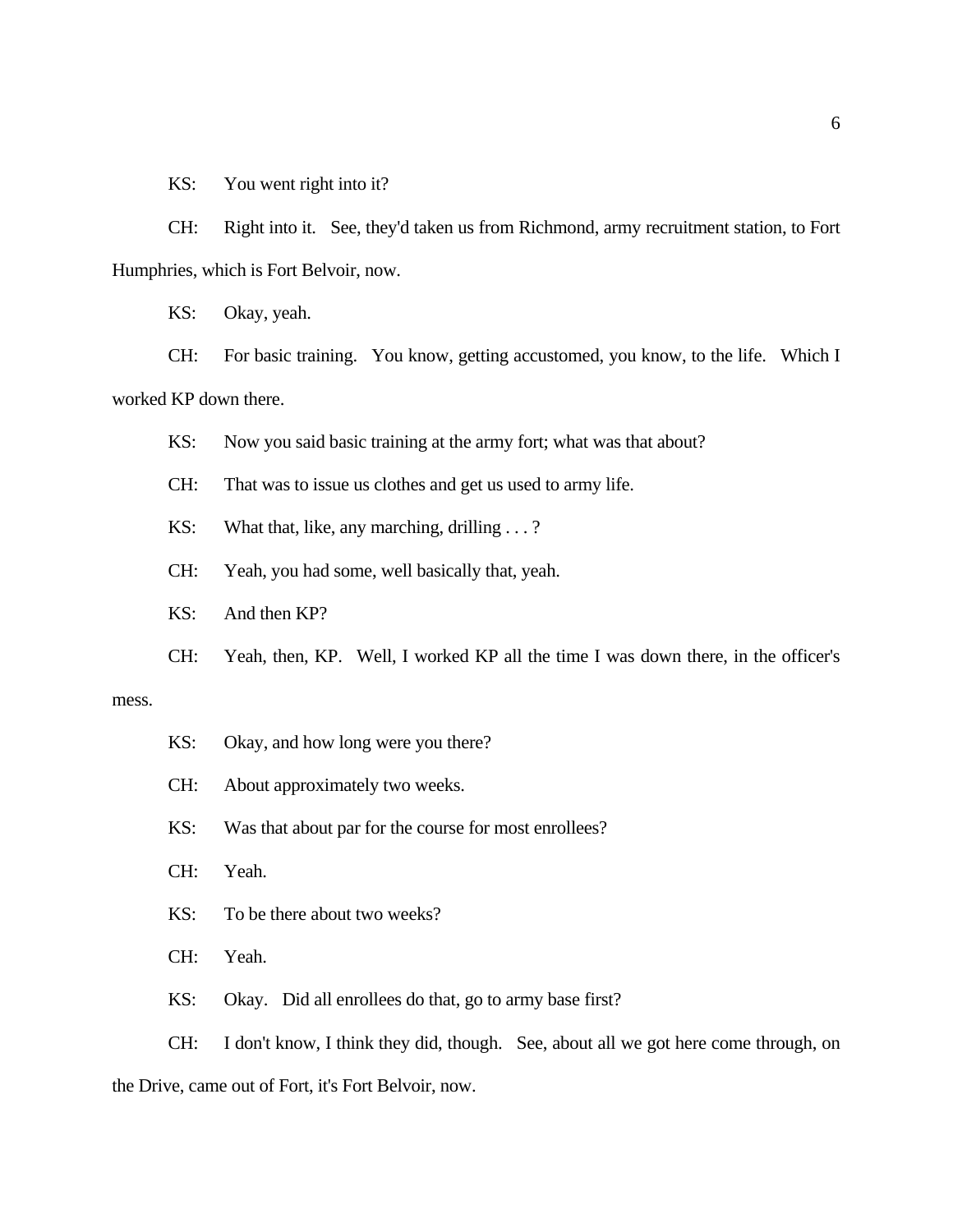KS: Oh, I see, yeah.

CH: It was Fort Humphries then.

KS: Okay.

CH: Come out on the train, and come down to Luray, then had a cattle truck, with the high sides on it, slats, it'd take you to the mountain.

KS: Right. Now, what camp were you assigned to?

CH: Camp Number 1, it's Skyland.

KS: Skyland.

CH: I think that was 334th Company, I believe. 334th Company of CCC Camp Number

1, Skyland, Virginia.

KS: Yeah, I think you're right. Now were you there for your entire first hitch, the first fifteen months?

CH: Yeah, umm hmm.

KS: Okay, and how about the second--

CH: I was still there--

KS: --hitch. You were still in the same place?

CH: Umm hmm.

KS: Okay, and you were there. Okay, what was it like to be in camp? Now, you know,

you're, you're just coming, you know, away from home for the first time, and, just--

CH: The first part of it, the first of it was rough, because we stayed in tents the first winter. From October 'til March.

KS: Tell us a little bit about that.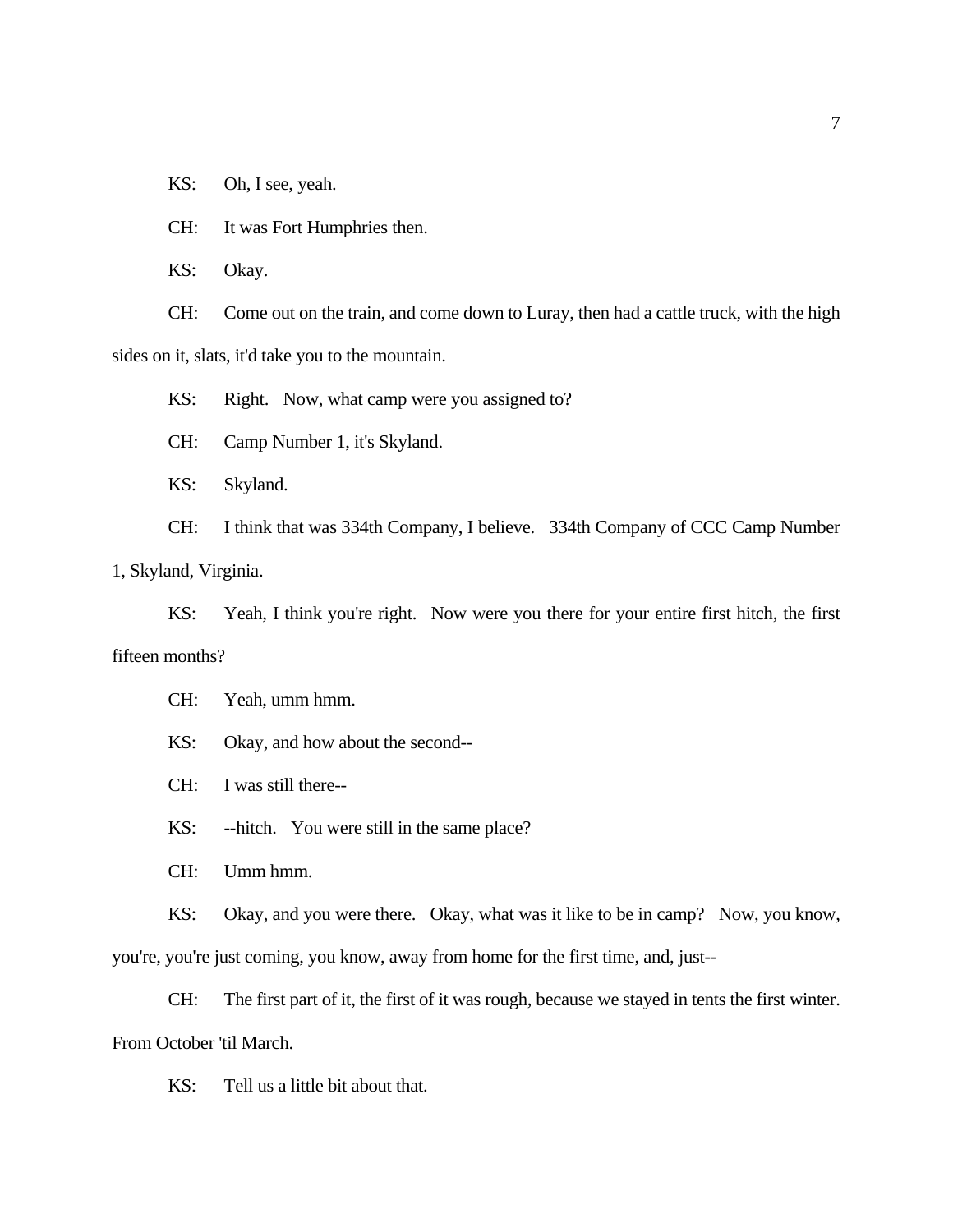CH: A lot of nights you wish you was home! (laughter) Yeah. What had happened, you'd go in your tents, and if you didn't have somebody in there understood what the boss would do for them, you'd go to bed and you'd forget to loosen up your tent ropes. Then you get a little shower, and get some wind, see, that'd blow the stakes out. So you'd have to get up then, in your drawers, or whatever you had on, and slip on some clothes, and set your tent back up. It happened quite frequently, at night time, because the tents was right close to the mountain at Skyland.

KS: I see.

CH: So, it wasn't too bad, but I mean . . . they had a bathhouse at the time that you could go to.

KS: How many people were, slept in a tent?

CH: Two--uh, twenty in a tent.

KS: Okay, it was a, those great big, uh, like squad tent, they call them?

- CH: Yeah, yeah.
- KS: Yeah.

CH: And it wasn't bad, I mean, it, you had plenty of covering, you had a couple of little wood stoves in there, but, when you got up in the morning, you didn't, you didn't set around on the edge of the bed and stretch and carry on, you got in your pants as quick as you could to get out of there (laughing), but I, I enjoyed it, myself.

KS: You know, was it severely cold, or was it fairly comfortable?

CH: No, it was cold in the morning, 'til you got lit fire in the stove. You go over to the bathhouse to get dressed and warm up your shoes.

KS: Okay, the bathhouse, I take it, was heated?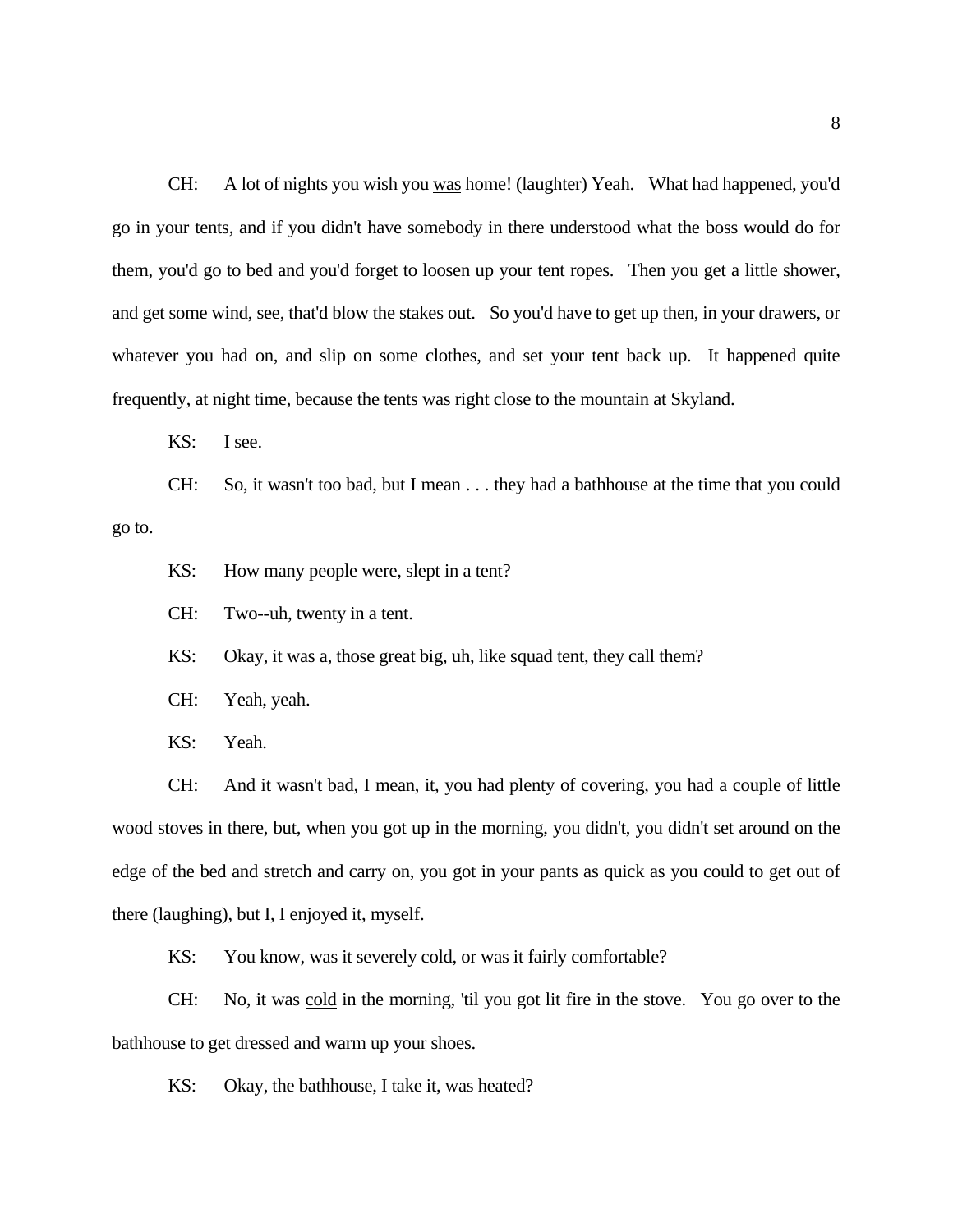CH: Yeah. See, they had a wood furnace in there,  $a$  ( ) oil drum that heated the water, you know, and it kept the bathhouse warm.

KS: When you were in tents, did they, did they have mess halls, or were you eating in tents, too?

CH: They had the mess hall when I was there.

KS: Oh, they built the mess hall.

CH: Yeah, that was the mess hall. The mess hall, and the infirmary, and the bathhouse was about all we had, and the captain's, the officer's quarters, was all that was built up. The rest of it was tents.

KS: Here's a question that I'm not aware of. Where exactly was the camp located? Now, you know where Skyland is now, and they have two entrances.

CH: Yeah.

KS: And you know where they have White Oak Falls parking lot. Was it down further from that, down, more towards the south end of that?

CH: If you go out of the old entrance to Skyline Drive, make a right, you know, going--

KS: Now, okay, define for me the old, old one.

CH: I mean, the entrance into Skyland.

KS: Okay, the one we have today.

CH: In other words, the original--

KS: The first one you go to when you go there?

CH: The original.

KS: That's the original, okay.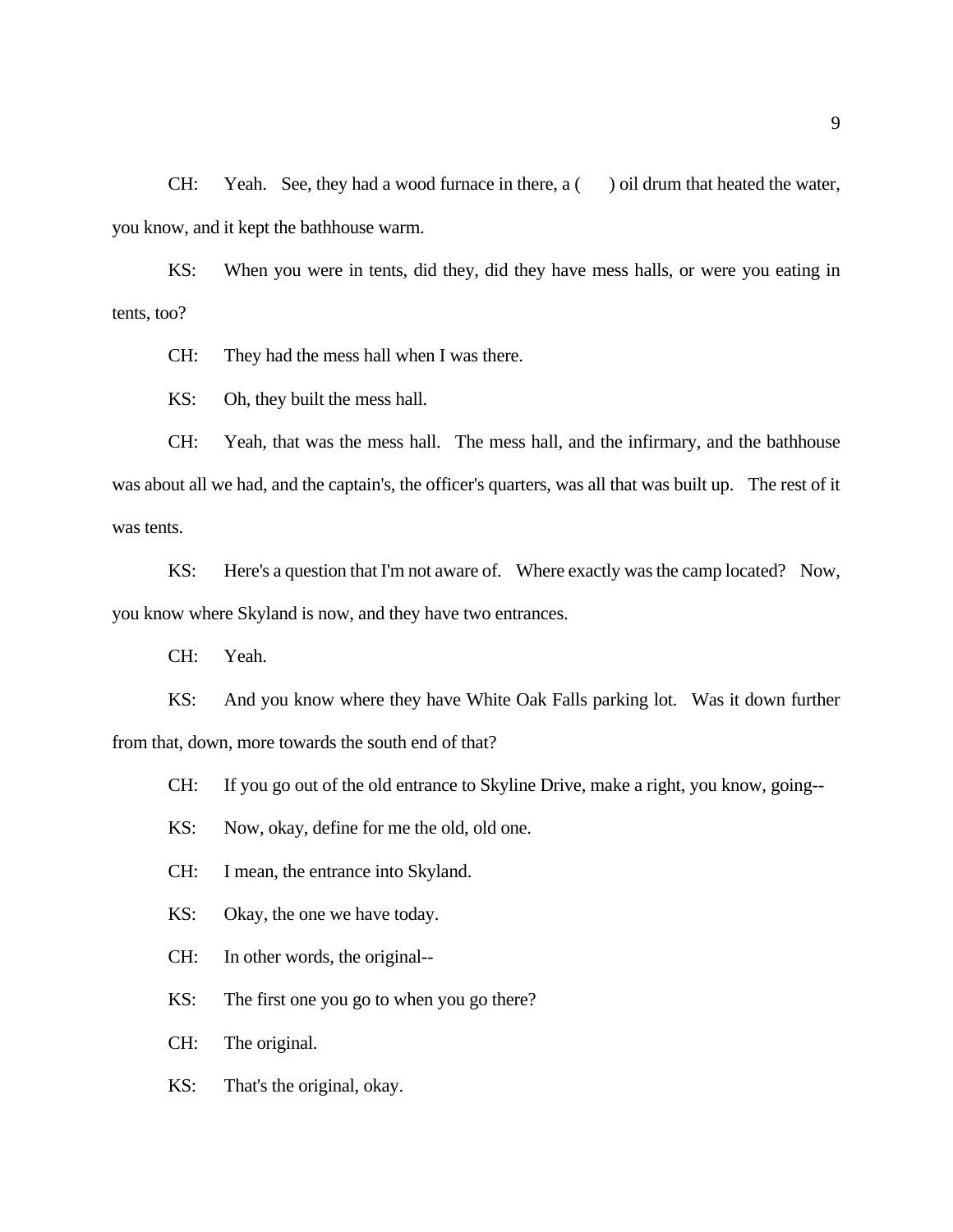CH: It's about three quarters of a mile south of there, just as you start up the mountain, you go up through there. That used to be a pow-wow grounds on your right.

- KS: A what?
- CH: Pow-wow ground.
- KS: What, for indians?
- CH: That's where the fellow named "Park" [unsure how to pronounce name]--
- KS: Oh! Pollock!
- CH: Pollock.
- KS: Okay.
- CH: He'd have the big blow-ups there.
- KS: Now, is that right along the Park, now--right along the Drive, now?

CH: That, that's maybe three or four, five hundred feet off of the Drive, right off. And you go through a swale, like, little low spot, and just as you start up the mountain, you know, going towards Crescent Rock--

- KS: Alright.
- CH: --it's on your left.
- KS: Okay. It's grown over now, isn't it?
- CH: Yeah, umm hmm. Last time I was through it was grown over.
- KS: And the camp was located near that?
- CH: Yeah.
- KS: Okay.
- CH: When you, when you leave Skyland just as you start up the mountain, I forgot the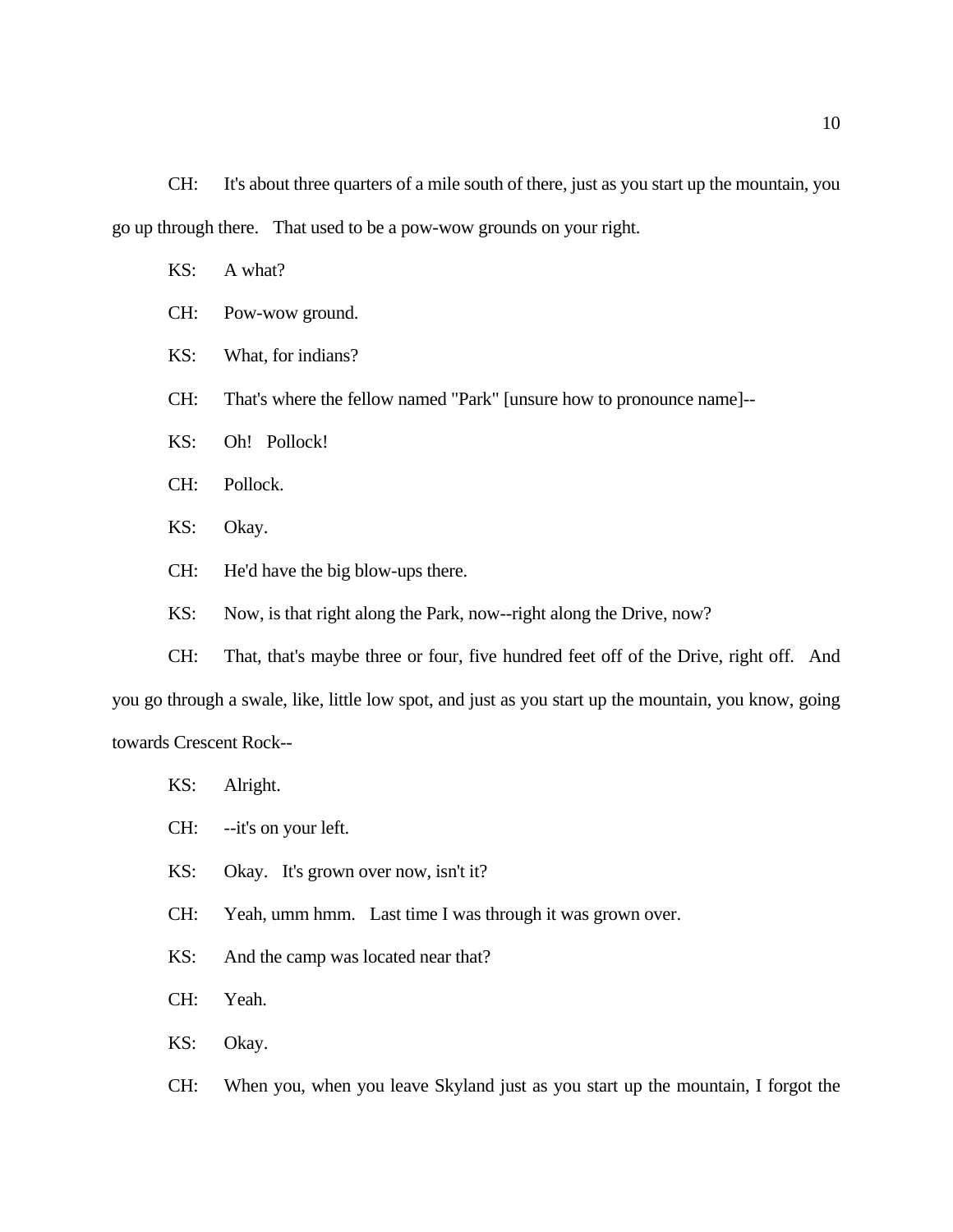amount where you go up to Crescent Rock, you know, where the big overlook's on the Skyland side. You go, come out of Skyland, the entrance, and come down through a low spot, you know. About a half a mile or so, () distance and just start up the incline and that's where the camp set.

KS: Okay, fine, great. Okay, one of the questions I'm interested in, was there any guard duty and who, who performed guard duty?

CH: Only guard--you had one guy who worked at nights.

KS: Was he like a fire guard, or, or just . . .

CH: He just more or less kept the fires up in the stoves, you know, for, things ready for the cooks in the morning, and kept the fires of hot water going in the bathhouse.

KS: I see.

CH: Then, cold weather, we'd all give him 25 or 50 cents a month and he would keep the barracks heated up, I forgot, in the barracks.

KS: Oh, okay.

CH: Yeah. That was his side money.

KS: Lot of fellows had little side jobs, didn't they?

CH: Well, outside of him, and maybe some would do some laundry, and we had a fellow, Shorty Kesner, and Lon Recklif, who cut hair, barbers. They was two of the main barbers, Shorty Kesner and Lon Recklif. There was more of us. The rest of them didn't have anything on the side.

KS: Okay. And, did you have a nickname?

CH: Just Haney.

KS: Just Haney.

CH: That sometimes depended on what the boys thought of you. I heard some pretty bad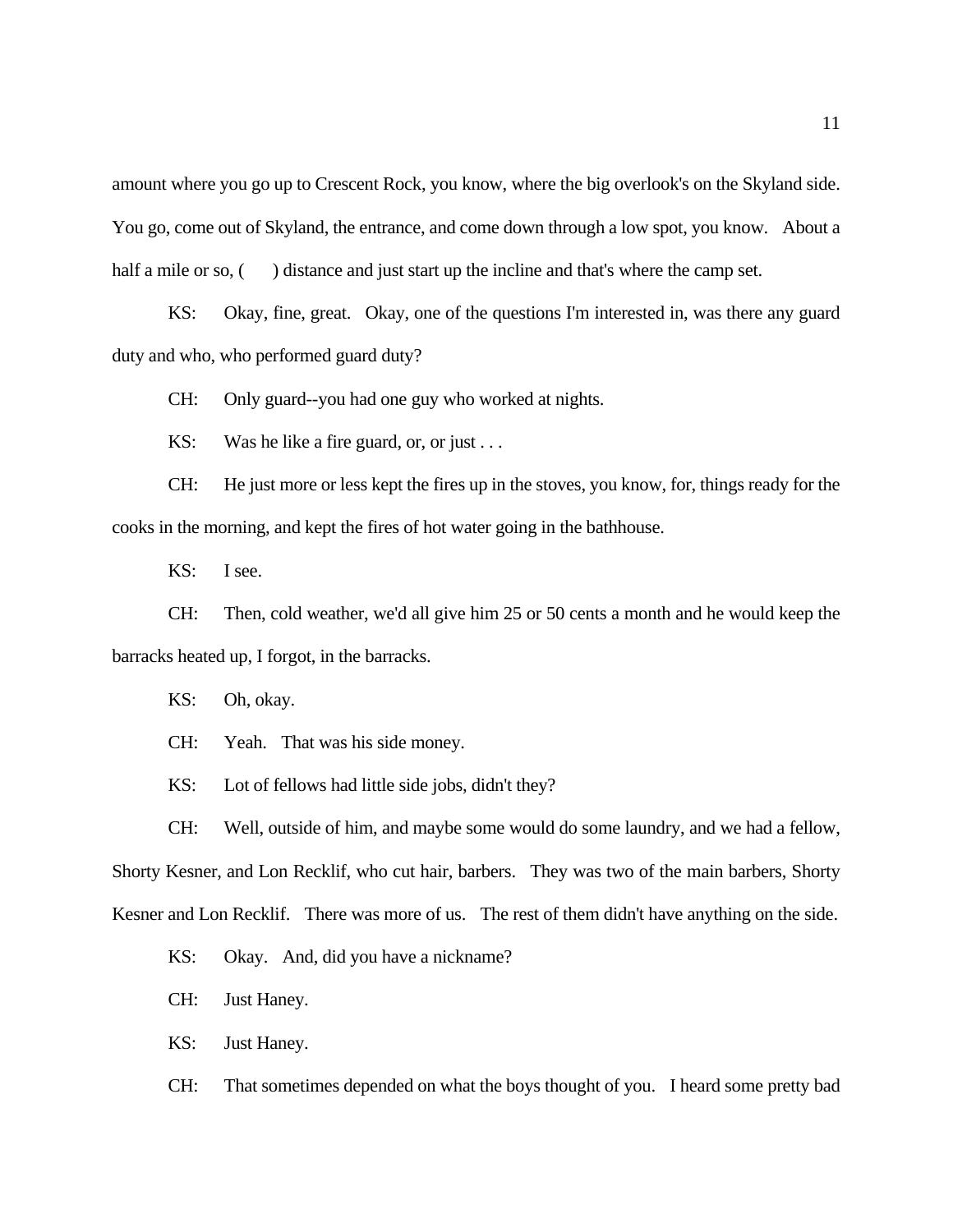names, sometime--

KS: () (laughter) In some of the interviews I've done I've picked that up, and I was just curious. How about discipline, did you have any discipline problems? In camp?

CH: Very few, very few. Once in a while you'd have a little fist fight or scrimmage, but .

. .

KS: No, no stealing or  $\dots$ 

CH: I never heard of any, if it did, it didn't get out.

KS: Well, you were there a long time, so . . .

CH: Yep. Well, see, I was in about eighteen months after I come out of the local experienced members. So I spent, about a good, about, in fact close to five years there.

KS: I, I, I, I guess, now, that discipline was handled by the ...

CH: Captain.

KS: The captain, and he handled that. You know, when you'd have a fist fight. Was there any AWOL and things like that?

CH: You'd have some AWOL, not too much--

KS: That's about, that's about it. Okay.

CH: Now what we'd have, when they'd get a new group of boys in, and you could tell the ones that going to go over the hill, that got homesick.

KS: Okay.

CH: They'd, sort of, they'd start going to bed with their clothes on.

KS: (laughs) Did they chase after these guys?

CH: No.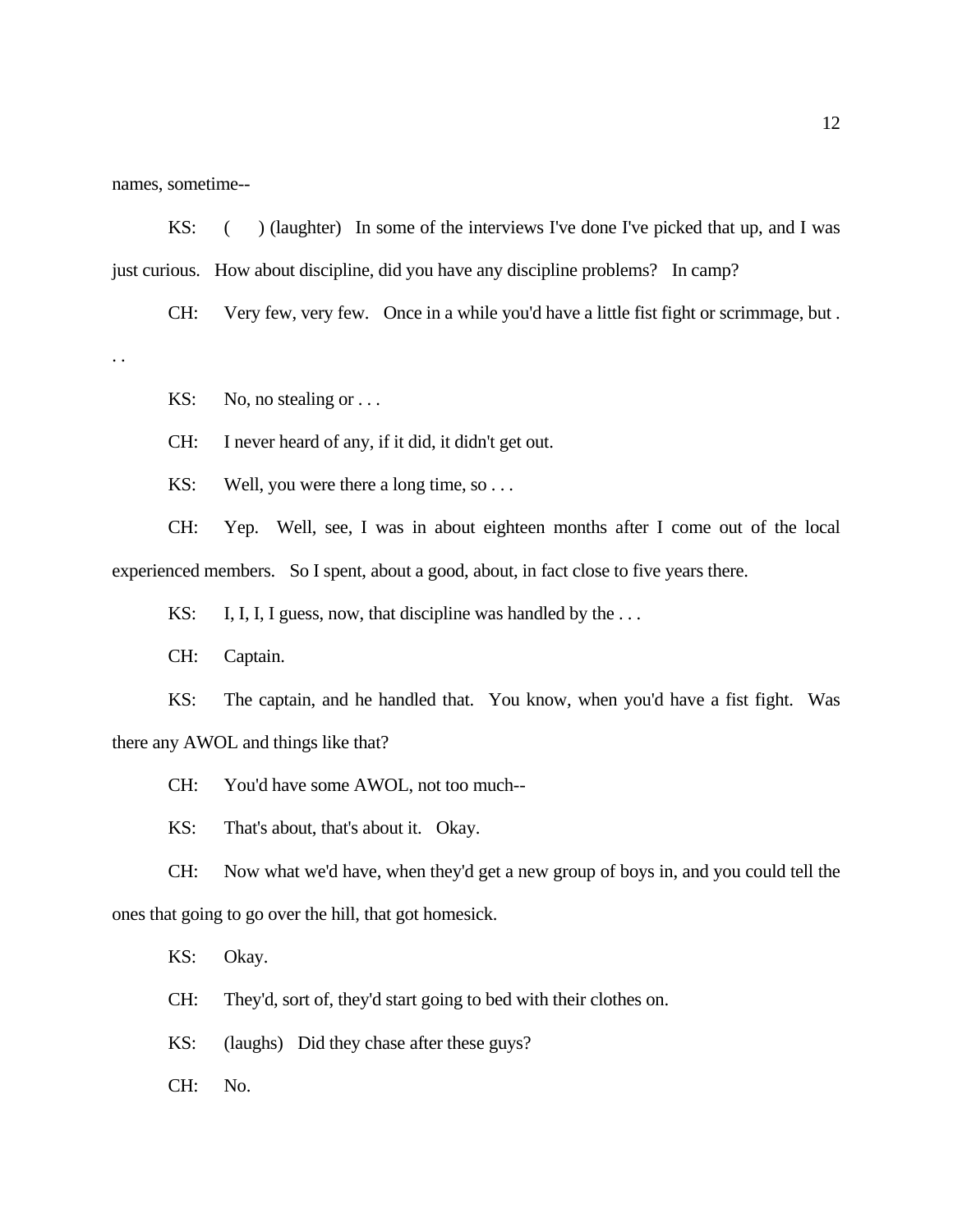KS: No. I had an interview not too long ago where I asked that same question, and the fellow replied that, "Only if he took government property." And then they went after him.

CH: Yeah, yeah. Well, one thing they had the clothes on their back, is about what they'd take out, I think. You could, you know, most of them would arrive, knew that they were going over the hill. Was it families, I don't know, down my part of the state, that needed the money worse than the other ( ). The ones that families really needed that \$27 [\$25] a month, they're the ones that go out.

KS: Really?

CH: And then, I know a guy in Greene County that talked about how bad they's treated, the food wasn't no good, and he was just, homesick.

KS: Oh, and he just used that as excuses.

CH: Yeah, I think one of them had been in about two months, he'd gained about eleven pounds. And looked better than I'd ever saw him in my life and he says it's too rough for him, but . . . I didn't, I didn't see it that way, myself. And now, we first went up there, we had a Lieutenant Cook, George Cook was over the mess. Now he really fed you. He'd go over to Sullivan Meat Packer in Harrisonburg and pick out the cattles he wanted slaughtered for his use, and the hogs. And he marked them all.

- KS: They, they got their food supplies local, then, huh?
- CH: From Sullivan.
- KS: The meat?
- CH: In Harrisonburg.
- KS: How about produce and things like that? Was it all local?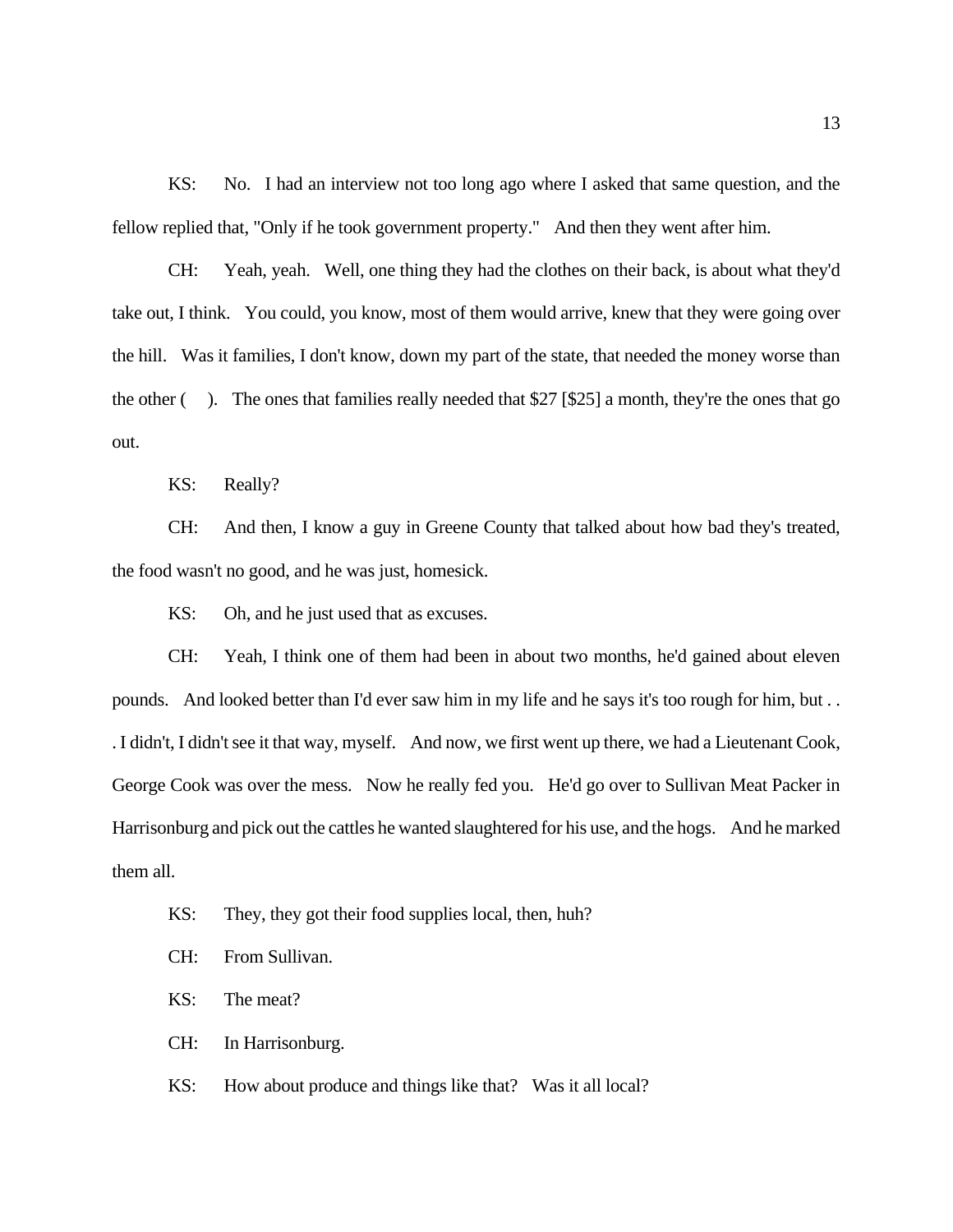CH: That was mostly local, yeah.

KS: Did you get any, did you have any military food? I don't know, I mean, this is a time that I'm not familiar with, in the military.

CH: No, no, no. It was all cooked right there. They'd use, like, dried products, beans, and stuff like that out of, of Fort Meade or up in that area, but, the cook and them, they, they fed good. I mean, we had roast beef, pork chops, and everything. But, then he got transferred out and brought a guy in there by the name of Tenelle. Now, when we was in the mountains, they sent the chow truck out with hot food. Well, Tenelle got in, he started feeding soup. And you'd have to, you'd eat a gallon of soup and get a teacup full of vegetables, and meat. So, I was out of the CC's, well I was a L.E.M. then.

KS: What's an L.E.M.?

CH: Local Experienced Member.

KS: Okay, I understand.

CH: And, the boys went on a strike. Just refused to work. And a couple times in the mess hall they just hollered and whooped, and raised the devil because he wasn't getting food like Lieutenant Cook, you know, had fed them in the past.

KS: I see. Was the food really going, you know ...

CH: It looked bad, I know, because a sandwich or something, you had to  $($ ) cut logs, lifting rocks, and build trails, and they bring you out a cold sandwich and some watery soup . . .

KS: I see.

CH: I don't mean  $($ ) on the thing, but see, I was, so I could, the way I worked that is I had a state car to use, I could go off and get me something to eat, go down to Panorama or somewhere.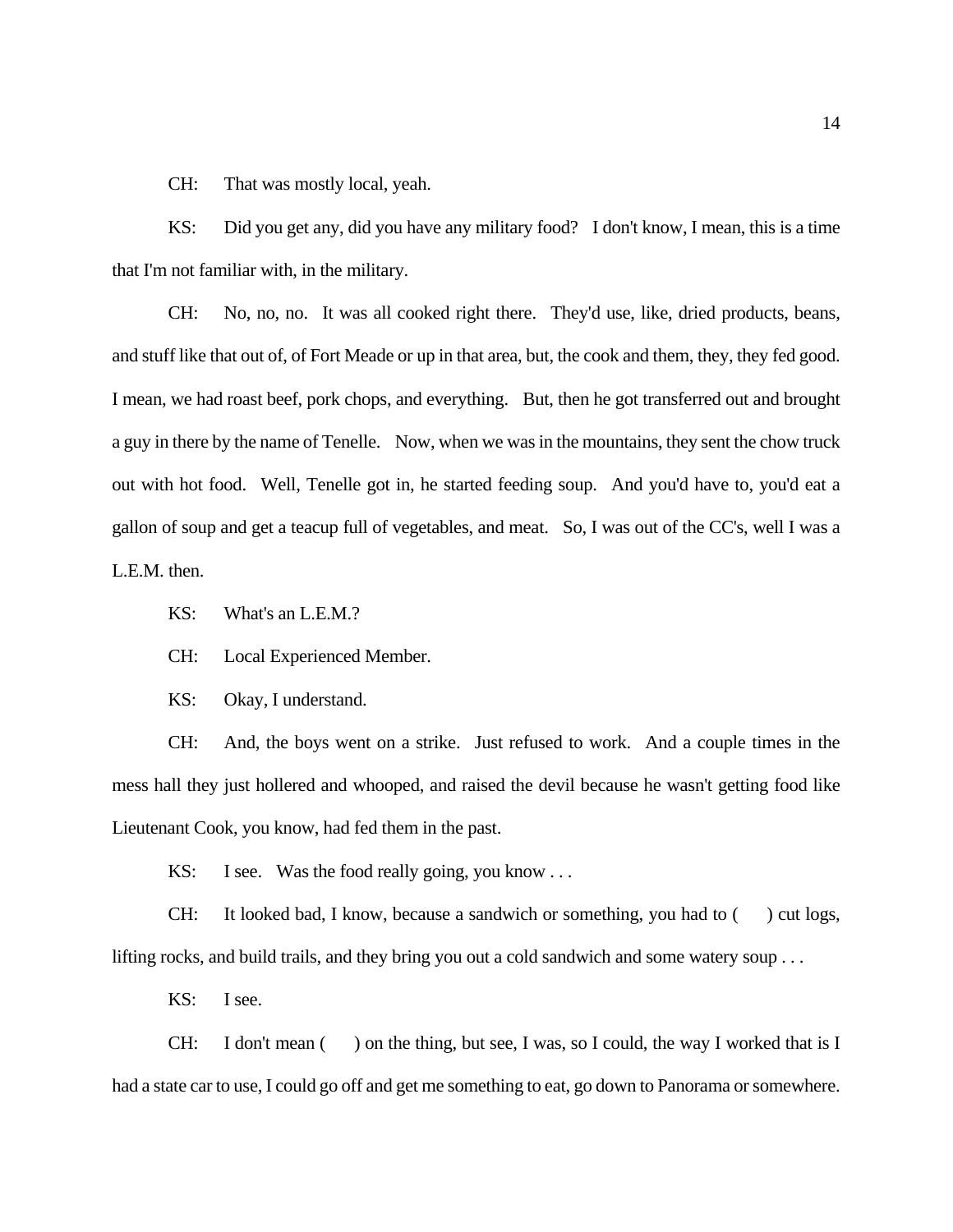KS: Well, did it improve later?

CH: Yeah, it did improve fast.

KS: As soon as you got rid of ...

CH: Yeah.

KS: Now, was there a mutiny up there?

CH: The nearest thing I know to a mutiny was, just, when they had that strike over that--

KS: That food?

CH: The food, yeah. That wasn't bad, I mean, just, that was settled very quick.

KS: Okay, a day or so, or . . .?

CH: Yeah, because a captain called them all in and told them if they didn't get back to work, he was going to discharge the whole company.

KS: Now, was this a mixed group, between Virginia boys and, and Pennsylvania boys?

CH: Yeah, some of both, yeah, more was, more was Virginia boys at that time. There was a guy from Woodstock, Rudolph was the last name. He was in World War I; sergeant. And the captain said he was going to discharge the whole bunch if they didn't get back to work. Rudolph got up and said, "Captain ( ), you just discharge the ( ) ones?" He said, "You go with them." He said, "You read the Articles of War. Whenever a commanding officer has to  $($ ) the whole company, he goes with them."

KS: Oh, I see.

CH: So, see we was under the Articles of War, anyway. You know that.

KS: You were?

CH: Under the, you know, military.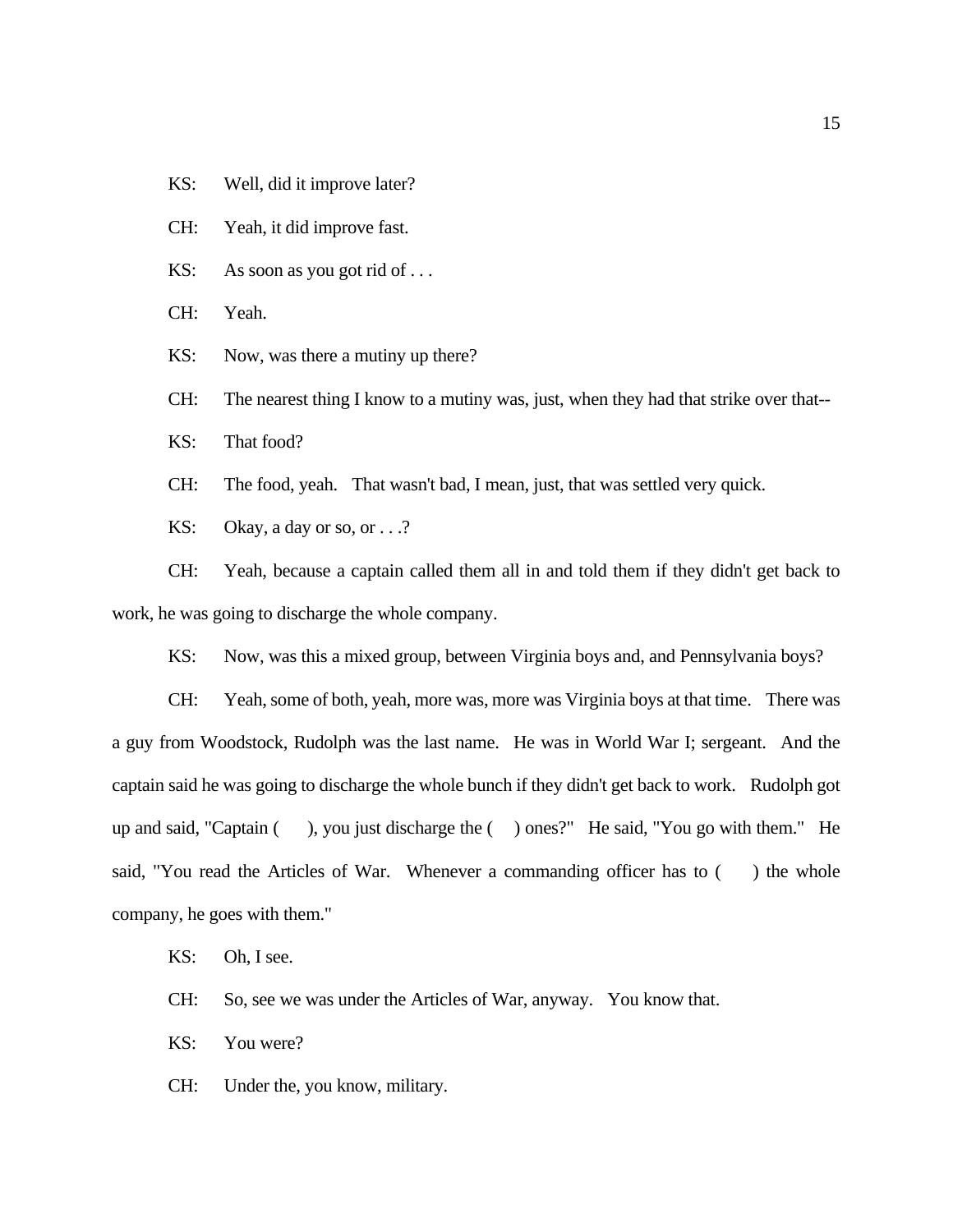KS: Military, yeah, I guess you're right, yeah.

CH: And, so that cracked that down. I mean, that commanding officer, it was a good experience.

KS: Was there much problem, you know, many problems between Pennsylvania boys and Virginia boys?

CH: Very little.

KS: Very little.

CH: Yeah, because by the time they start coming in, it was more of those that was Virginia boys.

KS: Yeah.

CH See, before we start getting the big city boys, in the, you know, slum areas, the downbeaten areas, you might have a fist fight every now and then, but . . .

KS: That's about it?

CH: Yeah. But, it wasn't, but they pretty well went together. You always have, you know, one lemon in the bunch, but we made the lemonade of those pretty well.

KS: Were there, were there many rivalries between camps?

CH: It was, yeah, because at one time they had run  $a$  ( ) on the best camp on the Drive.

KS: Okay.

CH: And boy, we, that's, our camp was all cleaned up: white-washed, you couldn't find a cigarette butt, nothing, all over there. In fact, Camp Number 1 got the award.

KS: Uh huh.

CH: But all the camps was into it. I mean, it was, very loyal spirit was this, members and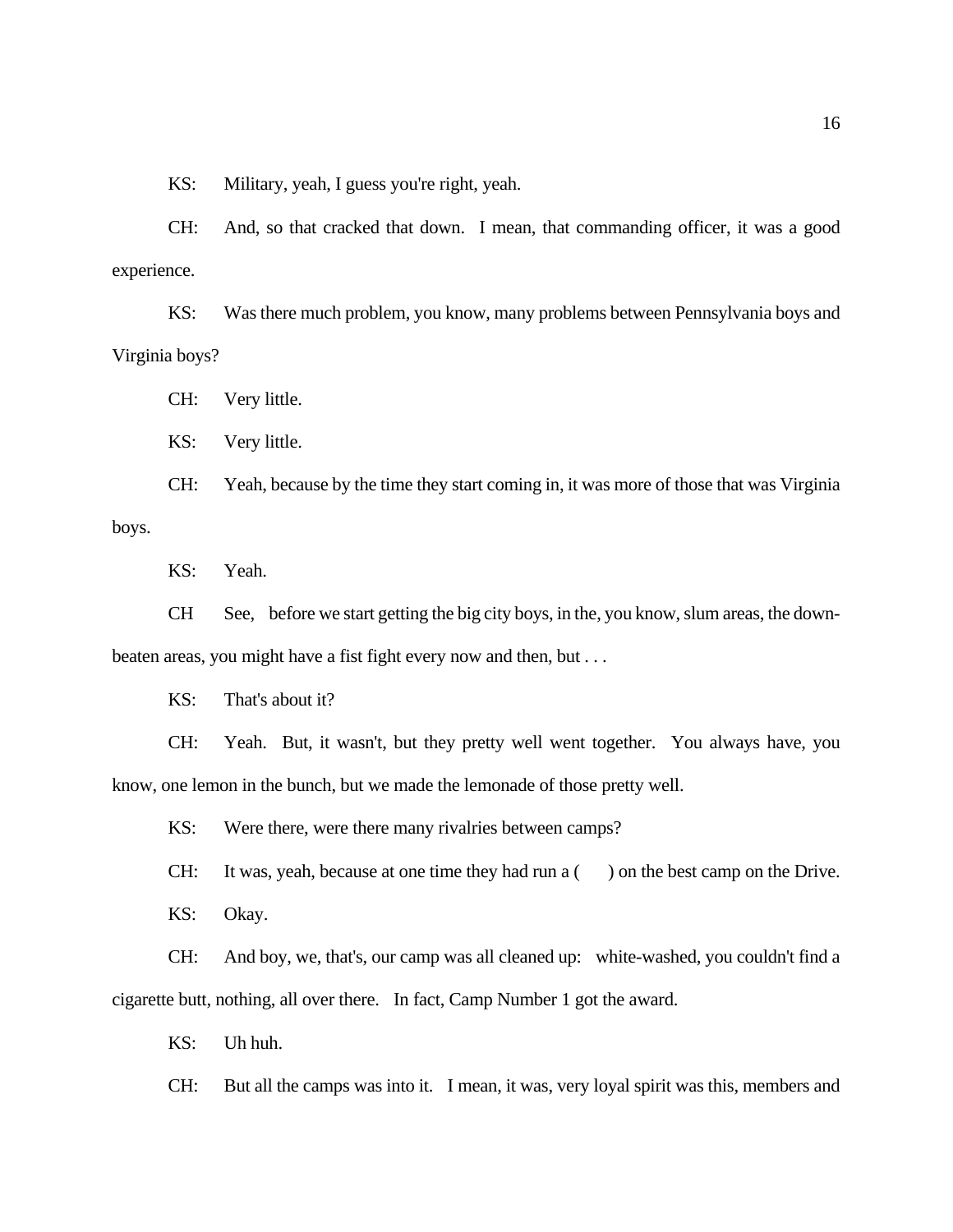their camps, I mean, the boys and the ( ). And then your barracks, if somebody getting themselves making a mess, the boys'd take care of that.

KS: Yeah, took care of it themselves.

CH: And we had had boys that come in there, didn't want to take their bath. We'd just get in some shorts or something, and catch him, and get a cake of that army soap, take him out in the bathhouse in the cold water and we'd give him a good showering . . . see, a lot of them was bashful, they had to wait until lights out to leave the barracks, before they'd take a bath. But we got them taking a bath, and wash their clothes. I mean, you wouldn't smell them, but, didn't take but once or twice to do it, but.

- KS: The corps held educational classes . . .
- CH: Yeah.
- KS: Did you take advantage of any of them?
- CH: I'd taken some, yeah.
- KS: Which, which ones did you take, do you recall?
- CH: I was working on accounting.
- KS: Accounting?

CH: Yeah, and bookkeeping. Then, what I done, I wasn't cut out for that. I, uh, engineers, I was working for in the water end of it, I'd work with them and they'd teach me stuff on hydraulics. And that's where I got into civil engineering and sanitary engineering was from them, see?

KS: In other words, you got your start right, right from the Corps?

CH: Yeah, if it hadn't been for the CC camp, I'd probably be bootlegging right now. Or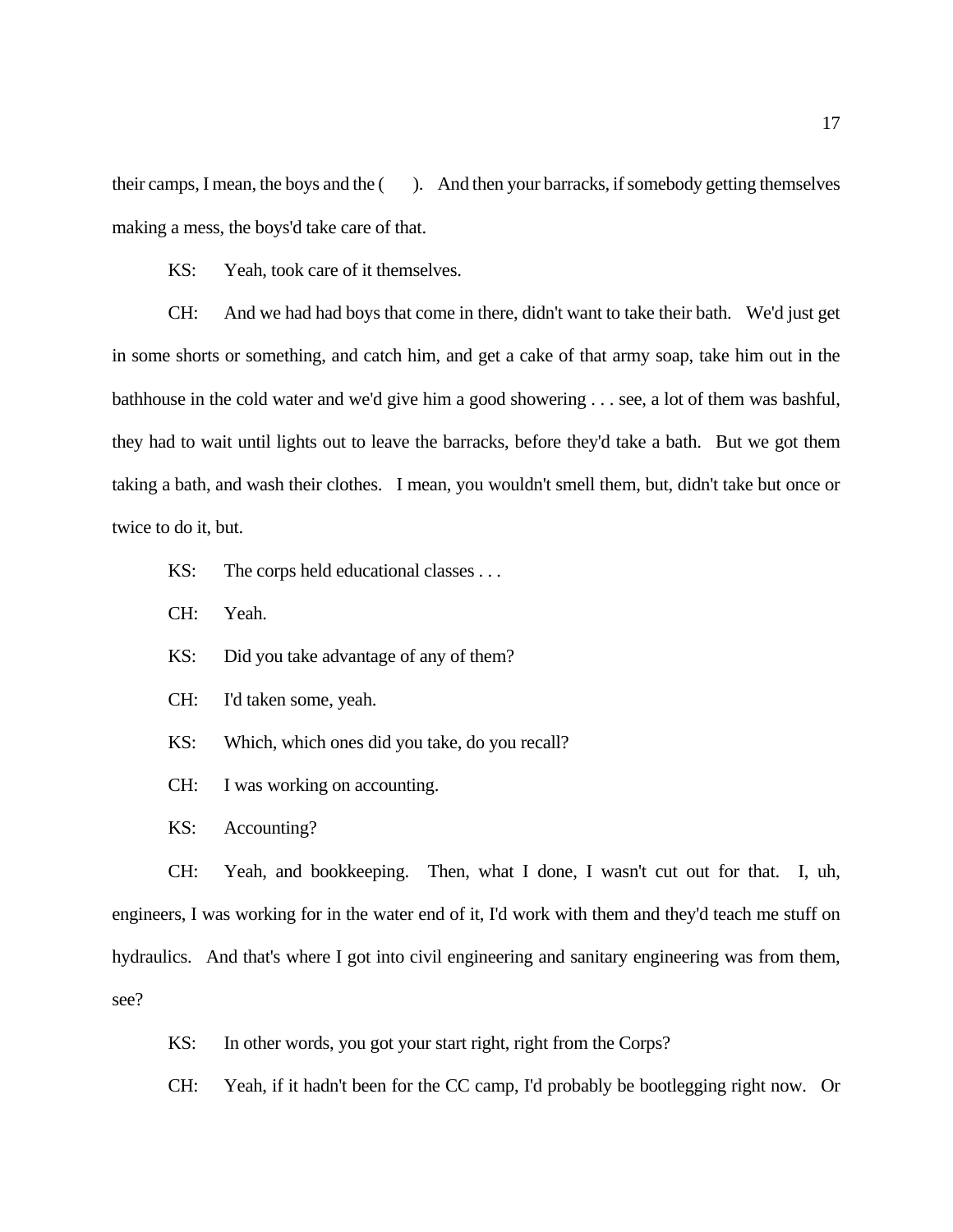in jail.

KS: Well, how would you rate the educational programs that they provided?

CH: They was alright, if you wanted to learn it. It was like, just like public schools. I mean, you can lead a horse to water but you can't make him drink.

KS: Right.

CH: So if you want to learn it, they had an instructor there, his name was Blanchard. And another, a CC boy, Pete Roach, that worked with him. And they done a good job on teaching it to the ones that was interested, but, you see, thirteen months is not much of a

() in there, you know, for really getting involved in something.

- KS: Did a lot of the fellow re-enlist?
- CH: They couldn't.
- KS: I mean, after, now, I think it was like a six month tour, wasn't it?
- CH: Six, well, six months tour, then they re-up, yeah.
- KS: Did a lot of the fellows re-up?
- CH: Yeah, mmm hmm.
- KS: They did.
- CH: Yeah.
- KS: Okay.

CH: I tell you, lots of, lots of them, I know, the ones that worked in the crew I had up there, I, see, I had a crew out of Camp 3, 2, and 1, and one out of Camp 12 for a while, working on the water. See, I had five camps, or four camps of CC, I bet they all had tears in their eyes when the last come and they had to get out of there.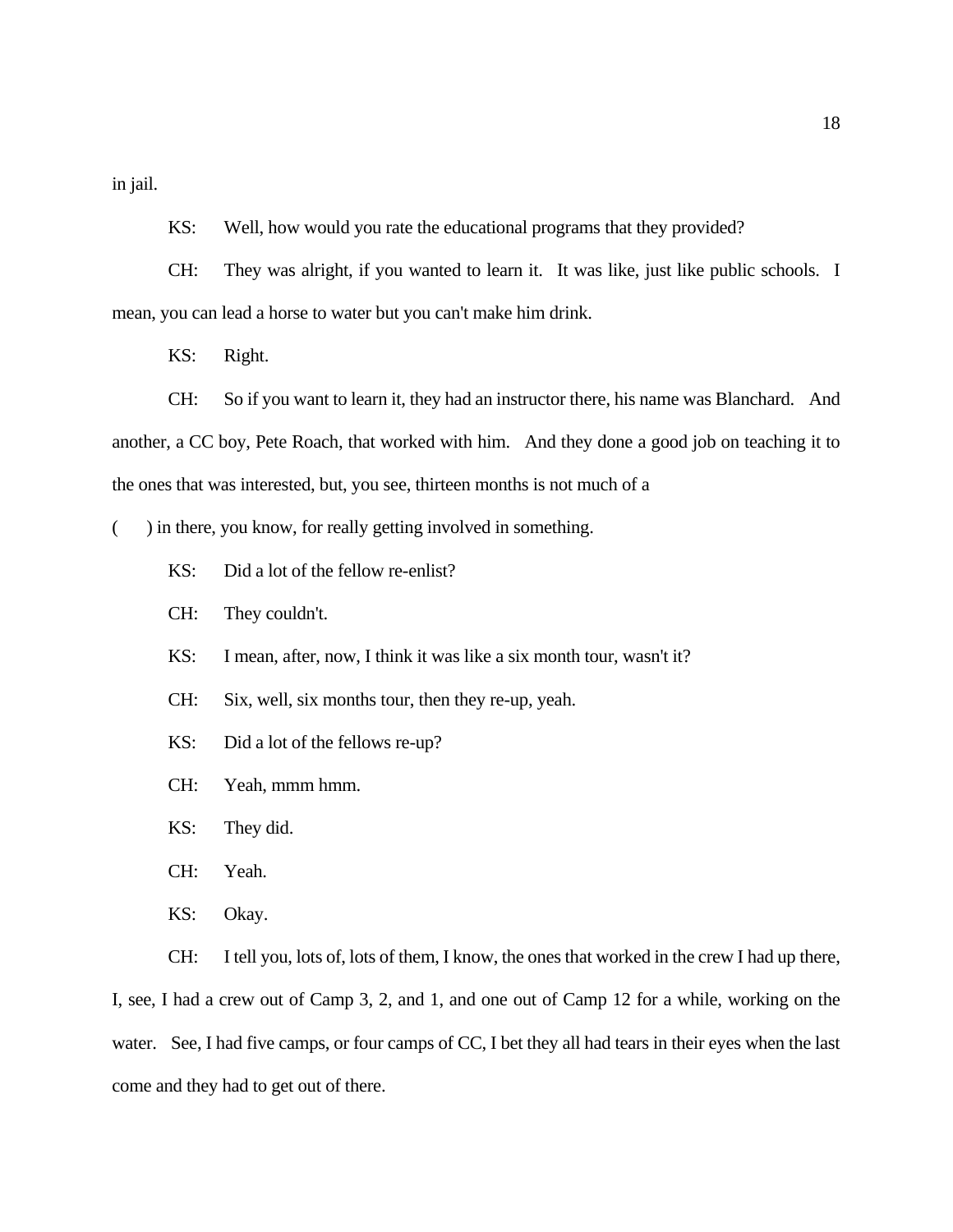KS: What part of camp life did you enjoy the most?

CH: I really enjoyed getting out, working to try and find these water supplies, the work, probably more than anything else.

KS: Well, okay, let's get into the work part of it, now. Now, what was your first job assignment when you, when you got to the Park?

CH: Well, the first thing, I got screwed up the first day. I went and got in the wrong gang load, and the rock, the road gang.

KS: Now, how does that, how did that happen? You just got on the wrong truck?

CH: Well, just new, and they called out names, you know, and, confusion, and I just got on the wrong truck, I got with the wrong, you know, bunch of men. So, now, ( ) I'se supposed to be in the gang, a fellow named Adams was the boss, from, he was from Connecticut, cutting out the dead chestnuts.

KS: Now, was he a civilian supervisor?

CH: Yeah. He was a forestry, you know, a school man, more or less.

KS: When you were pulling rocks, what was that for? Is that for trails, or ...

CH: For the rock wall, the walls along the Drive.

KS: Okay. Where would, what was the source of rock?

CH: It was right on this, that parking lot on the north end of Stony Man.

KS: Okay, well, did they have a quarry there?

CH: No, just, where they's building the road, there's a big rock bluff in there, they, they wanted to get it out of there. Just, they was removing rock for building that parking overlook.

KS: The overlook?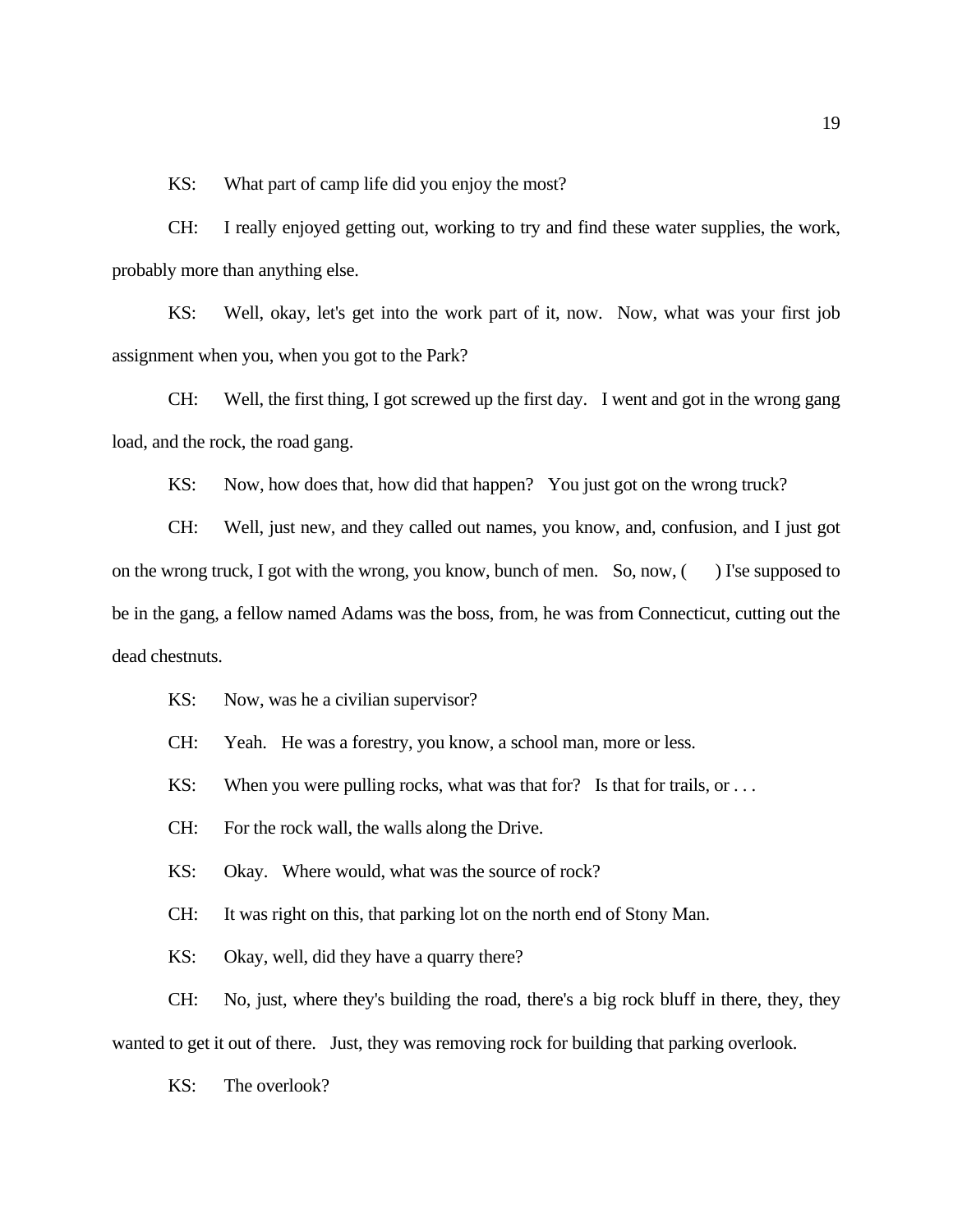CH: Yeah.

KS: And then they were using that, oh, that's what they were doing, just removing that stone.

CH: Yeah.

KS: I see. Now, what other, other jobs did you, were you involved in? Over your whole career?

CH: Well, I stayed there about two months, I mean, one day on that, then I got in on cutting the dead timbers out. So then, I was on that for probably two months, at the most.

KS: You cut out the dead timbers of--

CH: Dead chestnuts.

KS: -what did they use that for?

CH: Just, was cut up in about four foot lengths and brought to Luray for people to burn,

firewood for the needy people. It was hauled down to Sperryville and all over the country.

KS: Oh, really?

CH: Yeah. It was four foot lengths, you know. Hauled a lot of it right down to Luray.

KS: And then, what, did they distribute it in Luray?

CH: I think they, no, I think they'd just pile it somewhere they come and got it. I don't, I

#### didn't--

KS: Oh, I see. And that was all the dead chestnut?

CH: Yeah. Which is not much good for firewood, anyway. Burns too fast.

KS: Oh, I see.

CH: See, you want an oak, a heavy wood for heating, but when you haven't got nothing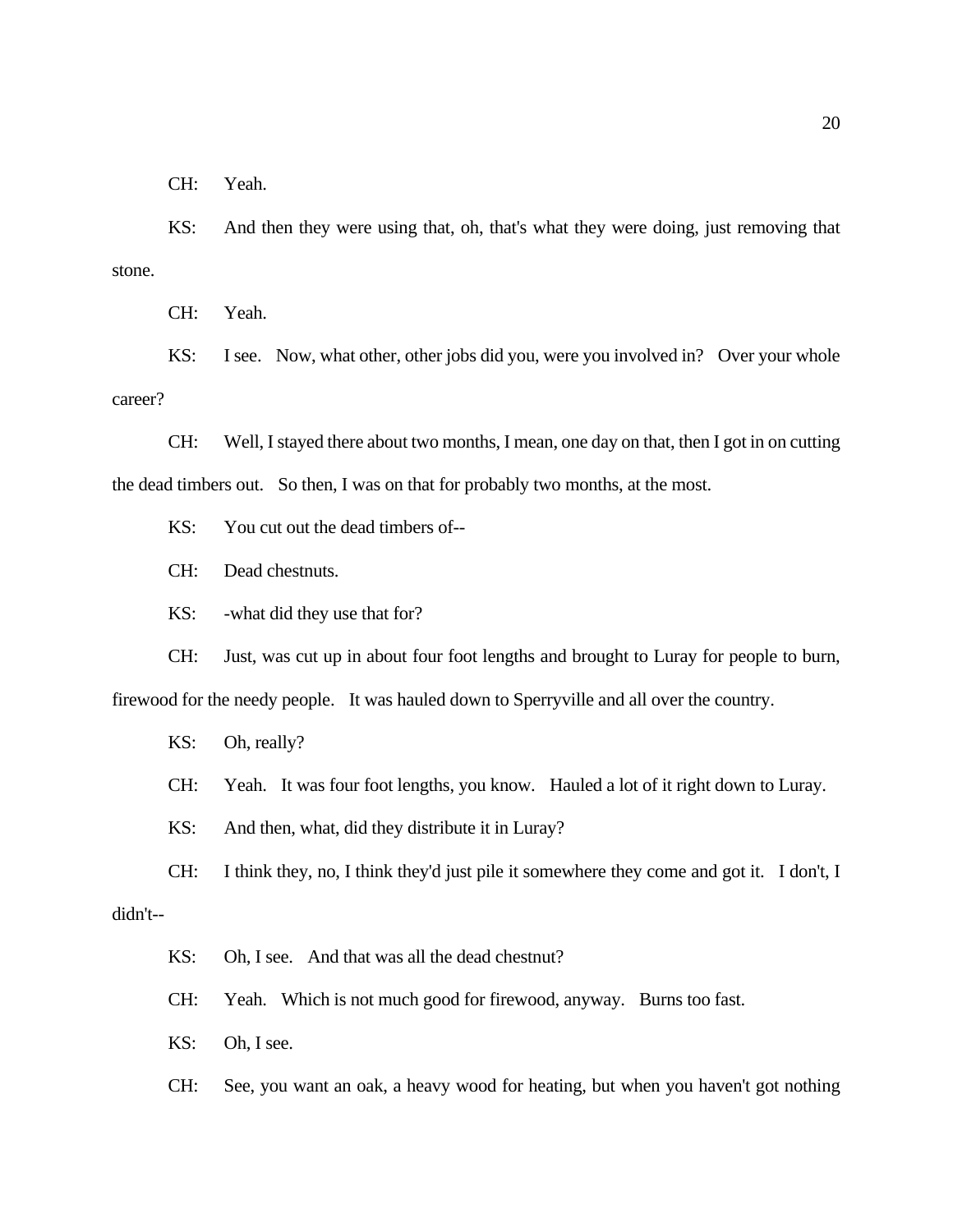but cracker boxes, () be mighty good, but . . . Then these fellows that's was in the water end of it, the Geological Survey, they're from Charlottesville, so I'd ride home with them on weekends and come back. And so then they got me over in their gang, that's how I got started in the water works, you know.

KS: Okay, tell us a little bit about the water works. I mean, you know, how were you trained, and, what did you--exactly what did you do?

CH: Well, really, it, the only training in there was to use a pick and shovel, because that kind of work had never been done before. In fact, what we done here was used in the West years later. You know, to find water. But what we'd do was go out, to these parking overlooks, in the winter time particularly, and look down over the mountains and find where's there are evergreens. Well, see, when you find evergreens, you got water.

- KS: Okay, especially the hemlocks, right?
- CH: Yeah.
- KS: Okay.

CH: So, then we'd go in down there and find out how big a spring there was, or how the stream was coming out of the mountain, in the summer time. You'd have it on a map, we'd go back and dig them out. Sometimes we'd go down four or five feet, you got the hardpan, and bring it out, in these, like, drain tiles, through a weir, 90° v-notch, to measure it. We'd temporary measure it, before we started, then we'd go back--

- KS: Now, when you say measure, measure the flow?
- CH: Measure the flow and--
- KS: Okay.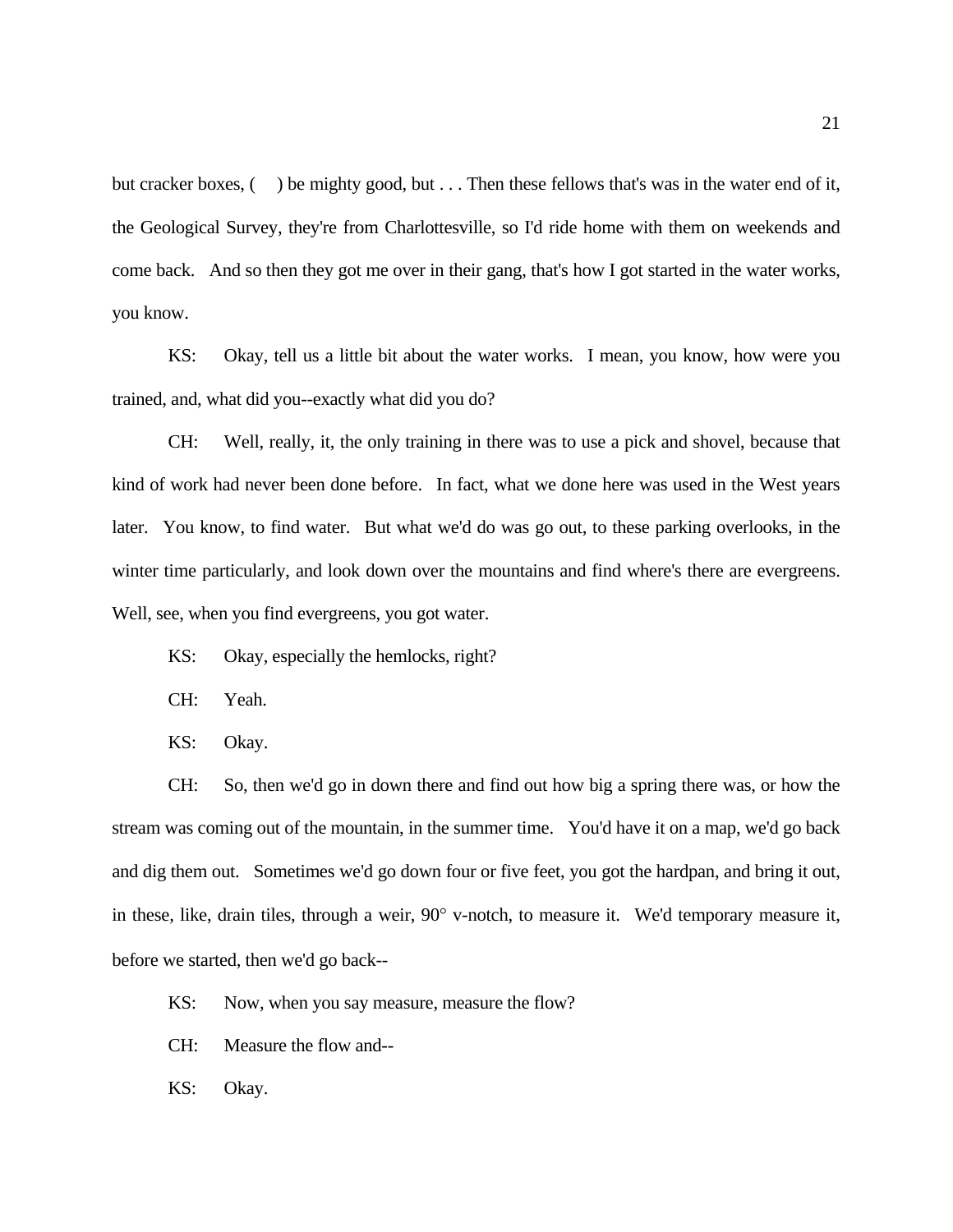CH: And then we'd go back after getting it all finished and got it all opened up and measure it and see how much we'd increased the flow.

KS: Okay, now, how would you try to increase the flow?

CH: Well, by opening it up. See, a lot of it goes down through the ground.

KS: Okay.

CH: And you'd dig down through the loose ground until you got to hard pan, where the water wouldn't penetrate.

KS: I see.

CH: Then you'd build a small dam around it, then bring the water out, right, as low as you could. We would build a pool behind the dam, we'd bring it out of the dam into a box, you know, below. And that way you could get all the water, most of it coming out of it. Sometime it increased, know it increased () sometime as much as 50%, sometime it would double the flow. Then you'd, I know at Sexton Shelter [Pinnacles Picnic Area], you know, where the Camp 10 was, that one there was a boiling spring, coming () out of the ground.

KS: A boiling spring?

CH: Yeah.

KS: In other words, the water was just flowing right out?

CH: Right straight up.

KS: Okay.

CH: And we went down in that, probably six or seven feet, it was still coming up. So we just had to take it off there, because we couldn't get it from there down to the reservoir.

KS: Now, what did you do, pipe it down to somewhere?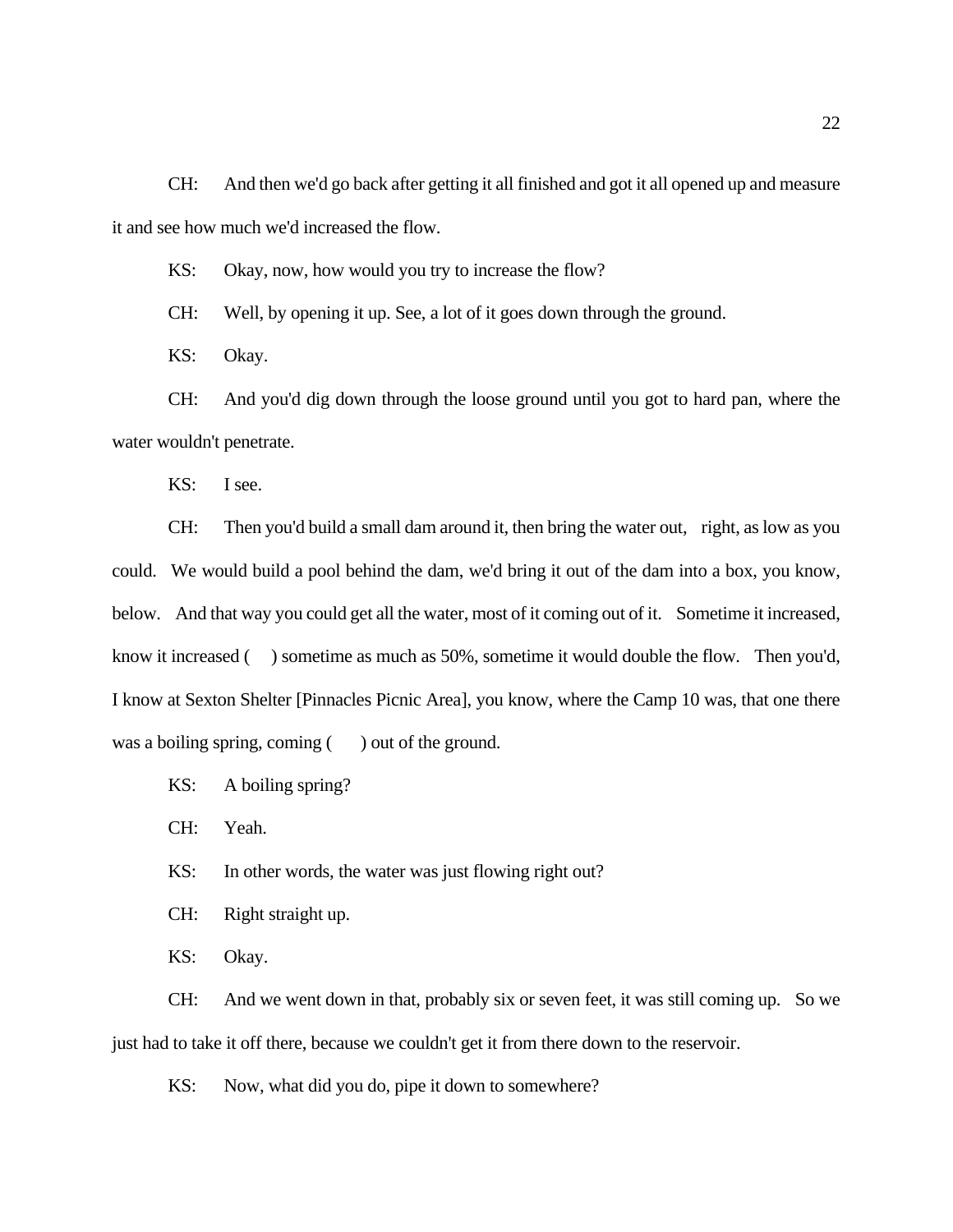- CH: Yeah, yeah.
- KS: To a reservoir?
- CH: Yeah.

KS: What was the reservoirs like, just a tub, or ...

CH: No, concrete tanks, we poured concrete tanks.

KS: Okay.

CH: That picnic ground, what is it? Sexton Shelter? Up on the mountain, it's a picnic, but, well, that water supply comes out of that spring.

KS: Oh, I see. Now, was it all gravity fed, or did you have pumps?

CH: Oh, we had to pump that.

KS: You had to pump it? Once it got in the reservoir?

CH: Yeah. Well, sometimes you're gravity fed, a lot of times you had to pump it to where you wanted to use it.

KS: Okay. Where did, where were some of the sources that you, uh, or end places that the water went to?

CH: Well, uh--

KS: I would imagine drinking fountains, and ...

CH: Well, drinking fountains, and, I don't know, like at Skyland, Big

# Meadows . . .

KS: You had reservoirs for all these places?

CH: Well, we worked on the water supply, see that's, they, they was built after I left here.

I don't know what, how they was--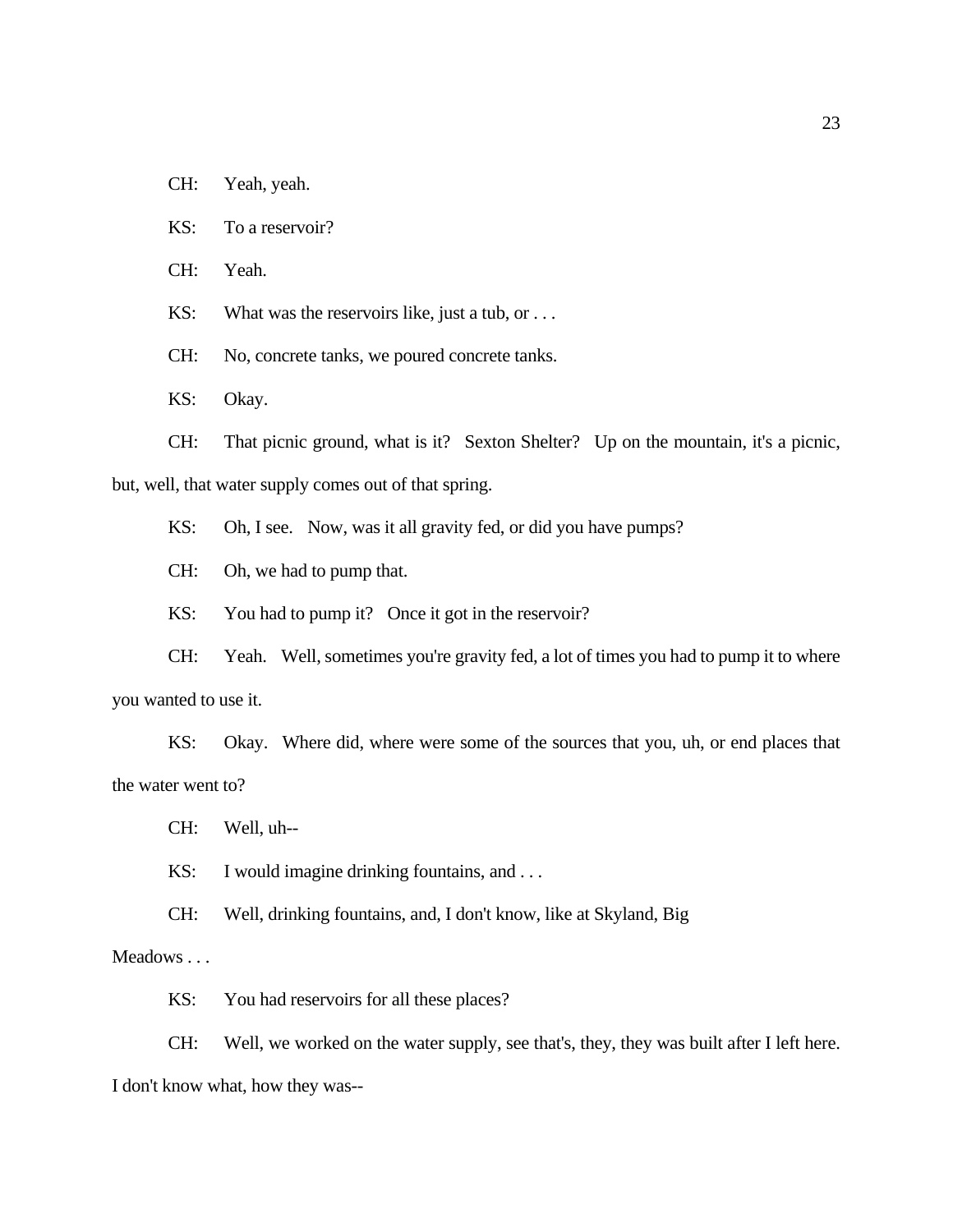KS: Oh, I see.

CH: --to transport the water to the locations, but, we worked on those springs. Now, Dean Mountain picnic ground [South River Picnic Area], up near where that plane crashed after the--

KS: Yeah.

CH: But ( ) where Camp 3 was, and Swift Run Gap, the water supply, I think we built a 10,000 gallon concrete reservoir in there, to bring the springs down. That was the water line for the Dean Mountain picnic ground.

KS: I see.

CH: Then we had a couple small ones in between there and Camp 2. Then this side of, the other side of, Big Meadows, I don't know how much water, what they ever had on it, finished on that. And Skyland, and that one on Stony Man where they said the storm cleaned it up pretty much up in there. That was the first one I ever put in. Then, while I was there on towards the last, they brought an engineer in, he wasn't, he didn't finish school, to help out on our work and he was General Lee's grandson. (laughter) Danny [?] Lee.

KS: Really?

CH: Yeah. He was the contrariest sucker I ever saw. You'd have thought he was a sign post (laughter). So I got transferred out of the Park, then, the biggest part of the time and one job I done was putting in the water supply in Paris, Virginia.

KS: This while you were CCC?

CH: It was after, just after ( ). So then I went on state-wide work, on river flow measurement. So I spent my whole life in water.

KS: Okay, just a second, I want to turn this tape over, and we'll continue. This concludes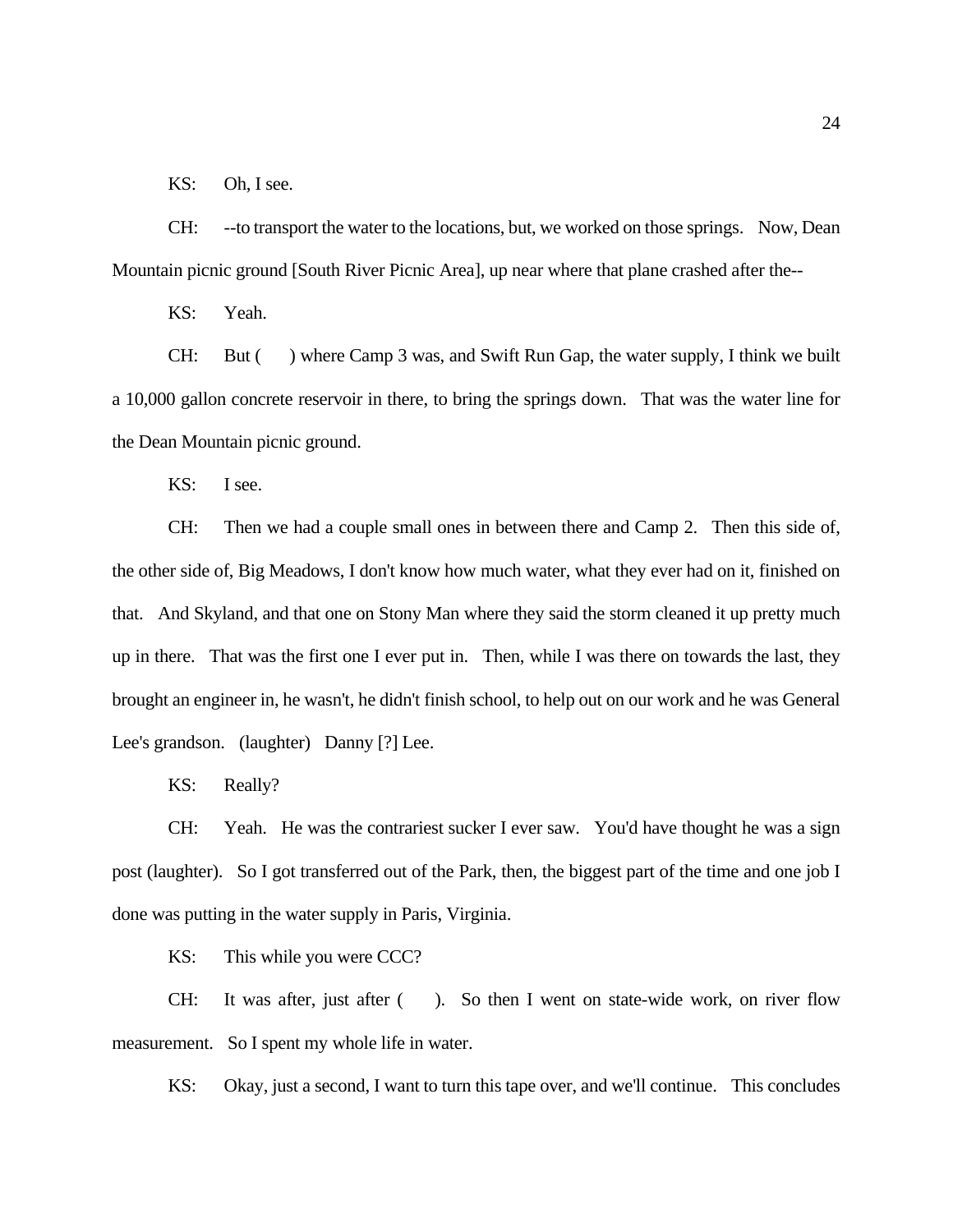Side A, please fast forward and turn tape over.

# [END SIDE A, TAPE 1]

# [BEGIN SIDE B, TAPE 1]

KS: We're back now, and we were just talking about tapping the springs, the natural springs that were in the Park, and connecting the flow with the reservoirs and then distributing from the reservoirs to drinking fountains, and picnic grounds and so forth.

CH: Yes, and so forth. That was either gravity or by pump, there wasn't no ( )--

KS: Okay, depending on what you needed, I see.

 $CH:$  Yeah,  $($ ).

KS: Now, is there any other projects that are worthwhile discussing now, that you, you can remember?

CH: Yeah, I had one that didn't last long, but, that was in the winter months. They needed some chestnut rails, see, to make rail fences out of, in Gettysburg Battlefield. So, it's me, and Milton Moray from Luray, and they called, I think, about four or five of us. Went down in Whiteoak Canyon, about, after you, below Crescent Rock, you know, where that gap in there now, at Hawksbill now?

KS: Yes, yes.

CH: That road that goes down to what used to be a pool, like, down on Whiteoak Canyon. I mean, they've torn that out, it had a rock wall that the water backed. If I'm not mistaken, those dead chestnuts, that's what we were making the rails out of, we made several thousand of them. I was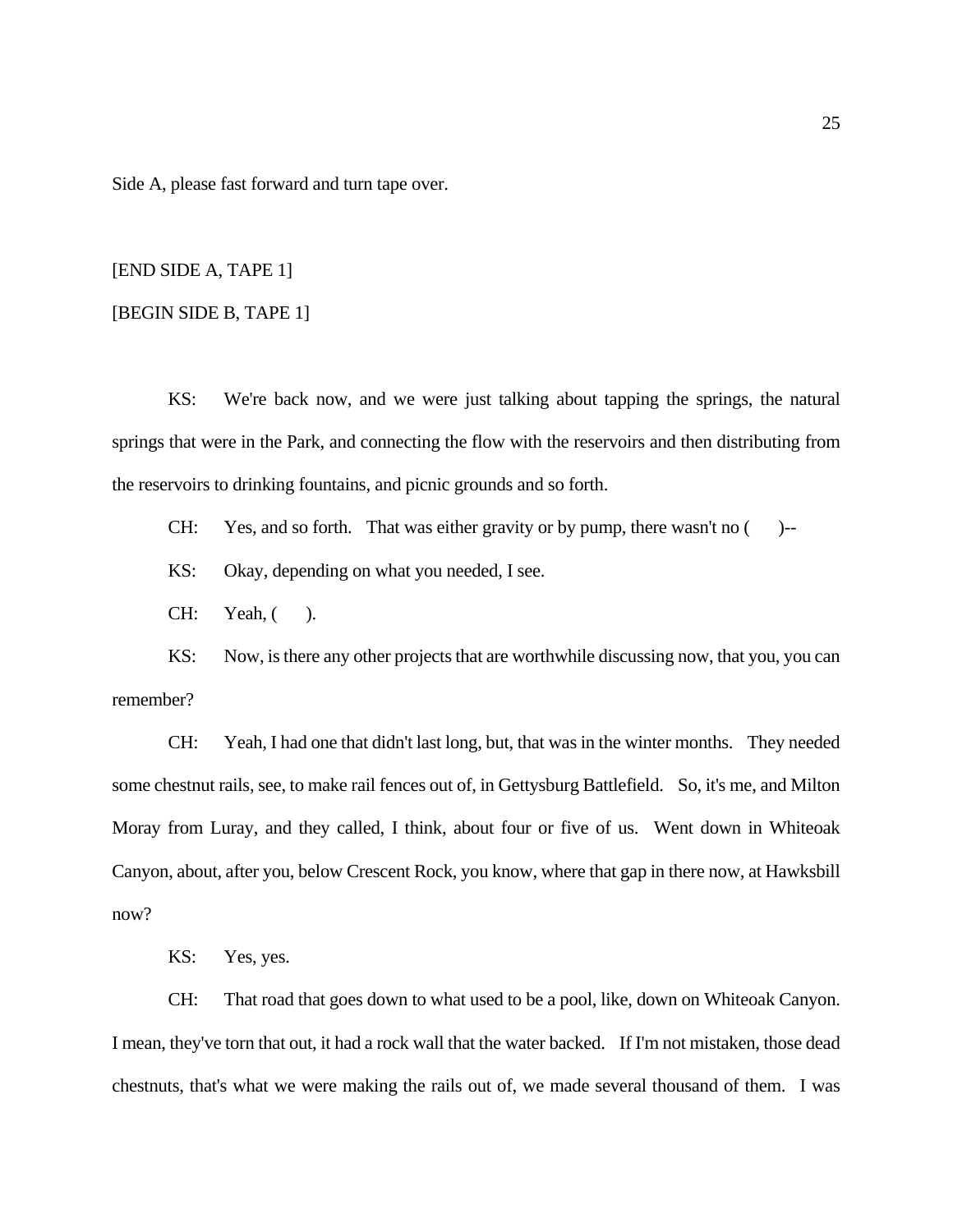working on Saturdays and Sundays to get some time off. So, a lot of the rails at Gettysburg--

KS: So, oh, excuse me, just a second, back up, if you worked Saturday and Sunday, you would get time off during the week?

CH: Yeah.

KS: Okay.

CH: Well, only, that was, you know, special on account, they wanted those rails for Gettysburg, so they wanted volunteers, so I'd like to see us fill in, too, so I could have some time off when (). There was about four of--I think we made several thousand rails, twelve feet long, that went to Gettysburg Battlefield.

KS: And how did you do it, did you just cut them down, or saw them up, or  $\dots$ 

CH: We'd cut them down in twelve, about twelve foot lengths and split them out with an ax like a rail fence.

KS: In other words, you split the trunk of that, of the tree?

CH: Yeah. Yeah, we split them up into rail size.

KS: Okay.

CH: Of course, that chestnut is very easy to split.

KS: Okay.

CH: You can take a pole ax and usually split the whole log, if it was about twelve or fourteen inches, from end to end. Then just take a slice off and hit it with an ax and another of us would hit it with a maul, and--

KS: Did you need wedges or anything to split them?

CH: No, we didn't, but a few of them. Woods, we made woods, didn't use steel wedges,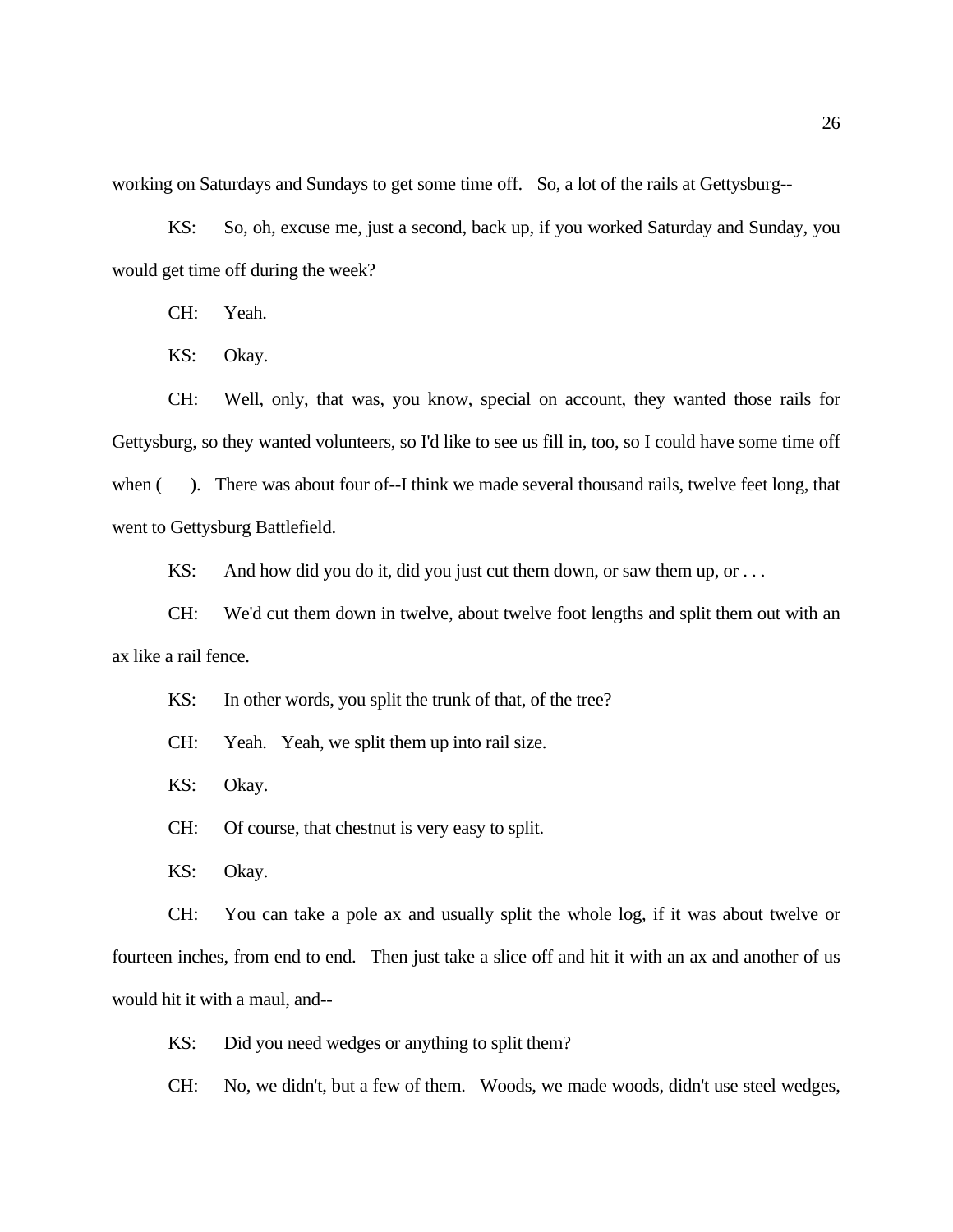but this wood () wedges, but . . . we was in there three or four weekends doing that. And it was cold weather, I remember, I went up one Saturday morning, started snowing, at lunch time, snow was up to the top of your boots. So, we didn't bother about the weather, then.

KS: I see.

CH: Then I had another job for one day. You know, I'll remember it for as long as I live. The day before President Roosevelt dedicated the Shenandoah National Park, a fellow by the name of Watson, with the phone company out of Charlottesville, him and I started at Big Meadows, and walked that phone line to Criglersville. And we had a bag over the back of us, these glass insulators, cross arm pins, climbers, and tools. Had a couple of sandwiches with us. And after we got below Hoover's camp, we ( ) walk across some springs, or something. We walked 'til 3:00 that afternoon or later, and didn't have no water to drink after 11:00 that morning. You know, with that load on us, but. See, had to do that because to get his radio speech on the air, it had to go by wire to Charlottesville, phone line, and back to Washington and then it was broadcast from Washington.

KS: Oh, I see. Now, did you put the insulators on poles, or in trees?

CH: Oh, there was poles--

KS: The poles were set up?

CH: --for the phone line, so, if we'd find an insulator gone, or a pin gone, we'd have to climb the pole and replace it.

KS: Oh, is that what you were--just replacing the insulators?

CH: Yeah, and every so often, see, your phone line runs parallel. You had to take the one on the north side and switch it over to the south side. Transposition, 'cause if it run continuous, north and south, build up too much static electricity, be too noisy on the radio.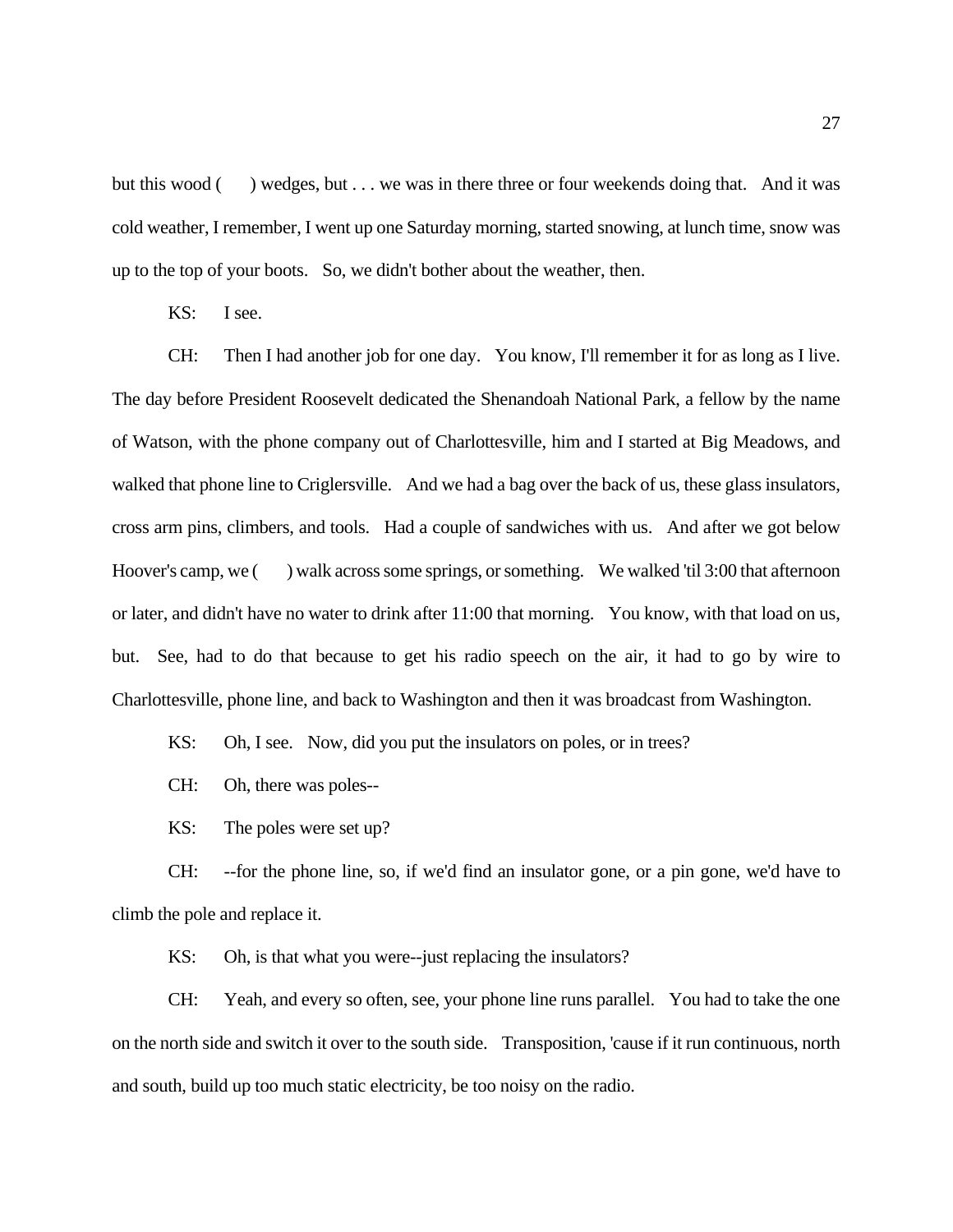KS: Oh, I see.

CH: Then you get up there in the afternoons, daytime, you get sweaty and you get between two, happen to touch two of those lines at the same time and static electricity, started to feel like a darn bee done stung you. But, when I got to Criglersville, and they left the car I was using then at the foot of the mountain, I went on to Charlottesville. I says if I had to walk that mountain to hear Roosevelt . . . I didn't care nothing about it! (laughs) So I didn't come back the next day!

KS: Oh, so you weren't at the dedication?

CH: No.

KS: Oh, okay.

CH: 'Cause that was the worst job I had the whole time I was up there.

KS: Now, outside of the courses that you took, did you have any special training for the jobs that you did?

CH: No.

KS: You, you, for the most part, you picked it up on the job, right?

CH: Yeah.

KS: The supervisors you had, were they very helpful in, in training people and laying out the jobs?

CH: There was two mighty good friends of mine, and they were 'til they died, but they wasn't much as far as being engineers on the job.

KS: But were they civilian supervisors?

CH: Yeah.

KS: Were they local fellows?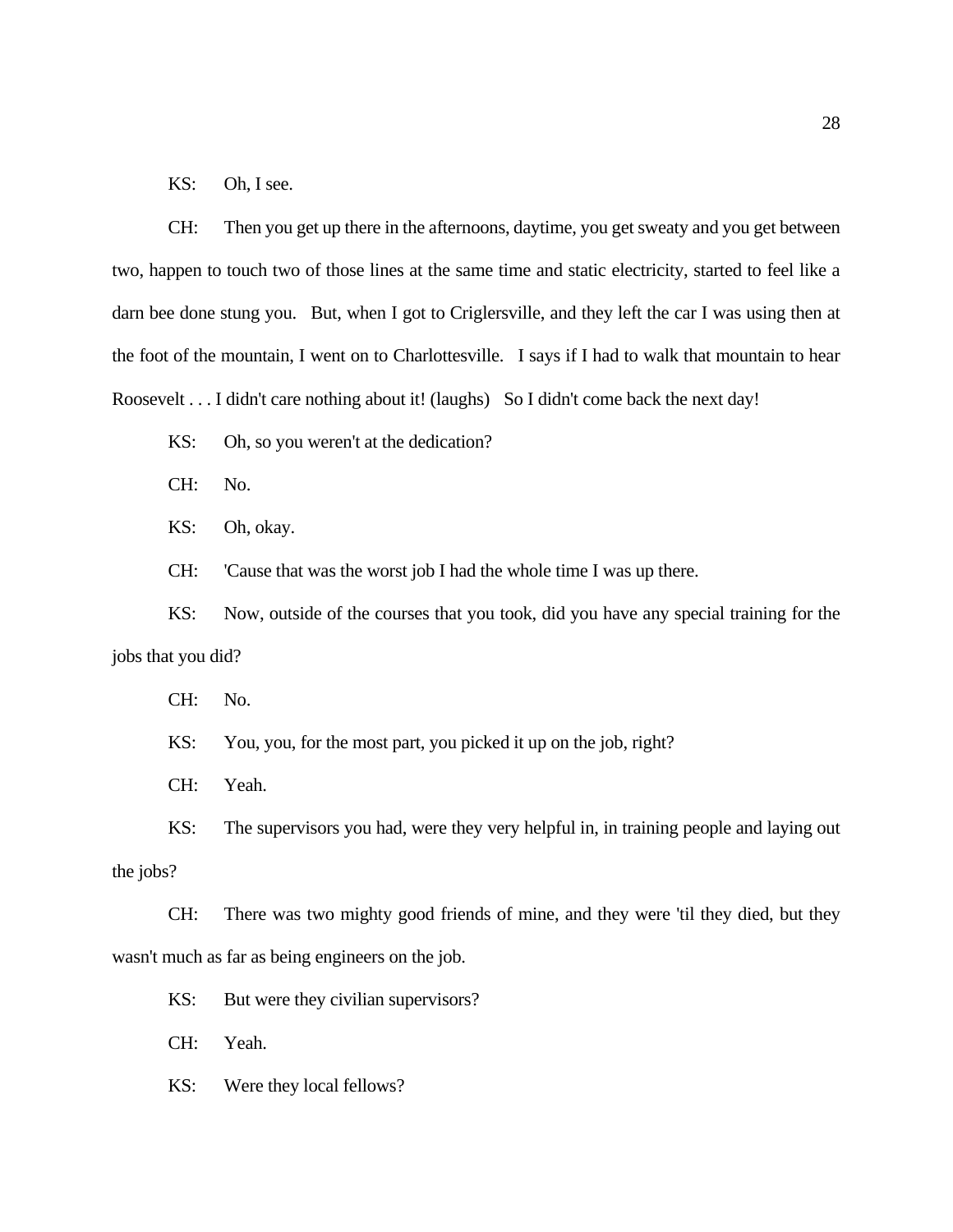CH: No, they was out of Charlottesville.

KS: Oh, out of Charlottesville, okay. Okay, now, did you have, did you work with any special tools? I know, pick and shovels are, is the backbone of the CCC--

CH: No, no, the only thing that we would use is little current meters, to measure water, little old thing-a-ma-jigs that you'd just put down to get the water velocity going through a weir. You see, you had this 90° weir in the water, see, it's two inches through it. And you, you knew how much water was going through it, supposedly, you, you's used a pan to measure it, see, exactly, with a stop watch. Then we used a little current meter, velocity meter, and see if that would compared with the current we're drawing on the 90° weir.

KS: Okay.

CH: And just going for information, to check information, more than anything else.

KS: One of the questions you might be able to answer for me, big, heavy equipment: tractors, road graders, steam shovels -- were they operated by the CCC fellows?

CH: No.

KS: They weren't?

CH: The biggest thing operated by a CC was the dump trucks, something like that, or tractors, or--

KS: Yeah, okay. But none of the road graders or anything else?

CH: No.

KS: How would you rate the quality of work--I know, you know, first of all, the quality of work that you've done, and then the quality of work that you think the CCC did as a whole?

CH: I think, I think they done excellent work, myself. Because the boys seemed to take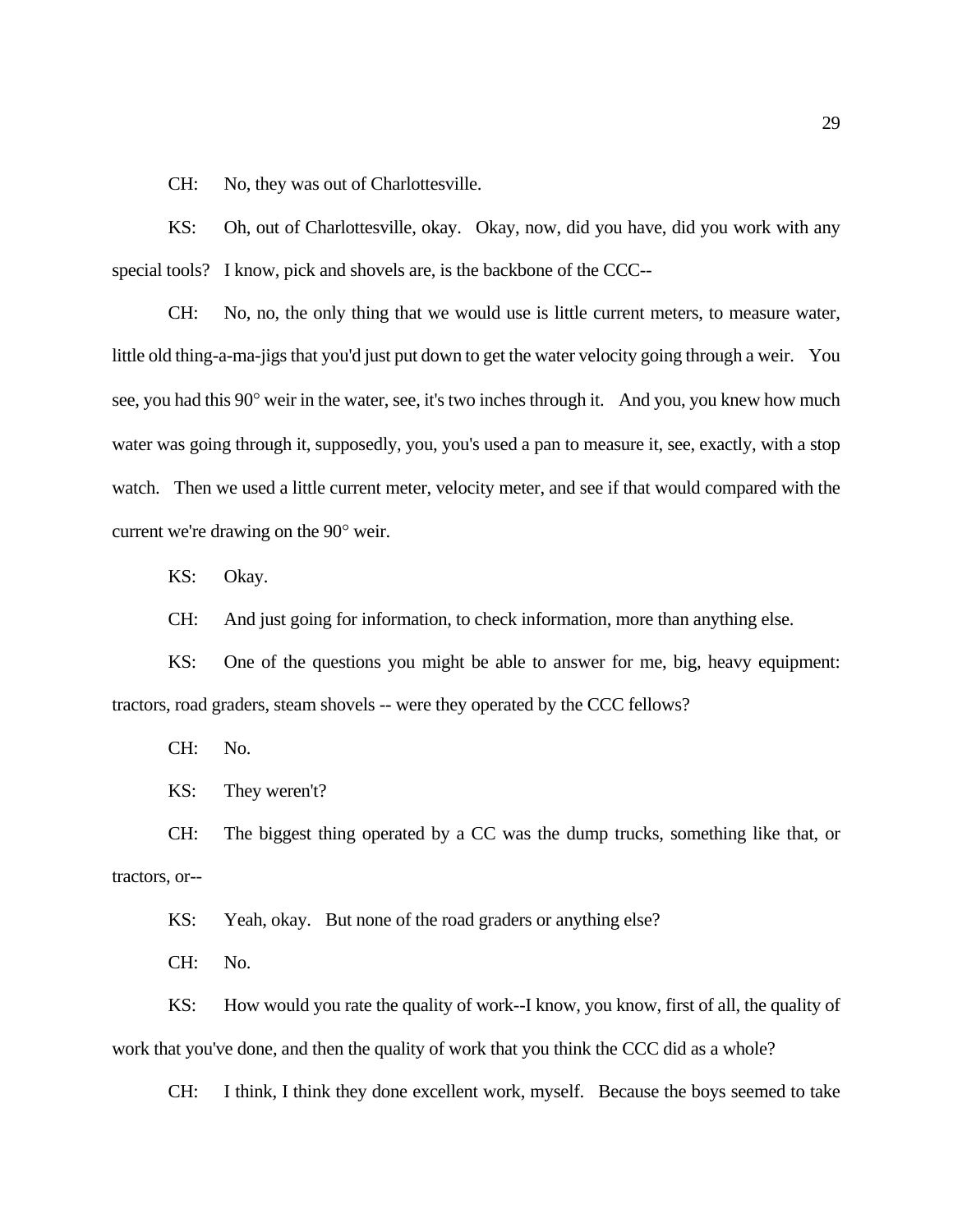pains with it, and certainly the bossmen I knew over them, they were very sincere in their efforts. I mean, on the building of your trails, the ones I knew, well, I knew them all in that Camp Number 1 over there, and other camps did a lot of it. They was very careful about what they got done, so it was done right. And the boys, well, they seemed to take an interest in it, really. I worked with WPA guys--

KS: Oh, they were up here in the Park?

CH: No, that's after I left the Park--

KS: After you left the Park, okay.

CH: But, the WPA guys, I got a lot of work out of them. But, funny thing is, the WPA guys is like the CC boys would be, the ones I got from the west side of the state, in the hilly, farming section was ten times better than the ones that come out of the tidewater, the cotton and the peanut section.

KS: Really?

CH: Yep. I could go down and, say, oh, back to Roanoke, I done a job in Radford, there. Put in all the () stations that would clear the lake. It was about six men.

KS: Now, this is after the CCC?

CH: Yeah. And I just, I just did it in '38, '37 or '38, right after I come out of the CC's, got out of the CC camps, you know, work up there. I had nine men, I'd done more work than I was doing down in the flat country with fifteen! It takes coal miners (). But I find that everybody up here seemed to be very interested in their work, but . . .

KS: Yeah, took a lot of pride in what they did?

CH: Yep.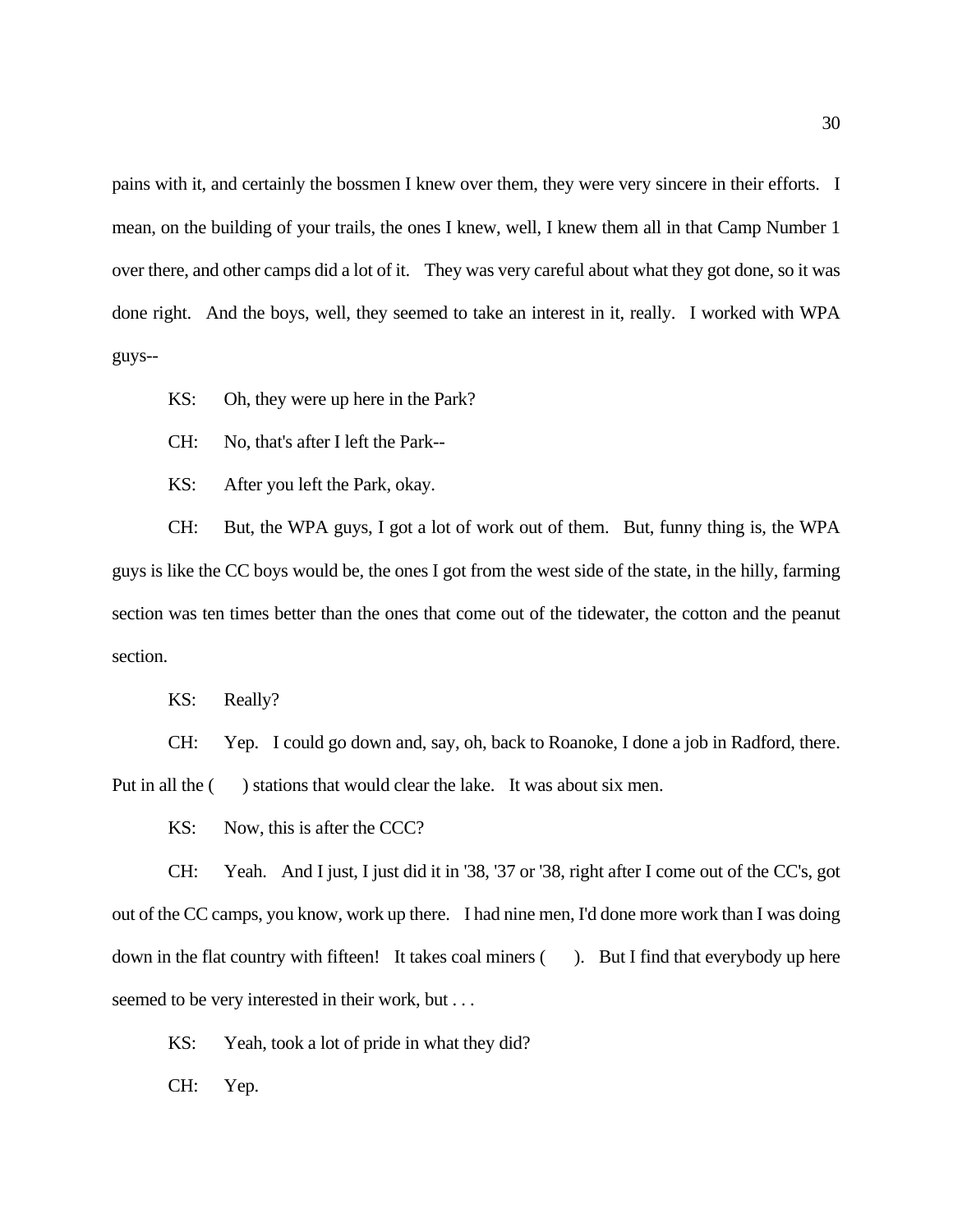KS: You know, it seems to repeat itself when fellows like yourselves come back, and they come back because of the pride that they did have in serving here. Uh--

CH: I--

KS: Go ahead, I'm sorry.

CH: I never met anybody in to the CC camp that had anything bad to say about it.

KS: No, I haven't, either. No, I've done quite a few interviews--

CH: And if you, if you find him, you're going to find the biggest liar in the United States, because he's lying like a dog because it wasn't there.

KS: You talked a little while back about extra jobs that you did. Do you recall of, CCC boys being used as tour guides, for the visitors that came in?

CH: Not legally.

KS: Not legally.

CH: Huh uh.

KS: Okay.

CH: Now, I'd taken care of the weather bureau station at Camp 2, Big Meadows, for a while.

KS: Oh, tell us about that.

CH: Well, I just go over there every afternoon at 6:00, get the high, low reading, wet and dry bulb and rain, and barometric reading, then come back to the camp and look up the, you know, the dewpoints and different things. That was a, about three years of that. Every afternoon ( ) chow, and go to Camp 2 and get the weather reading report, rain or shine.

KS: Now, what did you do with, after you got the information, did you phone it in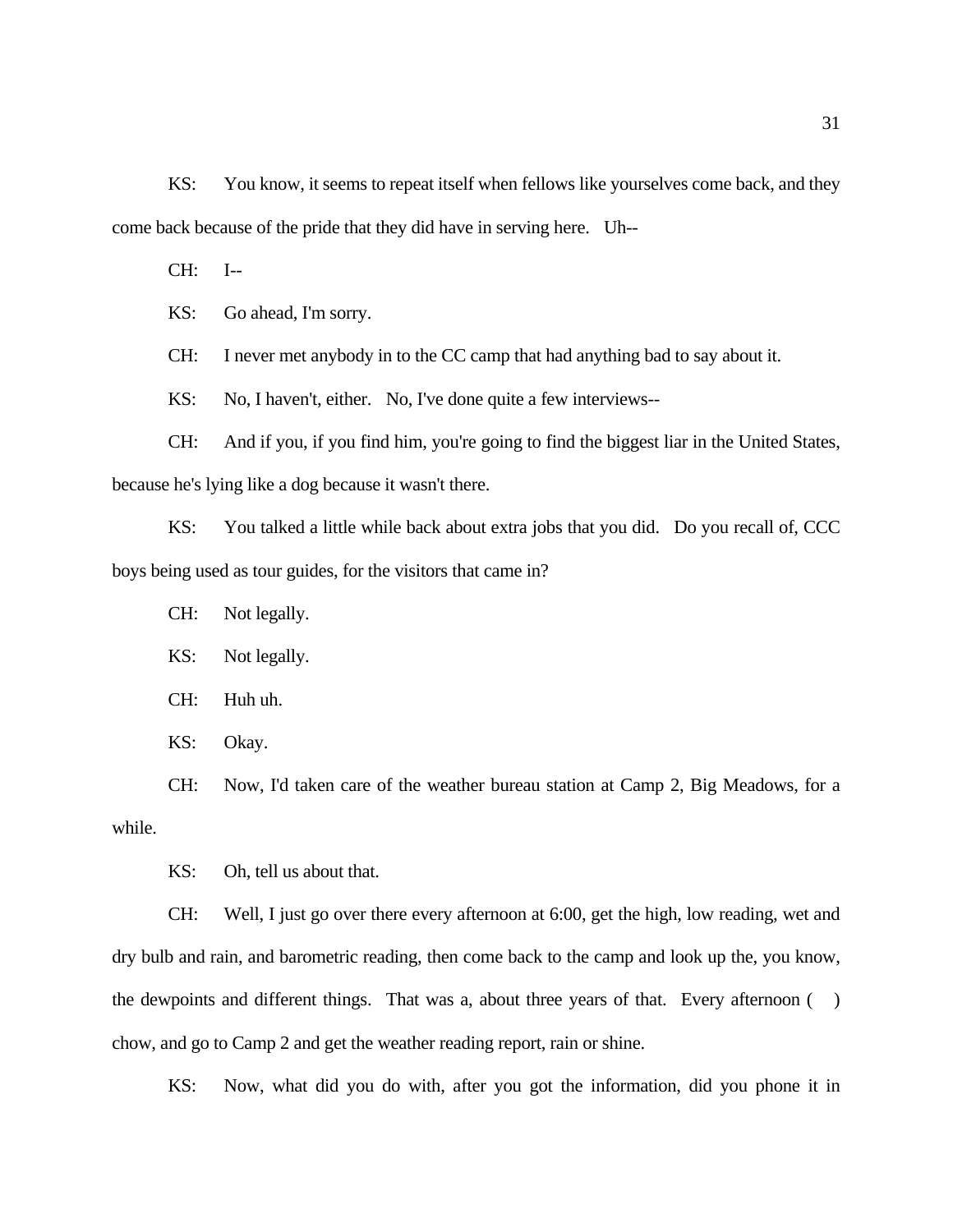somewhere?

CH: I would turn it in, it'd go in to the Geological Survey and the State. See, I was hooked up with the work I was doing between the State Conservation Commission and the Geological Survey was hooked up together.

KS: While you were in the CCC's?

CH: Yeah, yeah. See, the State Conservation Commission and the Geological Survey worked fifty-fifty on all that stuff.

KS: Okay, as far as financing and supporting it?

CH: Yeah, umm hmm.

KS: I see, I see.

CH: And then, now that CC boys as guides, I think I know where that got started. I done that myself. You get short of money, you get a pass to go home. You come down to Panorama, and stand around, be a lot of people want to get through the Drive. And see, the only way to get through the Drive was, practically, Congressional pass. You'd say, oh, heck, I'm going to go home, but I'll take you here, come on. You get in the car with them, you ride up to the guard gate and show them your pass, CC work, take them through.

- KS: What did it cost to get in, into the Park then?
- CH: Nothing.
- KS: I mean, for you, but, I mean, for a tourist.
- CH: No, no money, you had to have a pass.
- KS: Just a pass?
- CH: Yeah, from your congressman, or politician or something.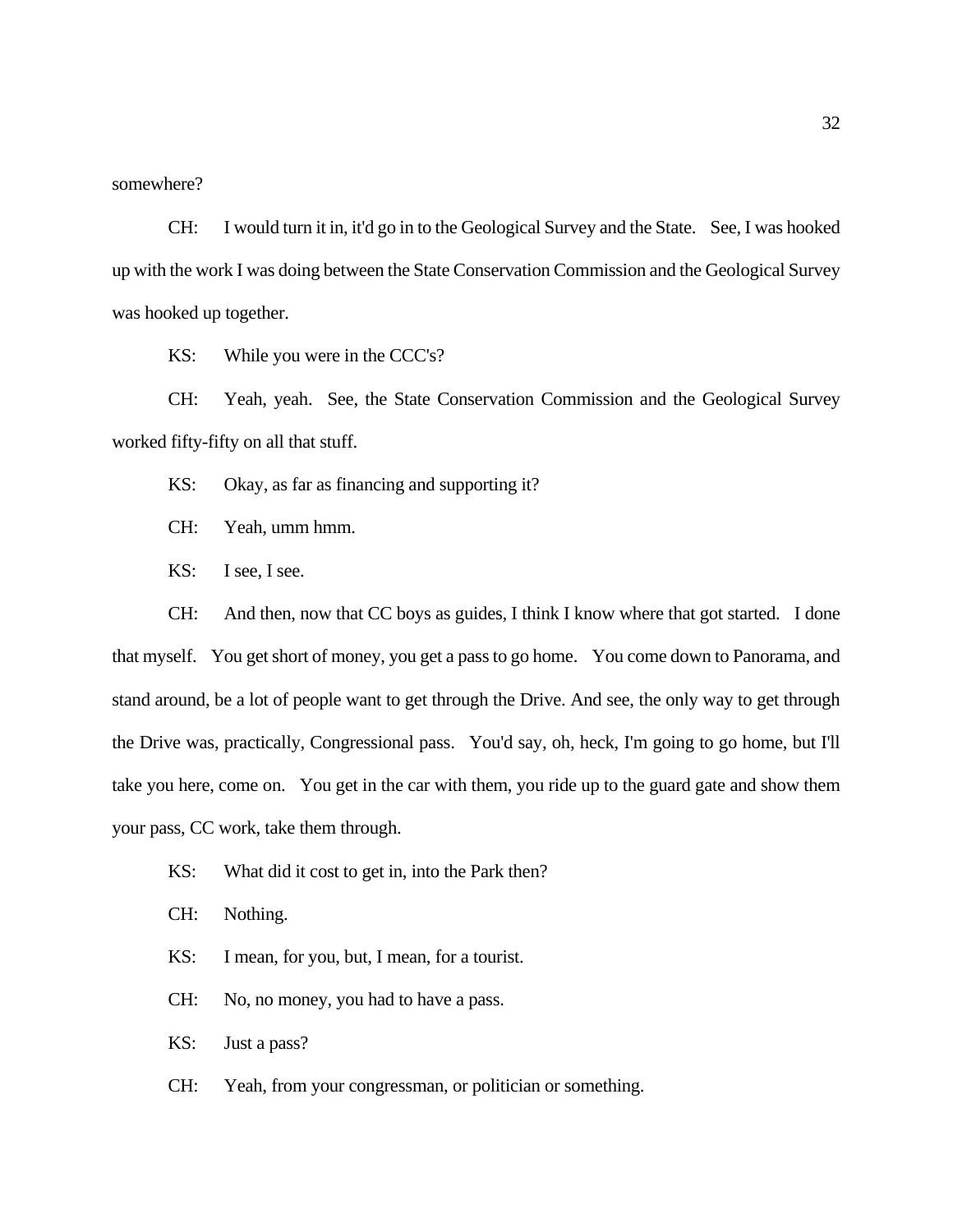KS: Oh, really? It was, it, you know, they weren't free to come through the Park?

CH: No, not for a long time.

KS: Okay, what, what era are we talking about, year, early years, '33?

CH: Yeah--

KS: '34?

CH: Something, yeah, umm hmm.

KS: And then, then it open up to the public?

CH: Yeah.

KS: Oh, okay.

CH: So we'd take them through to Swift Run Gap, we'd make them move along pretty good, getting near, we'd get down about 7 or 8:00 in the morning at Panorama. They'd give you ten or fifteen bucks, to get through.

KS: Oh, that's fine.

CH: So then we'd get there and there'd be a bunch in there wanting to, you know, to go through and I'd say, well, I'm in camp up there. You never tell them the truth. Say I've got to go back to camp. I mean, I can take you through. And you'd take them through to Panorama and it'd be another, that'd be as much money as you made, see but didn't pay but \$3 [\$5] a month, you know, if you're just a CC member, the other money went home.

KS: Right.

CH: So you'd make 25 or 30 dollars. In about a month or so, they got wise to that (laughs).

KS: That was a little racket you were running!

CH: Yeah.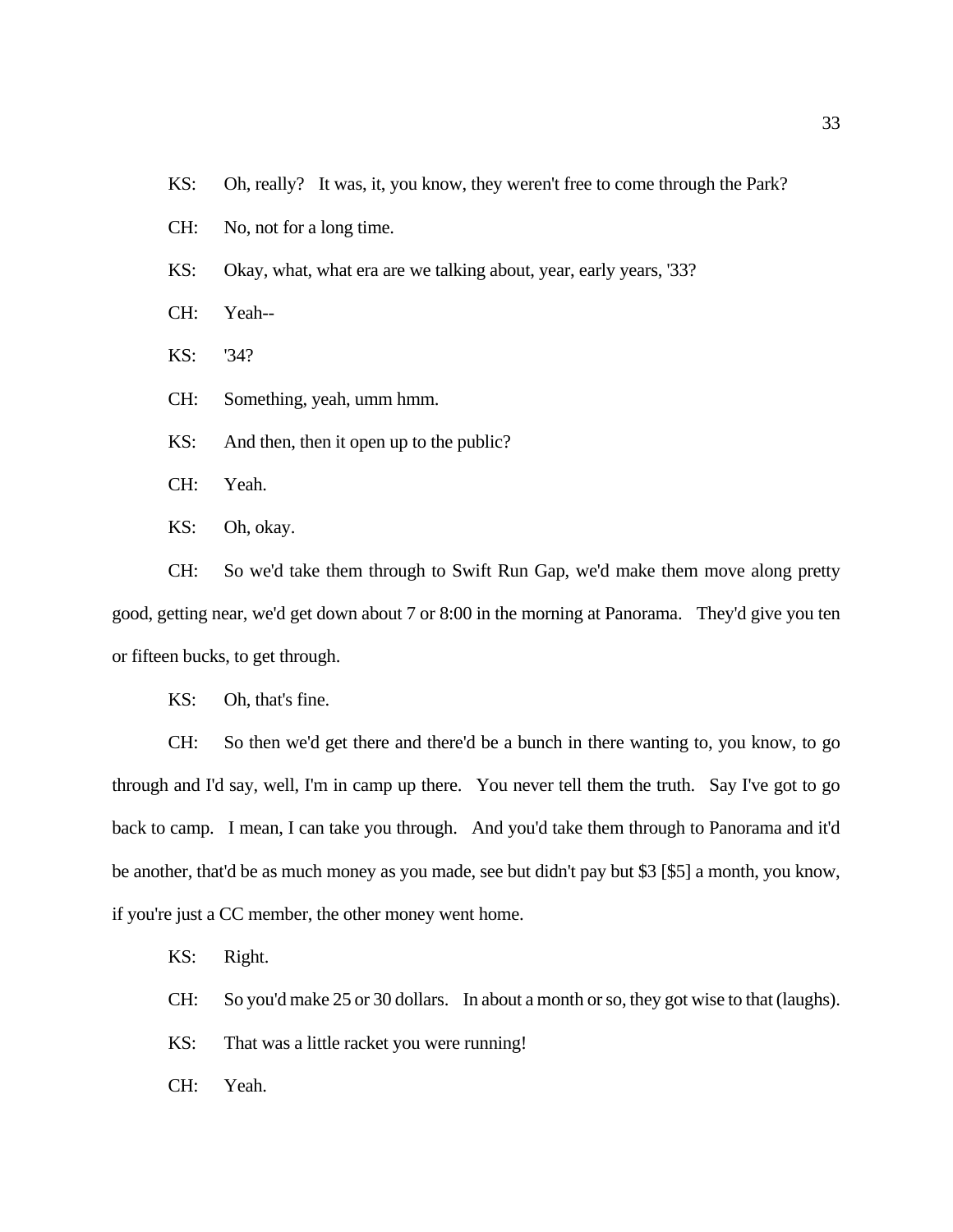KS: Well, you know, while we're on some of your personal experiences there, is, you know, what were your first impressions of the Park?

CH: You know, when I heard, a rumor I bet you nobody's told you about, is, see that's about the time at of the beginning of World War and Germany built that big Maginot Line. It was a rumor started that that's what this Skyline Drive was intended for, in case the Germans invaded our, north, you know, Washington and they come through, there's no, they come through the mountains, they'd have a place to put their guns and encampment up, to turn them.

KS: That was a rumor?

CH: It got started if you, well, see Franklin Cliffs, was a Civil War battle there. You know, when you go across to Stanley.

KS: Yeah, that's where Jackson moved his army across, to Fredericksburg.

CH: Yeah, yeah. So somebody was probably talking about the army coming across here, and rumor got started that this was being built, and these overlooks, put gun emplacements to shoot the Nazis as they come across the Piedmont section. (laughing)

KS: Not a bad idea.

CH: No.

KS: How about the Park, did, you came from, you know, basically a, an urban setting, you know, and now you're out in the mountains of Virginia. Did you have any problems adjusting to that?

CH: No, because I was always a hunter.

KS: Oh, you like it, okay.

CH: In fact, I killed a lot of grouse up here.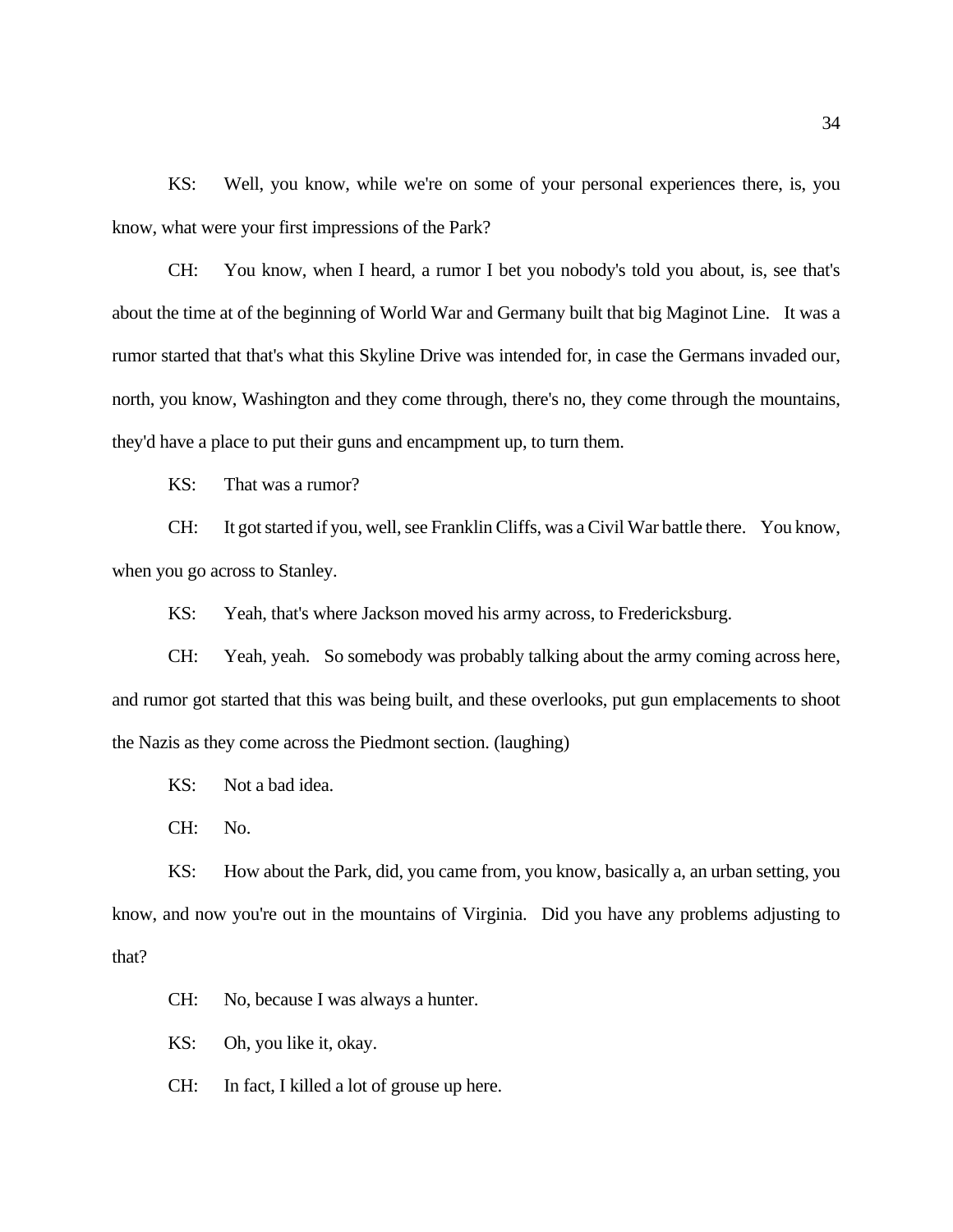KS: There was a lot of grouse?

CH: Oh, yeah. That's for the--

KS: What were the, what was the animal life like, in the Park?

CH:  $($  ) you had a wildcat or two up there--

KS: Yeah, was, were there many deer or beer or anything?

CH: Deer was very scarce and bear was very scarce. I saw, never saw a live deer in the Park 'til after I left to come back in here. I did find one deer hide down in the hollow where some local guy had killed a deer.

KS: Well, the Park, from what I've read, took a herd, part of a herd of deer out of Mount Vernon and transplanted them here in this Park.

CH: Well, down in where I was raised in the flatland, Piedmont section, you never saw a deer, but now they're down there like rabbits, or worse. But down in the Whiteoak Canyon below where camp was, there's a lot of grouse down there. And a lot of trout.

KS: Did you hunt?

CH: Yeah.

KS: Did you have a, did you have a gun in camp?

CH: Well, see, that was before the ranger, ranger come in. CC camp sergeant, yup, he had a gun, you know, military, one of those ( )- type shot guns, 12 gauge. He and I'd go down there, until he got mad at me. He never did hunt grouse.

KS: Why did he get mad at you?

CH: He couldn't hit 'em. (laughter) See, when the grouse gets up, it sounds like the whole country blowing up, but he's not going that fast. And, if it's a tree close to you, he's going to get the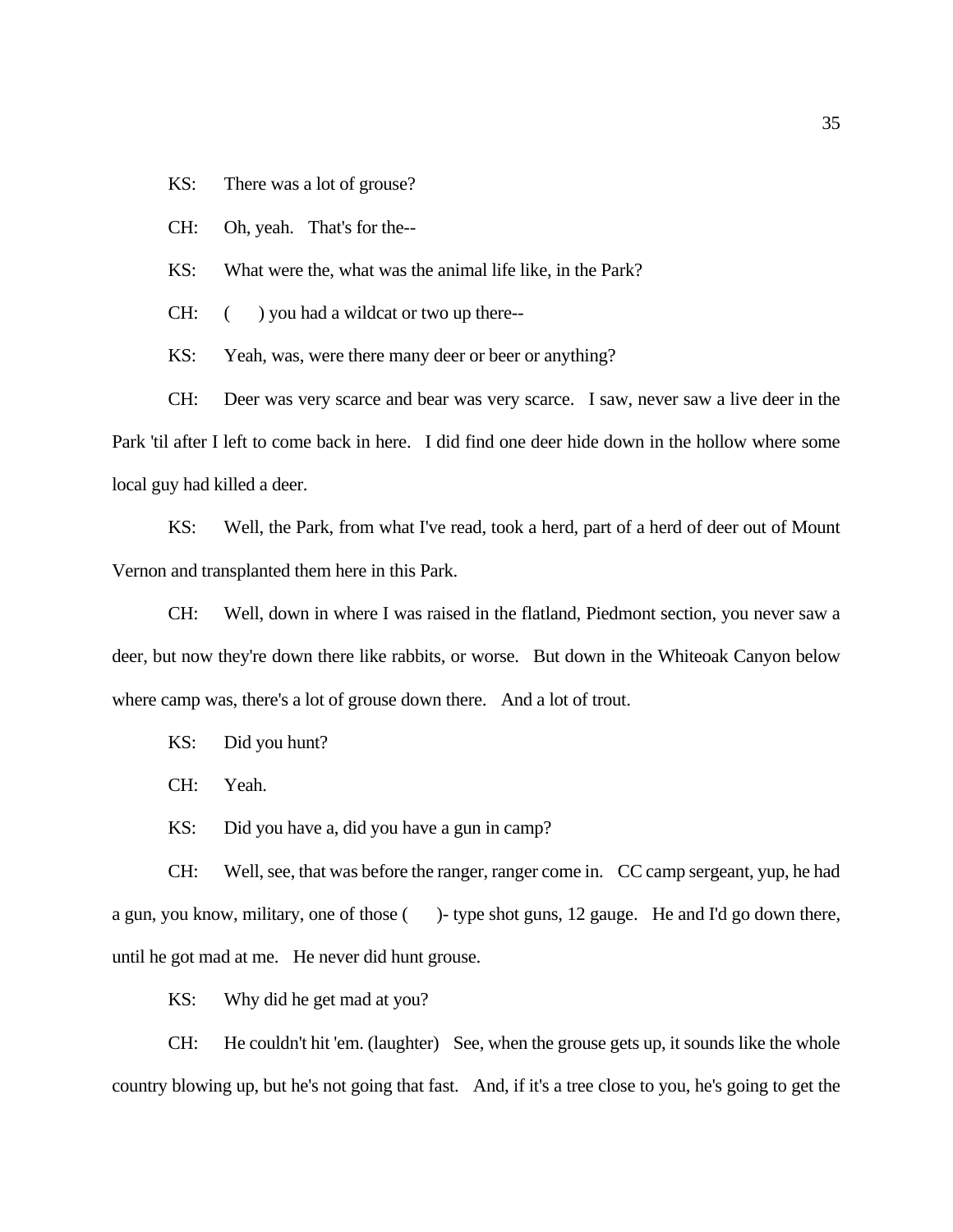tree between you. ( ) comes up, and they stretch their wings out to make that sail, that's when you blast them. He'd take two shots at them and he'd shoot too quick, and I'd get about three to his one, and he got so he wouldn't let me go with him any more.

KS: Were there any, any personalities, people that you, you, you remember really, really well, from your days, friends or, or officers, somebody who stands out in your mind?

CH: Oh, in the camps?

KS: Yeah.

CH: Well, really, the first captain we had, in the tents, Captain Rissler [sp?], we'd all hated to see him go. And Captain Murphy come in, he was good. And there was one, a lieutenant, we didn't particularly like. And other than that, they was all very good and worked with you. And that was, was . . .

KS: You enjoyed it, then?

CH: Yeah.

KS: Did you ever have an opportunity to meet any of the mountain people?

CH: Yeah, quite a few of them.

KS: And the families?

CH: Yeah, umm hmm.

KS: What'd you think of them?

CH: I liked them all, myself. They were very, I can't say peculiar, but, they looked an outsider over pretty close, you know, coming in. Well, I knew that before I come up there. If a mountaineer ever invites you to break bread with him, you'd better have it, because

( ) be his enemy as long as he lives. I know I went over one time in Dark Hollow to get some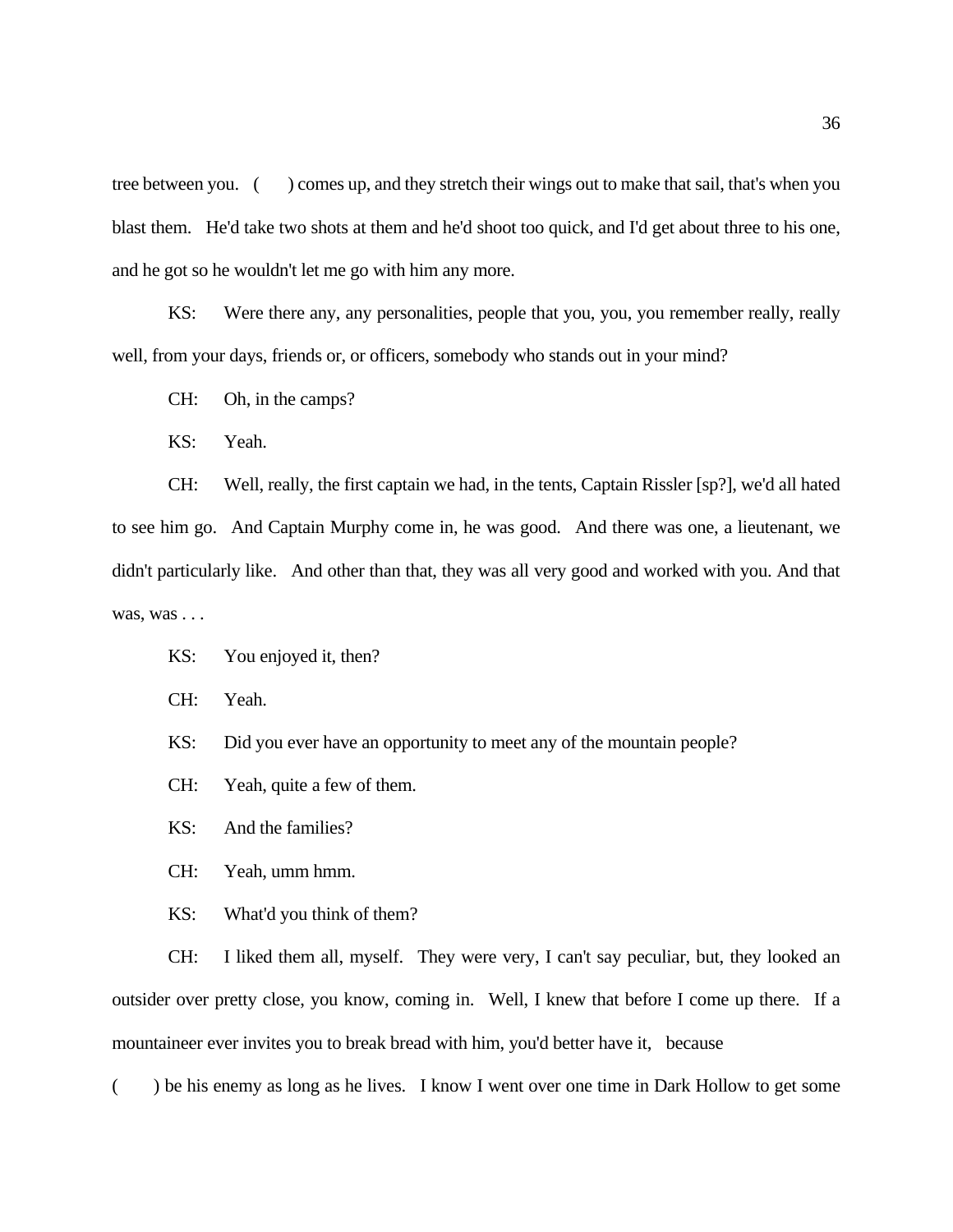bootleg whiskey from one of them over there named Broyles, Jim Broyles. Saturday afternoon had been on fire watch in the rain, so I was going to play poker, that's when I was pulled out of the CC camp, then. Going to do some drinking and playing penny ante poker, and I went down to get some whiskey from him, he asked me to break bread, break bread with him, have supper. Boiled turnips, boiled potatoes, boiled cabbage (laughs), maybe that old mountain hog. And the coffee they bought it green and roasted it right there in the ( ) that made the coffee.

KS: Okay.

CH: And I sat down, tin plates, and I had never eaten boiled turnips before in my life, I hated the things. But see, you couldn't leave nothing on the plate, that was an insult. So, I eat it all, and I, I've been eating boiled turnips ever since then, best things I ever tasted! (laughter) But whenever I wanted a meal like that, I always'd go see old man Jim about 5, 6:00 on Saturday afternoon to get a pint of whiskey and whatever I wanted.

KS: And then eat with him?

CH: Eat with him, yeah. And that's about the only ones I really knew. We had one there right close to camp there, Ed Parks, but he was mean little round sucker. He had a couple of girls that was sort of loose around the camp and he watched those ( ). I don't like to get close to him or his girls, either one, because he's, he'd kill you.

KS: And what was his name?

CH: Parks.

KS: Parks?

CH: It was a place right over the mountain there, about--

KS: We have a, excuse me just a second, but we have a picture of a place, an old shack,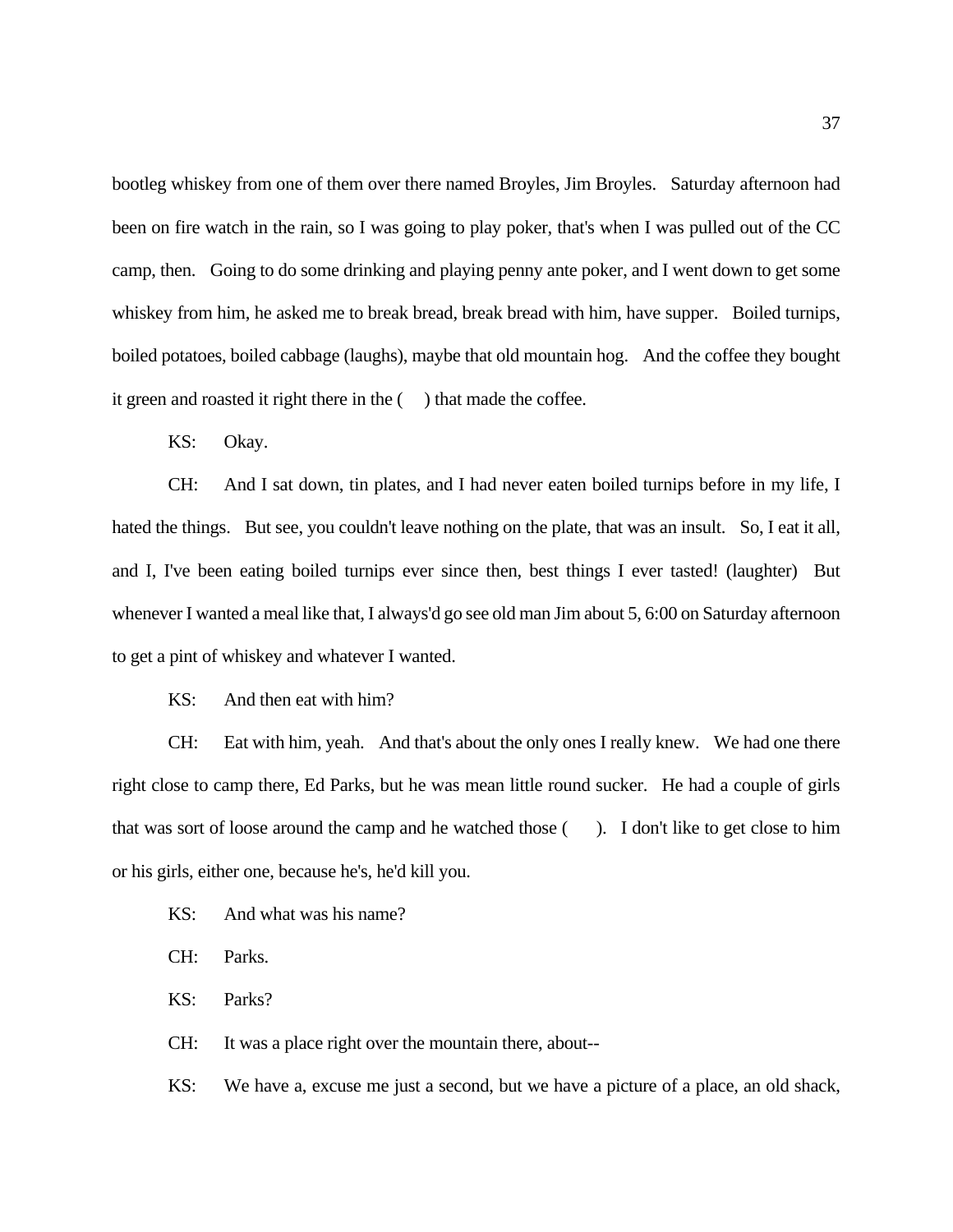and on the inscription on the picture is that it was used as a house of ill repute.

CH: Is that close to Skyland?

- KS: Yeah, I believe it was, yeah, it was, it, is this what we're talking about, the same Parks?
- $CH: I( ) it could have been.$
- KS: Yeah, okay.
- CH: 'Cause if--

KS: I mean, did, were they professionals? Plying their trade, or . . . or, or,

just  $\ldots$ 

CH: Well, free-lancers.

KS: Free-lancers, okay.

CH: But, they claim there's a cem--some graves down below the CC Camp 1. About four or five ( ) you know, just rumors, that he'd killed them. Because right over the mountain on the valley side is the Appalachian Trail, and they'd found some bodies down over the cliff, 'deed, I almost think they got drunk and fell off the cliff. So, I don't know, but he had a bad rep for that. They called it his private cemetery, and now whether it was or not, I don't know, but, I didn't want nothing to do with him, anyway. I done some work here around his house and, his girls are running around and trying to make a, get you to make a pass at them.

KS: What kind of work did you do, for him?

CH: I didn't, I was right below his house, I was putting in--

KS: Oh, you were working on the CCC, okay. Let's pause just a second, I want to show you something. Alright.

KS: Okay, let, now, I pulled this photo out of the file, it's classification number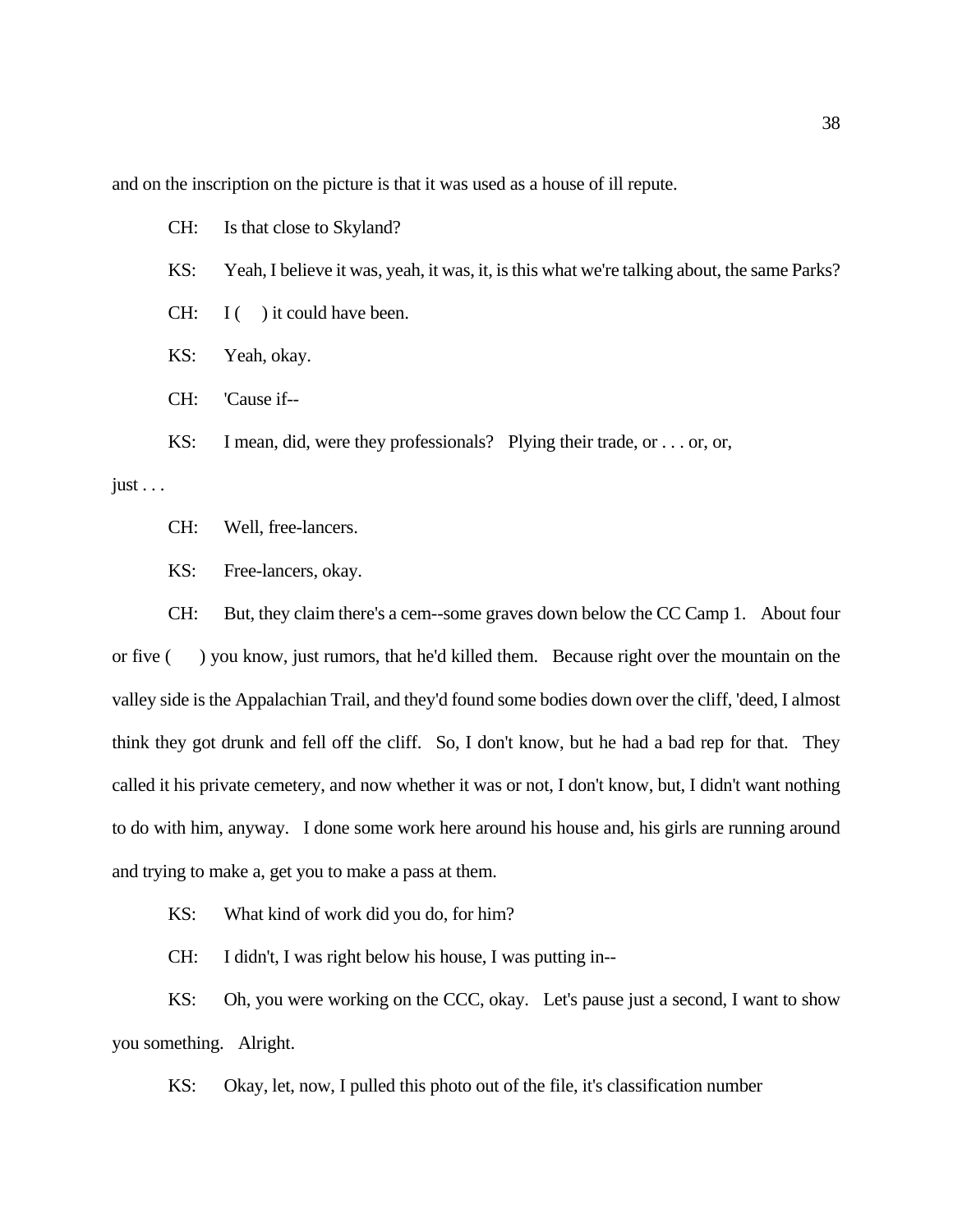H-52-99 and it shows George Parks' house. Now, you're familiar with this house?

CH: Yeah.

KS: And, tell us a little bit about the house, and about the, Pearl, and--

CH: Well, really, all I, all I know is the hearsay, to be honest with you.

KS: Okay.

CH: It, this house has a memory because, this would have been--what's the date on this?

KS: Oh, the date is 1934. Now, the description here, location on this says "1,000 feet east of Skyline Drive"

CH: Yeah, yeah, I know it--

KS: --southeast of Old Skyland road.

CH: Yeah.

KS: And under the remarks it says, "Pearl Parks and Della Mrs. Skylar Dodson, ran a nightclub for the CCC."

CH: Della, Della Dodson and, and they called her "Red" Parks.

KS: Okay.

CH: But they really done more of their goodness in Luray than they did here. I really, I'd never heard of, well anyway, there's that, that was going on. I mean--

KS: Okay, it was more in Luray, where they, yeah.

CH: But, uh, see, uh, this Parks' son lived there until his wife got burnt up, you see, with kerosine.

KS: Okay, now his wife was Deland Taylor's daughter, right?

CH: See, was that Della, there was one named Ruth, and this Pearl, then he had a son,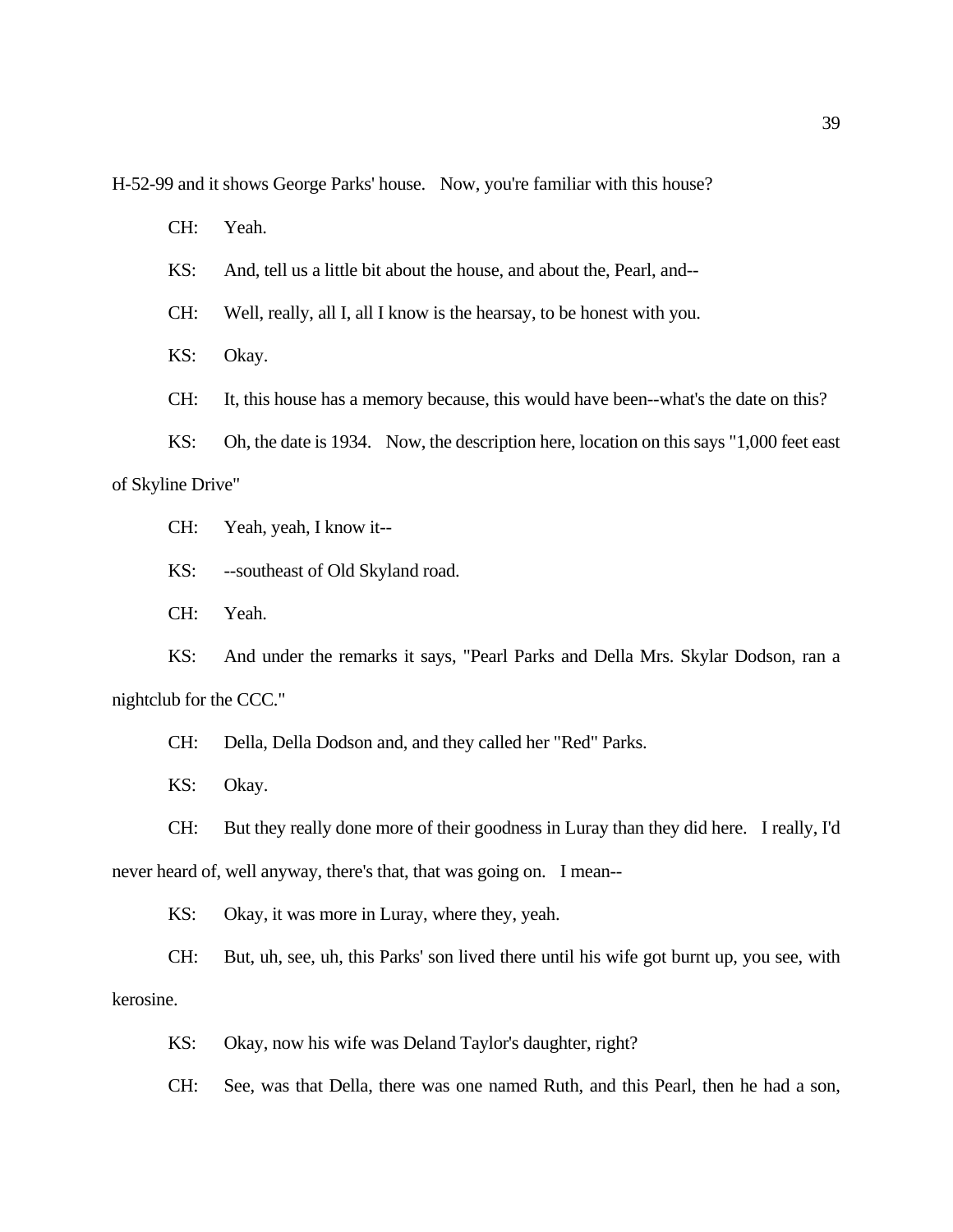Bernie or something. Lived down in Whiteoak Canyon from where Deland Taylor's house, you know where his house was? That road that goes down into Whiteoak Canyon--

KS: Yes, yes.

CH: --about a mile, maybe, down in there, is where that Bernie Taylor lived down there.

KS: Oh, I see.

CH: You know, I thought my memory had gone on me, but indeed I haven't done too bad here.

KS: Well, actually, once, I find out that once you get going and trigger it, that's why we have questions set up, it helps out a lot. Now, while we're on the subject, you know, this is, this is of course one-sided--

CH: Now that could have happened, no, this picture's . . . .

KS: Does it look familiar at all?

CH: Yeah, the old shack looks very familiar.

KS: Yeah. Of course, this looks like a very, you know, poor, poor shack. The people who lived in the mountains, that you've come to know, would you say they were poor?

CH: Financially, yes.

KS: But rich in other ways?

CH: Yeah. In other words, they had no, really had no need for money. See, they had the churches give them stuff, you know, back in there, and they're raising all of their food. All they had to buy was sugar, and salt and pepper.

KS: Was a lot of things donated to these people?

CH: You had the Episcopal church in part of the area, you know, had missionaries that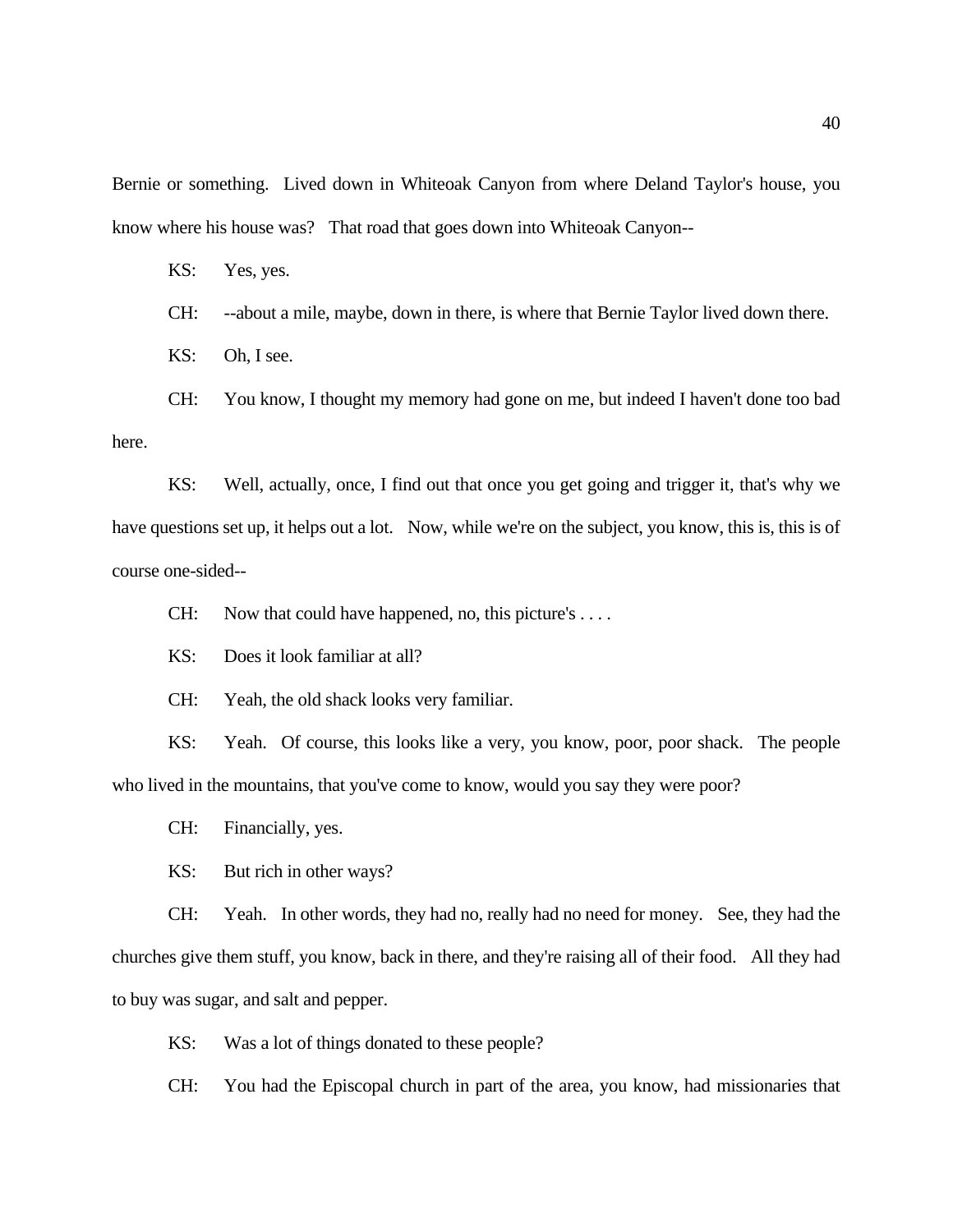could give you clothes, and stuff like that.

- KS: Quite regularly, and then--
- CH: Yeah.
- KS: -and Skyland, the people at Skyland, I understand.
- CH: And then, see, they made moonshine whiskey to get their ready cash. Cash flow.
- KS: Was there a lot of, I mean, not everybody made moonshine--

CH: Oh, that was a profession. They, they competed against each other on the quality of the whiskey. ( ) See, most of those old moonshiners had taught their son moonshining and made illegal whiskey before Prohibition. Then, they kept on making it anyway, after Prohibition was over. Most of them had a 65 gallon still, that's about the size they used. When they first brought the rangers up here, down in Whiteoak Canyon, they found, ranger found a still. He was from out of the city. He had his little hatchet, he just cut the worm in two pieces, cut about four or five holes in the still, walked off and left it. And reported he'd found the still and destroyed it. He went back in about three weeks, they found the still, the same one, the guy done patched it up  $($ ) worm and had it going! (laughter)

- KS: But there was a lot of distilling going in there?
- CH: Oh, yes, oh, yes.

KS: Okay. Did you, now you mentioned before, of, buying some liquor. Did a lot of the CCC boys get into moonshine, or . . .

- CH: Not too much, no--
- KS: Not too many?
- CH: No, no. Very few.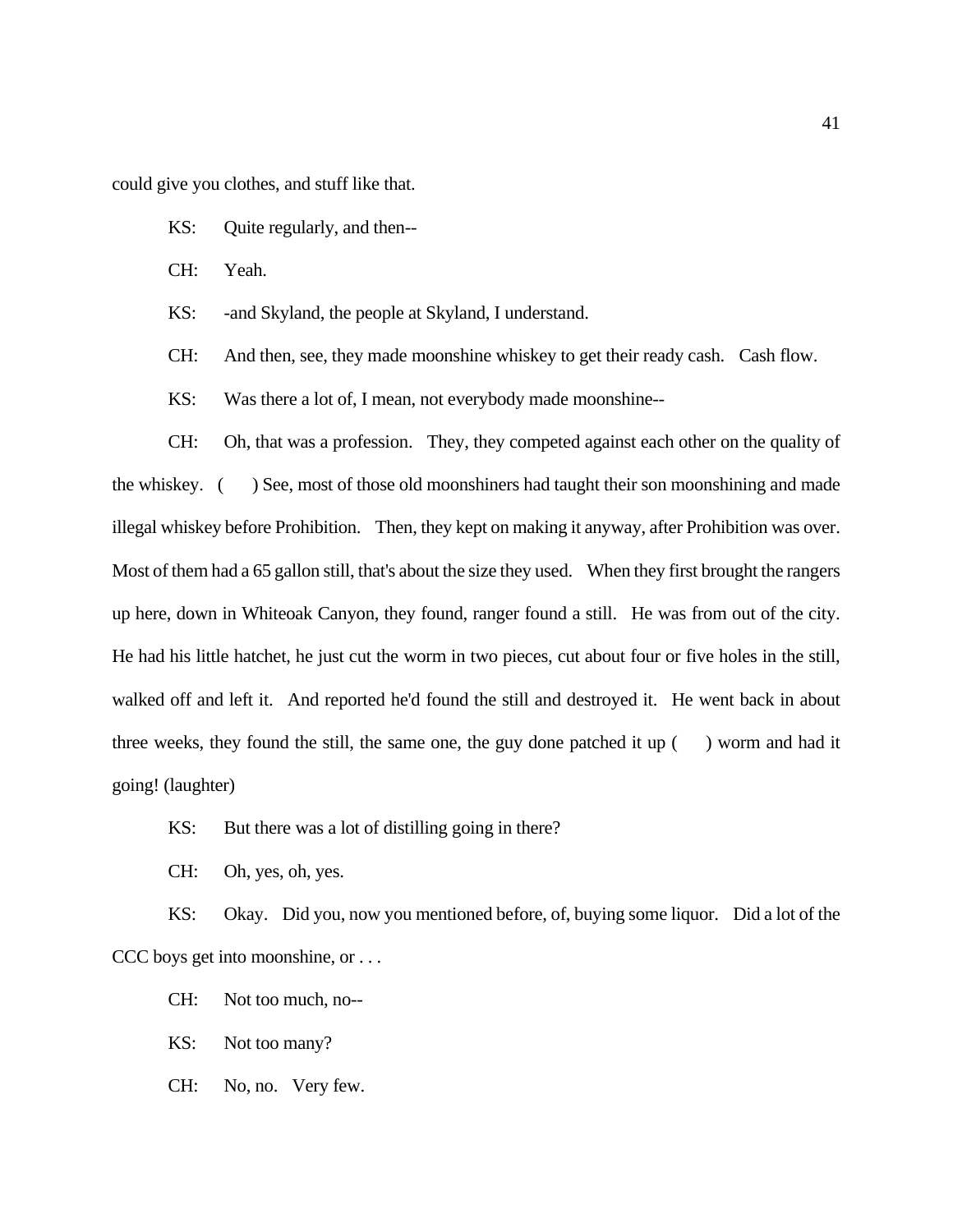KS: Drunkenness wasn't a problem, then?

CH: They'd go down to Luray and get a beer or something.

KS: Oh, okay.

CH: And then there was, uh, can't think of the name of the house they used to buy us a drink, you could buy drinks in Luray. You had to cross a bridge, going west, first street to your left. And up about a half a block was a house set up--Christian's, was the name, I believe, and you could buy it by the drink.

KS: Was it a tavern, or a bar?

CH: No, it was bootleg.

KS: Oh, bootleg! (laughs) Okay, you can buy it in there.

CH: I went up there one night to get me a pint. Knocked on the door, had the money in my hand, fifty cents, who opened the door but a cop! (laughter)

KS: I guess you beat a hasty retreat?

CH: I left ( ) faster than I did going in there. He didn't get me, though, but, I stopped going up there asking, looking for any whiskey.

KS: Getting back a little bit more, we're kind of interested in, in the mountain people. Did they, did they spend a lot of time off the mountain, visiting, or traveling out and about . . .

CH: No, about the only--

KS: They stayed pretty close to home?

CH: About the only thing that those mountaineers would go for, every ninety days was when they had circuit courts in the counties. They'd go to that.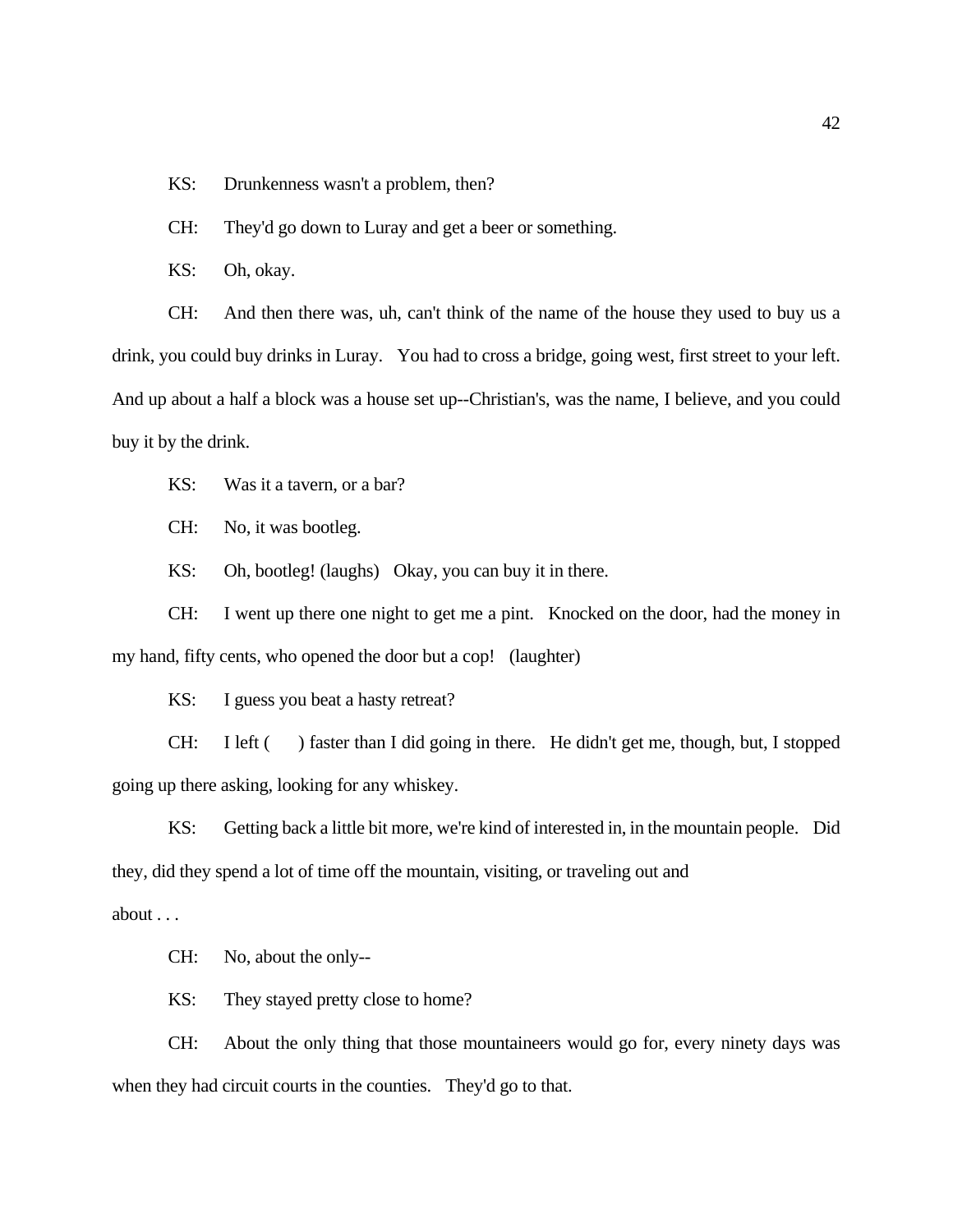KS: Okay.

CH: And maybe if they had a little fair or carnival, but, they wasn't much mixers.

KS: They weren't mixers.

CH: Yeah.

KS: Now, there was a lot of roads that went through the Park when you were here. I mean, right now, you, the only way you can cross the Park is at the entrance stations.

CH: Well, there wasn't too many, had one at Franklin Cliffs that crossed the route--

KS: Is that Red Gate? Or, or ...

CH: That's right down below, this side of Big Meadows.

KS: Okay, yeah, I--

CH: Then they had one, well, then they put that down to Hoover lodge, see, they built that in, uh, 1929, or '30. '29. See, down to Criglersville, and they had one up there. And there weren't no more up the mountain until you got down to, what is that, Dean Mountain Picnic Ground, I guess. Then from there to 33 you didn't have any more.

KS: Were there trails, a lot of trails, you know, private roads?

CH: No.

KS: Now, how were you treated by the mountain people?

CH: Well, more or less, being I'm from Virginia, piedmont section, and my father's people was raised in the piedmont section, at the foot of the mountain, I never had no trouble with them. None that (). I could walk down the mountain, and they all knew me, though. I could walk up on a still and they'd keep running it, they wouldn't stop. Somebody else walked down there, they'd take off.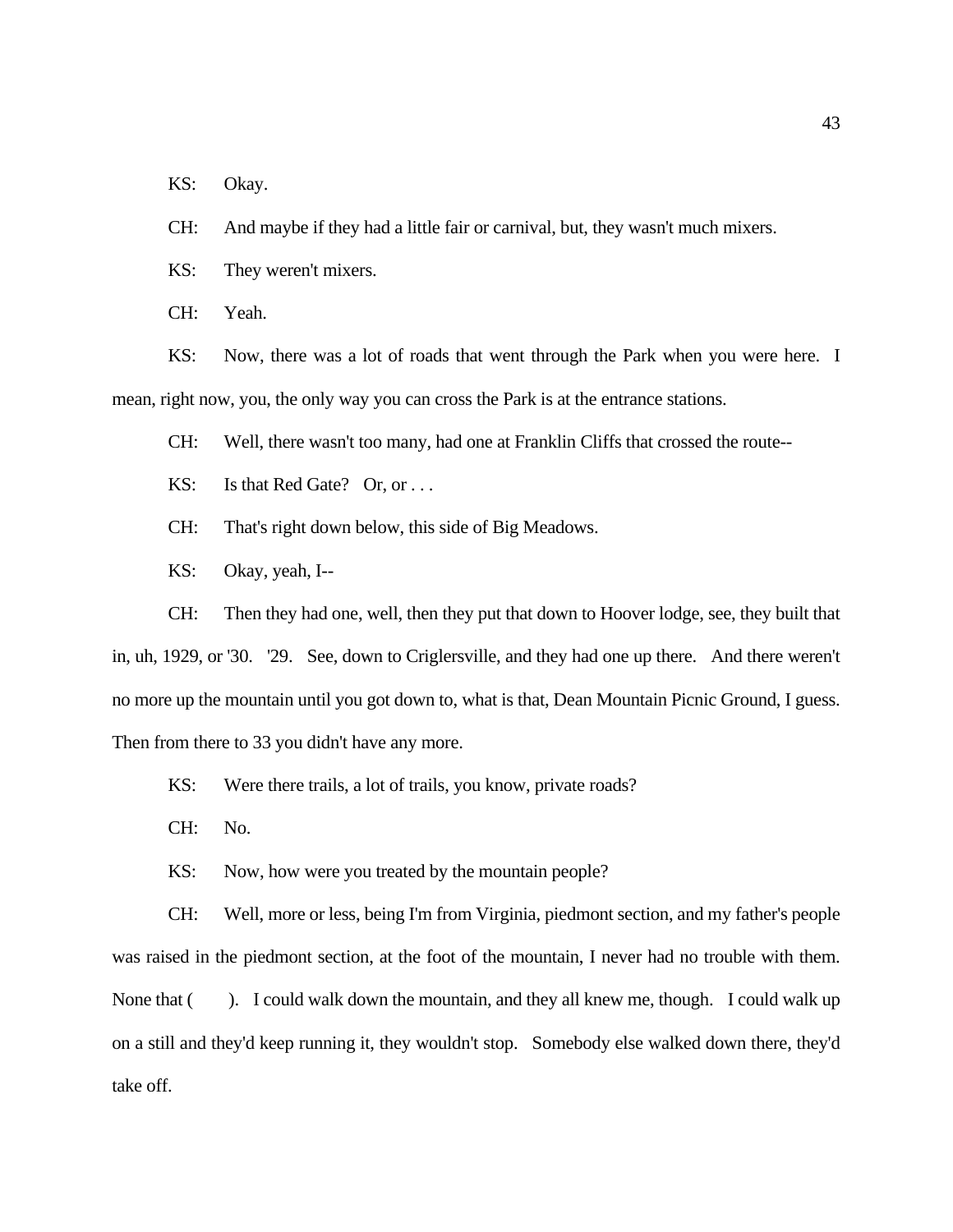KS: I see.

CH: I wouldn't bother them.

KS: Were most of the houses rather poor, or were they, some of them, you know, I know they were plain, but, the distinction between, you know, a mountain family home would be actually run down or comfortable?

CH: Well, they's log houses . . .

KS: Right.

CH: And they kept them pretty well clean. And they had low ceilings, you see, the ceiling would be no higher than the top of that door. And that's on account of the heat.

KS: And that's about seven and a half feet.

CH: Yeah, ( ) on account of heat. You know, and then they all slept in the attic. And most of them was very clean people.

KS: Very clean, okay.

CH: Yeah.

KS: You mean, considering the, you know, the way they were living?

CH: Yeah. They kept things, they had, you know, had a spring close by and lot of them would make their own potash for soap, they'd burn hickory wood or something, take the ash, you know, make a () for the soap. And, well, they's just fairly clean people, that was all. Decent people, I mean, you just, well, didn't have no need for luxuries we'd always been born and raised with, not if your house is always clean.

KS: Right. How about their relationship with the CCC? I mean, was it a problem? Did they resent it, the boys coming in, or the Park?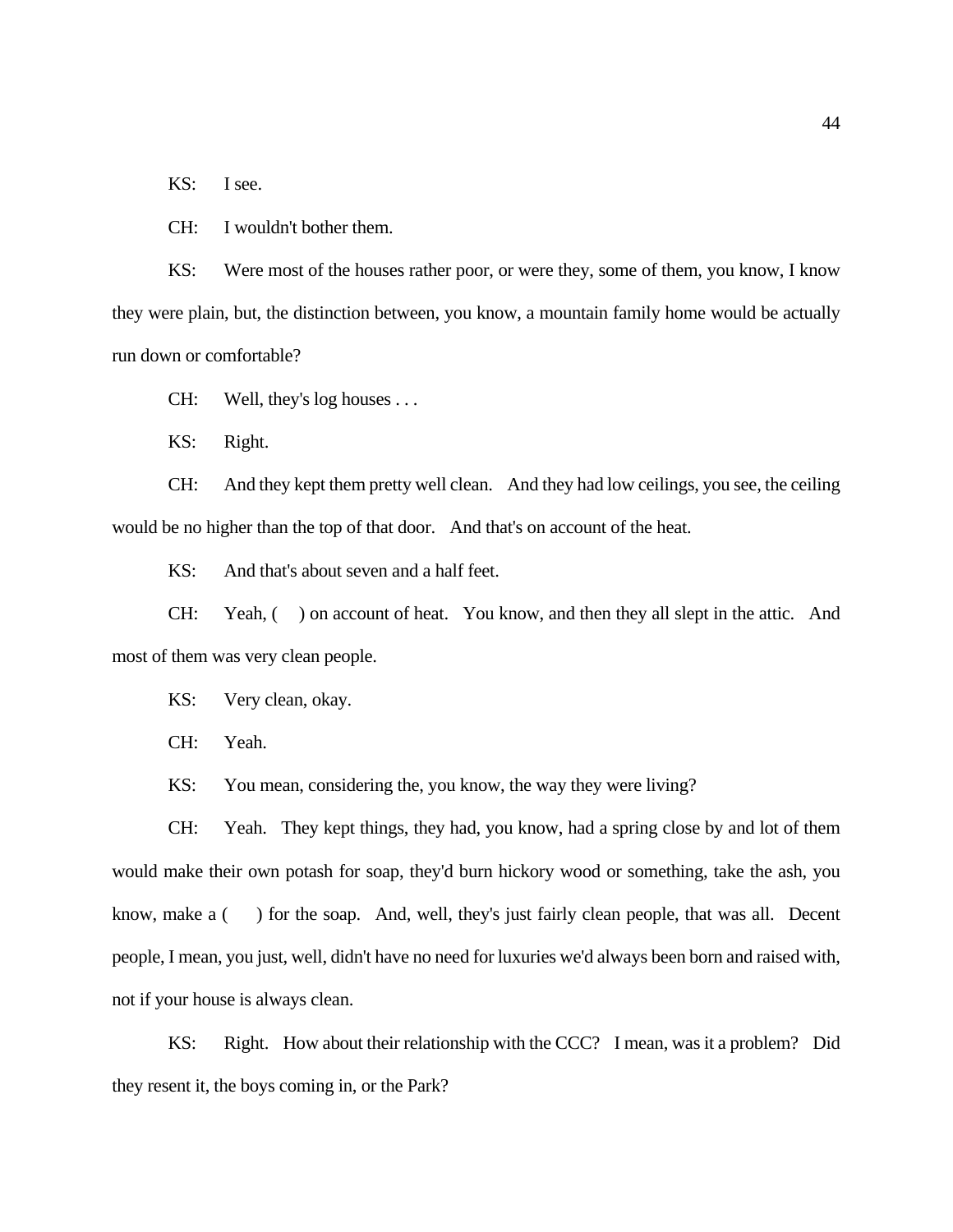CH: Ummmm, no, no, no, I'd never say it because the only trouble they had, they had two boys, was the name, Della?

KS: Della.

CH: Claimed tried to rape her.

KS: Oh, Della. (laughter) That would have been, that must have been really interesting. What became of that problem?

CH: Well, they went to the CC camp and old Captain Murphy was here and he thought it was their fault. ( ) get into state law.

KS: Okay.

CH: That was about all, but, () these bootleggers down here, moonshine (), most everybody in the family wore, in the winter time wore long () CC underwear! (laughter)

KS: Was, were the mountain people rather religious people, would you say? I mean, did they go to church a lot?

CH: Yeah, umm hmm.

KS: Most of them were Baptist.

CH: Yeah, Baptist.

KS: Yeah.

CH: And holy rollers. There was church, what you call a Church of God, now, something like that,  $($   $)$ --

KS: Oh, okay, and that was active here in the mountains? And of course--

CH: Well, a lot of them, you see, follow along with what they have ( ) missionaries, the Episcopal church has missionaries in there. They was very reliable, whatever they told you, you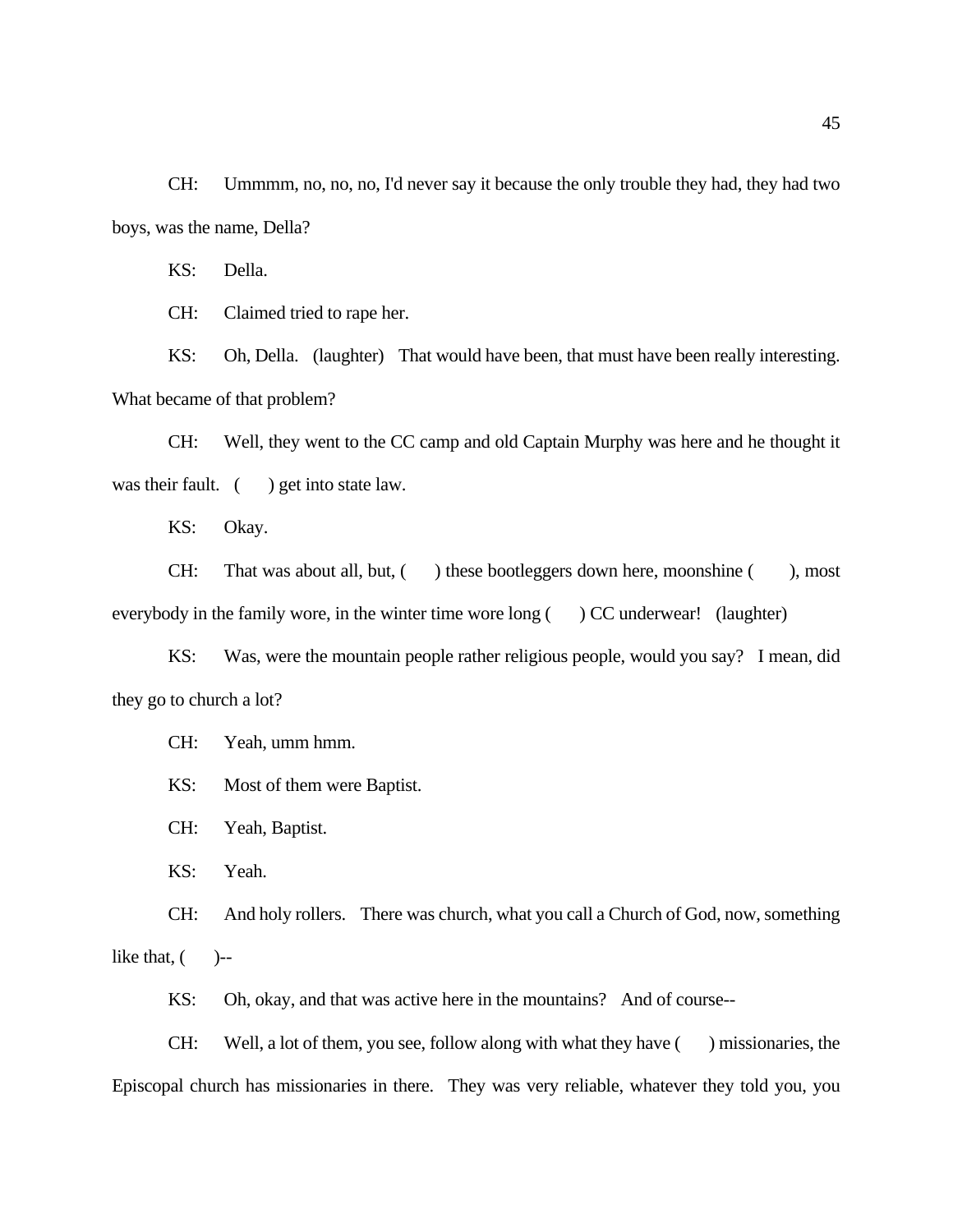could take it to the bank, I mean, it wasn't no--

KS: They were honest people.

CH: Yeah, honest people.

KS: Very good.

CH: Well, naturally you had a few of them's crooks, but, I mean, 99% of them--

KS: Just like any community, I mean, you have your good and the bad, right?

CH: Well, my father, and he used to deal with them up in the mountains and it'd be on a handshake. He bought a farm from one, two hundred some acres, on a handshake, and the guy give him the deed to the land.

KS: Your dad?

CH: Yeah. The man give, this is on a handshake and they give him a deed to the land, and the whole works, then paid him ().

KS: Is that right?

CH: With a handshake.

KS: Was that in the Park?

CH: No, just a fellow who had been in the Park, and Park had bought him out. And he come down in the flat land, and he bought, and he didn't like it down there. He wanted to go back to the mountains, he wanted a place abutting the Park. Down off 33, south on 33. And he sold daddy the farm, it was 260 acres just on a handshake when they didn't know each other all their life, anyway.

KS: I'll be darned. That's interesting ... This interview continues on tape 2. Fast forward to the end.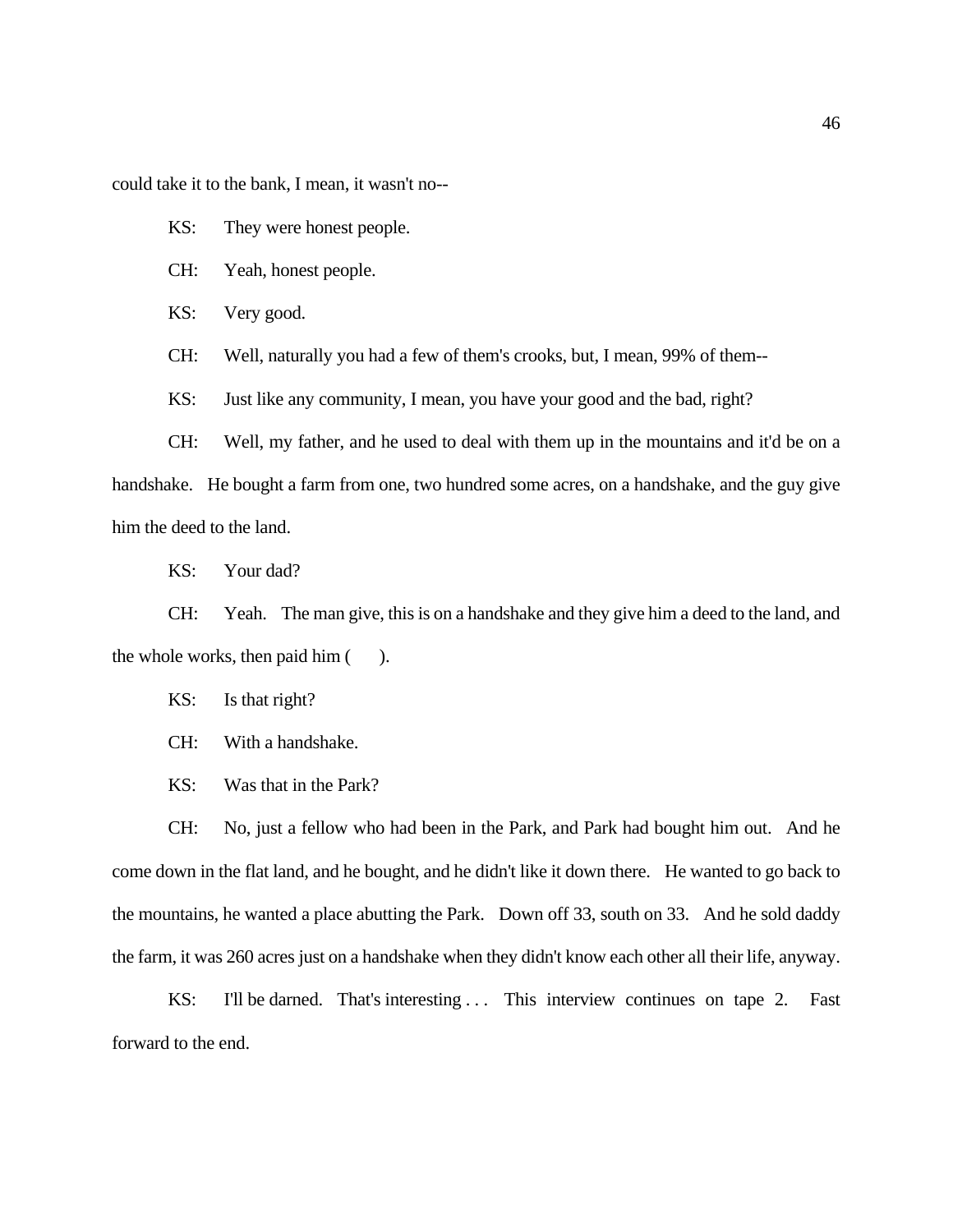# [END SIDE B, TAPE 1]

#### [BEGIN SIDE A, TAPE 2]

KS: Okay, now we're back. Alright. Some of the rangers have submitted questions to me that they're specifically interested in. Let me go through some of these, and see if you can shed some light on some of these questions. What did Big Meadow area look like before the dead chestnut trees were moved? Was there a lot of dead trees in the meadow?

CH: Well, like a big, well, the land was like a grazing area, which it was. But the trees, dead, looked like a ghost forest. See, that's the, it's a whitish-looking, so with the other trees, it really looked like a ghost forest when you're driving up on it.

KS: Were they pretty thick and dense, the forest?

CH: Yeah. That was really, as I remember, it was more or less what they called a chestnut orchard.

KS: Okay.

CH: You know, where the mountaineers had them ( ), that was one of their cash flow crops, was chestnuts.

KS: Yeah, that's before they died.

CH: Yeah.

KS: Is this the area where you got your rails for Gettysburg?

CH: No, I got my rails, do you know where Deland Taylor lives? Right past Crescent Rock?

KS: Yes, yes.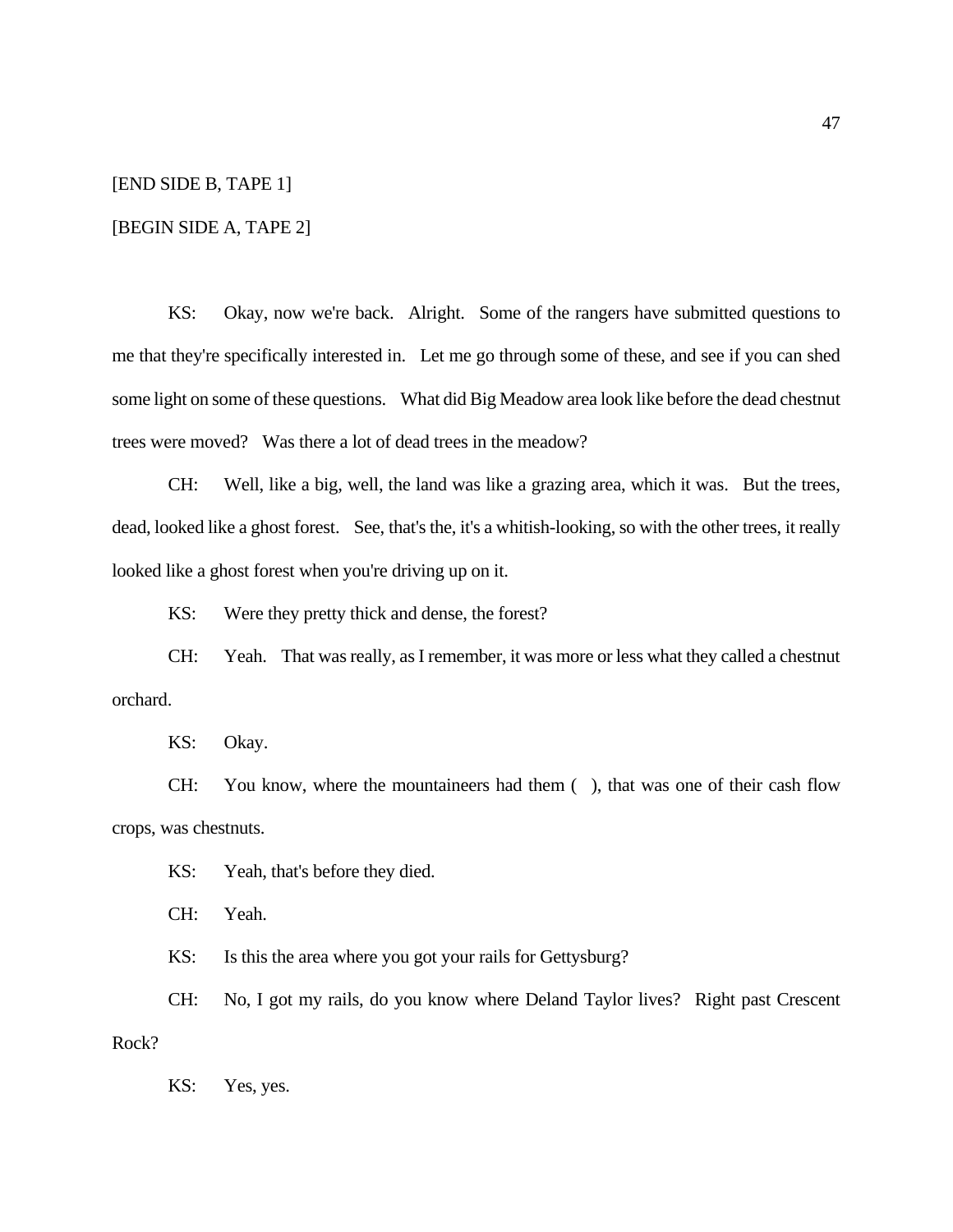CH: Go down to your left, into the Whiteoak Canyon. That's where I got them from. Now, now, over at Camp 2, now, they had a sawmill over there. And they sawed a lot of lumber, chestnut lumber out of those trees.

KS: The CCC did?

CH: It's a CC camp, yeah, but where the lumber went to, I don't know. (laughs)

KS: Okay. Now, most of the trees, then, if the meadow was open grassland, then most of the trees were around the meadow?

CH: Most of these trees were right in there where you got that campground and that storelike in there, right on the Drive. You know, it's a gas station where you turn there off of the Drive, and you got a souvenir shop right in there. Maybe 100 or so, 80 acres in there.

KS: Now, there's a pond in the meadow, now. Do you recall that?

CH: No.

KS: Where there was a big pond?

CH: Huh uh.

KS: No. Let me see, where do we go now? Do you remember the, do you remember the glider club that operated there?

CH: Yeah, uh huh. Duponts.

KS: Du--is that the Dupont family?

CH: Yeah.

KS: The Duponts, I take it?

CH: Yeah, uh huh.

KS: Okay, can you tell us a little bit about that?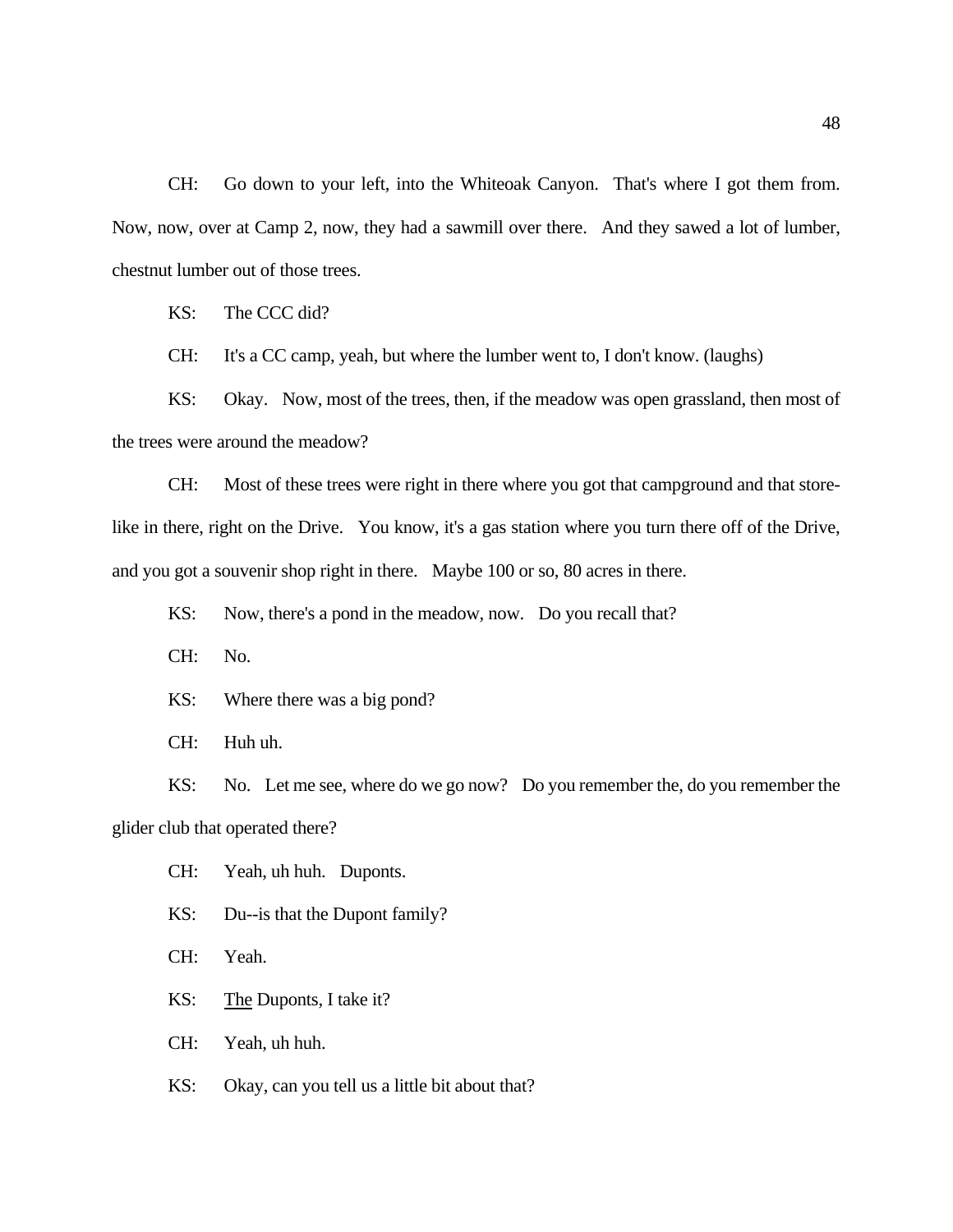CH: Well, on the morning they had those gliders over there, I mean, I was over there at them, and, they'd use a tow rope. Depending on the wind, it would take them off on that road like you're going down to Hoover Camp. Get 'em in the air. The wind's the other way, bring 'em back to the west.

KS: Oh, they took them off the, right off the road?

CH: Yeah.

- KS: Oh, okay. And they would land on, of course, on the road, then?
- CH: Then they'd come back there and land. Or else sometime land in the valley.
- KS: Didn't that attract a lot of people up here?
- CH: Not too many.
- KS: It was just like a private club?

CH: I don't think that Drive was probably closed, anyway, cars couldn't get in here. You see it was blocked off. Now, one of them there one day, he got killed down in the Everglades, gliding. I've forgotten, I think it may have been Thomas, I've forgotten his name. But he went up here one afternoon and didn't have the instruments properly checked and he went over Massanutten Mountain and got up there about 10,500 feet, you know. He had the record at the time, but his instruments wasn't certified. And he come back, well, they had to build fires and  $($ ) put lights up, along Big Meadows for him to get back to to land.

KS: Then they never took off off the Meadow, in other words, one of the questions the rangers gave me was when making the runway for the airplanes and gliders, what happened to all the rocks that were cleared away? So, evidently they used the road.

CH: There was no runway up there!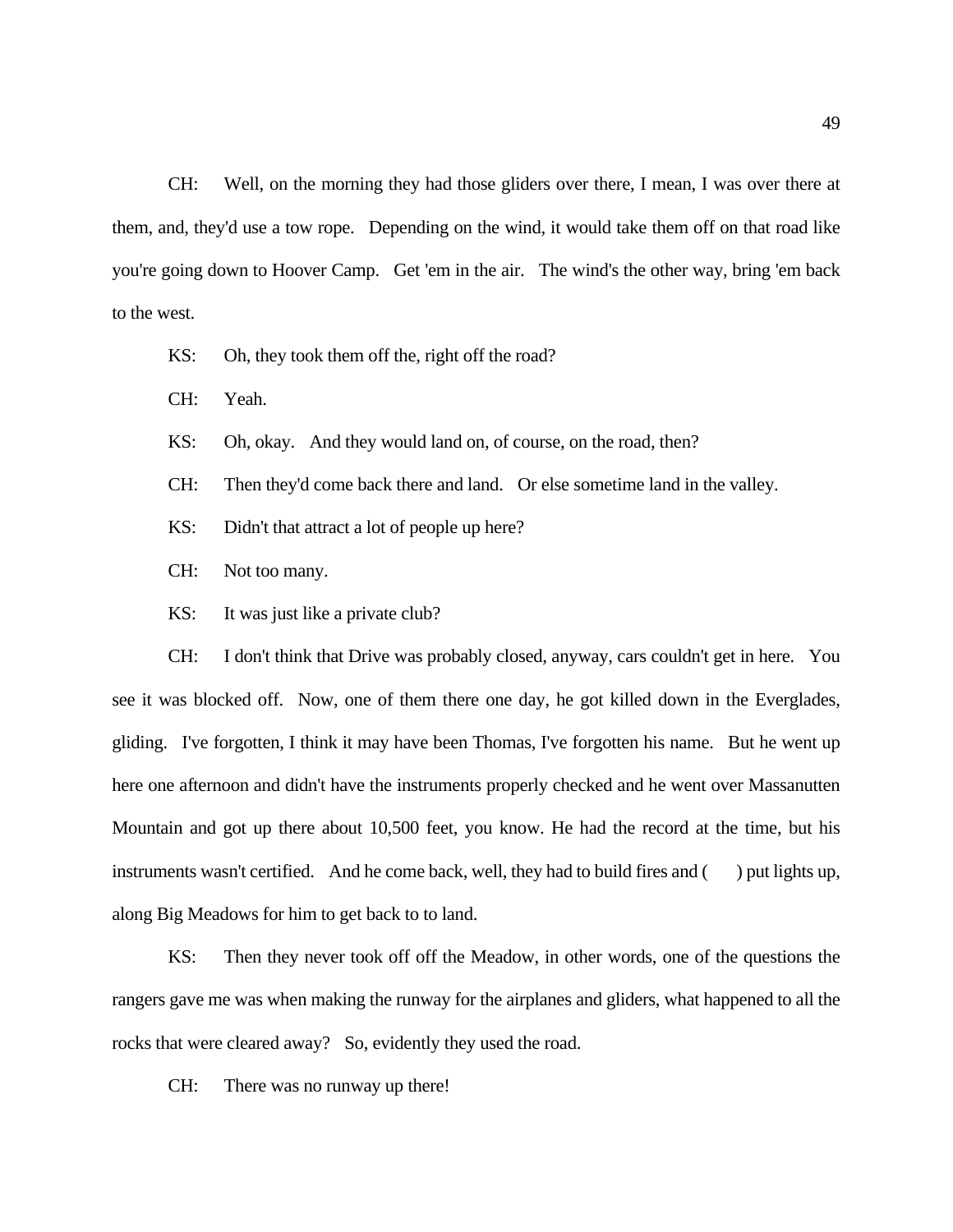KS: That's all they used, was the road. Okay, that answers that question. Okay, did you ever see, did they ever burn or mow the Meadow when you were in camp?

CH: No.

KS: Just let it grow up?

CH: Yeah.

KS: Were they raising any cattle there, then?

CH: Not there, but going on towards the Big Meadows, going towards Swift Run Gap, on your left, the family of Longs, from down in Stanley, Virginia, kept cattle in there.

KS: Oh, yeah, okay. Now, how about the, do you recall any of the families that lived in the Meadows? I know the Weakleys were there, nearby the camp.

CH: Other than the Weakleys, there was the Phillips, living in near there.

- KS: Phillips?
- CH: Yeah. That's the one that I knew, right in that area.
- KS: Was there a church in that area, a log church?
- CH: I don't recall.
- KS: Okay, somebody mentioned it, but--

CH: ( ) two Phillips, well, one of them was in the CC camp, then, at Camp 2, and one

was in Camp 3, from that Phillips family.

KS: Oh, they were, they lived right there and they were, had two boys in the camp?

CH: Yeah.

KS: Okay.

CH: One of them was right behind where Camp 2 was, right at the head of that Dark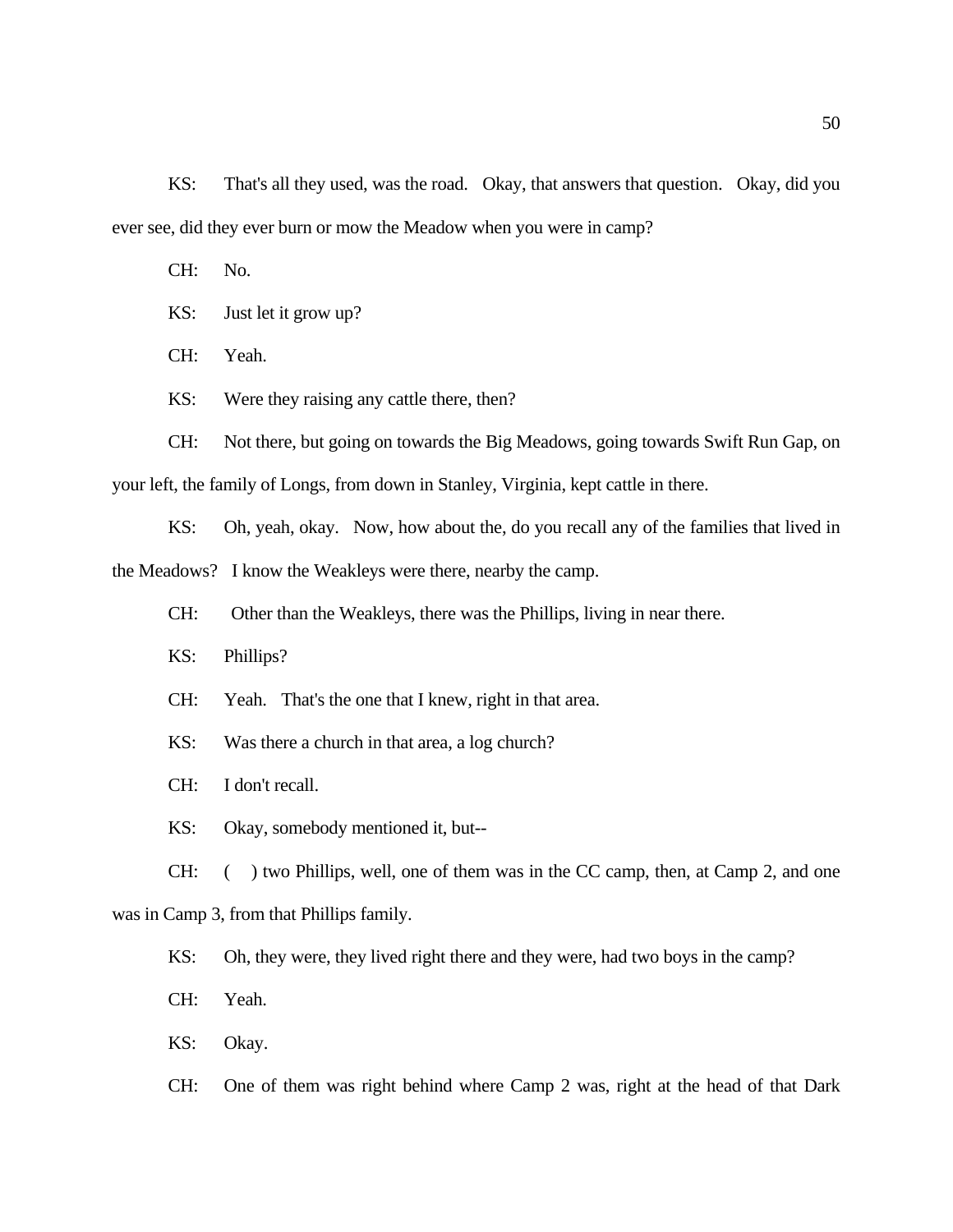Hollow. That water from Dark Hollow comes out of that low spot. So he'd walk that Dark Hollow stream.

KS: Oh, I see, right up there in the Meadow?

CH: Yeah.

KS: Alright. How about the nursery? Do you remember the nursery the CCC boys had there?

CH: No.

KS: Where they planted trees?

CH: No.

KS: Okay. Okay. Okay, we're getting there. Now, that takes care of those (). What I'd like to talk about, if you don't mind, a little bit about your, your post-CCC. Then we'll get into, I guess, your second term, (laughter) here. But, what did you do, you know, immediately after you left the CCC?

CH: Got to think, now. Well, after I left the CC, I went with the Geological Survey.

- KS: Now, that's the government?
- CH: Yeah.
- KS: And what did you do there?
- CH: Stream fluid measurement, town water supplies.

KS: Now, was that all through the state of Virginia, or all over the--

- CH: State of Virginia.
- KS: State of Virginia.

CH: In fact, I covered the state of Virginia for a couple of years. I don't think there's a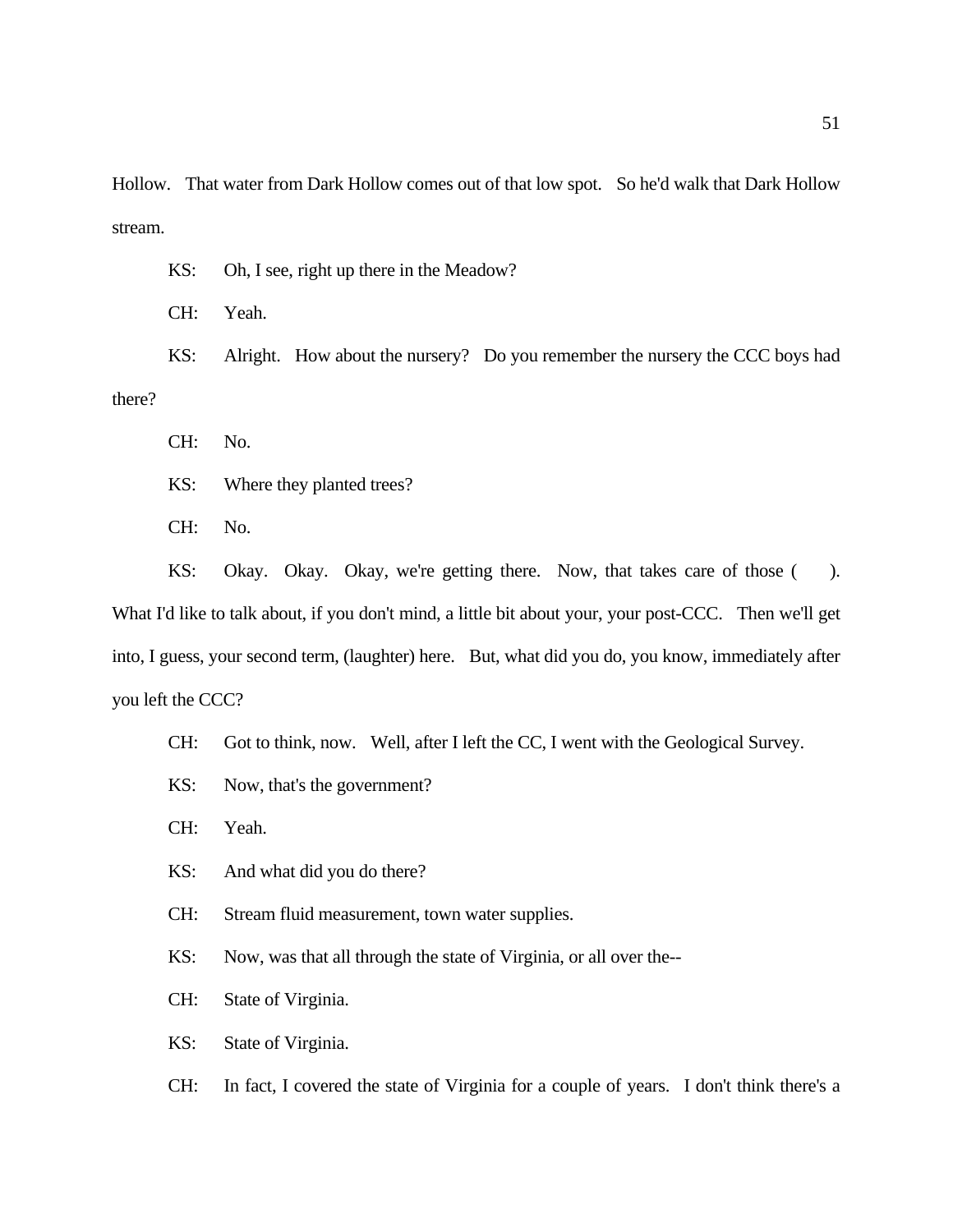road or county or town I haven't been, except over on the peninsula.

KS: And when you talk about water flow, are we talking about streams?

CH: Rivers, streams, yeah.

KS: How about springs? Did you continue that kind of work?

CH: Not, no more than one little town of Paris, Virginia. I opened up some springs there for water supply. Other than that, it was all surface supplies.

KS: And what did you do with the, what did they do with the information that you gathered?

CH: You know, I thought when I was first started on it, they'd gone nuts. But now, it's done to, for building highways, bridges, industry, you know, the peak flows and you have what they call the hundred year floods. So when the highway's going to build a bridge, they go to the Geological Survey and say, okay, what's your maximum flow for such and such a creek? And they can give you the flow in second feet or cubic feet a second. So you know how big an opening to build, to keep the road from washing away.

KS: I see.

CH: Then--

KS: So this information was, was pretty important for development of the state?

CH: This was right after that big flood in the Ohio River down in Mississippi.

KS: What year was this, about?

CH: "37. And '38.

KS: Okay.

CH: So, that's like now, you see, you have a flood up in here, they'll tell you what the flood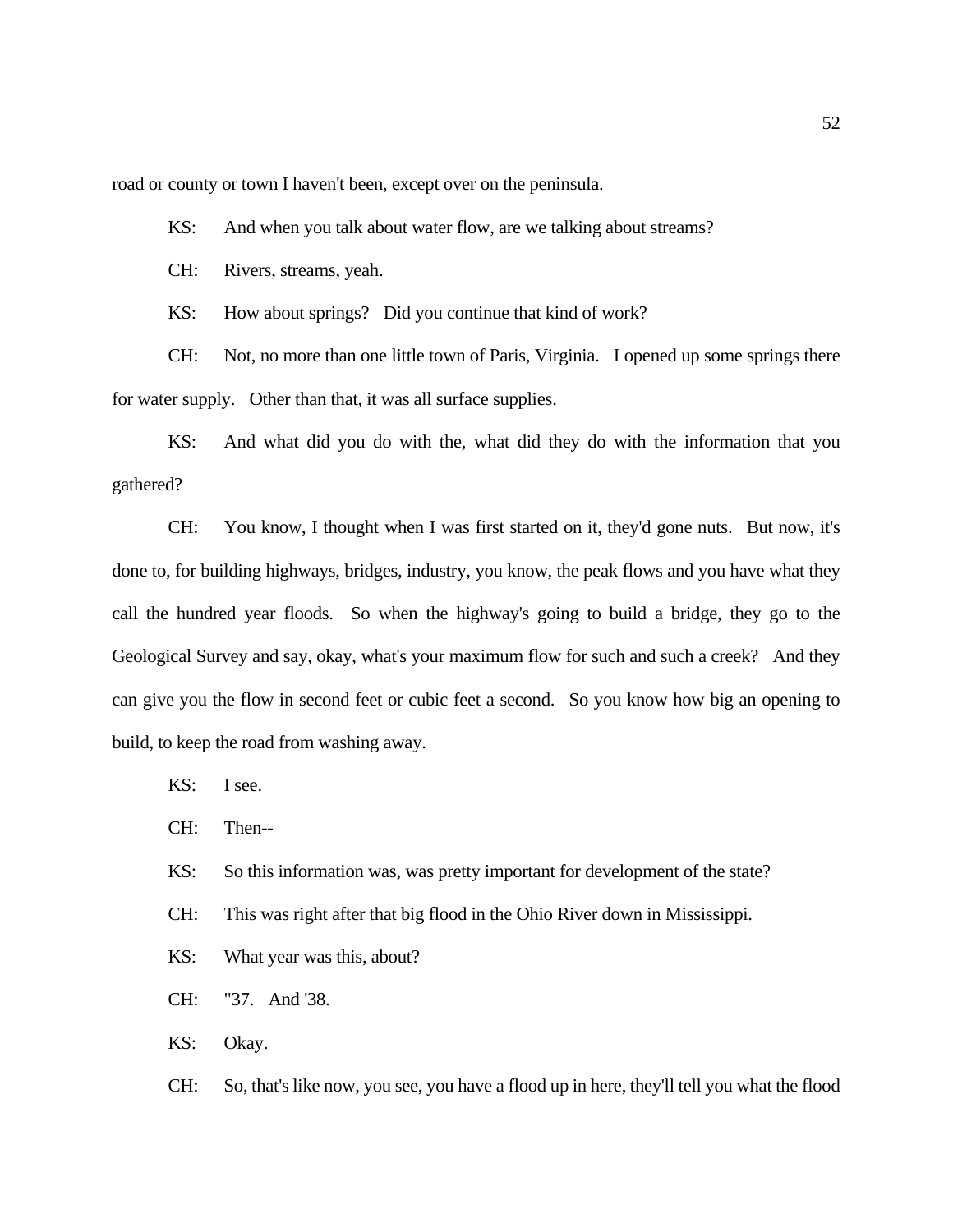water's going to be in Richmond the next day or the following day? Well, that's from these gate stations.

KS: Oh, okay, yeah.

CH: And they got them all now with electronic flow outfitted, that gauges the elevation of the water at that point.

KS: I'll be darned.

CH: So, down at headquarters in Charlottesville and Richmond, they can dial long distance on those numbers and dial that tower, see the concrete towers that's built been here above where the flood waters should be. Now you can get back to height in feet and inches and hundredths, so then you got a rating curve, you look at your height on that, come across the rating curve and then it tells you how many seconds per feet.

KS: Down here on the Shenandoah River where 211 crosses it, I think that's, from what you describe, I think they have one of them there under the bridge.

CH: It is, they have one there.

KS: Yeah, and it gives you the height.

CH: Yeah.

KS: Because it has, I guess it must be automatic, because they have like an antenna, which would send out information.

CH: Yeah, umm hmm.

KS: That is interesting. And you've been, since you've left the CCC's, your career was always in this field?

CH: In water.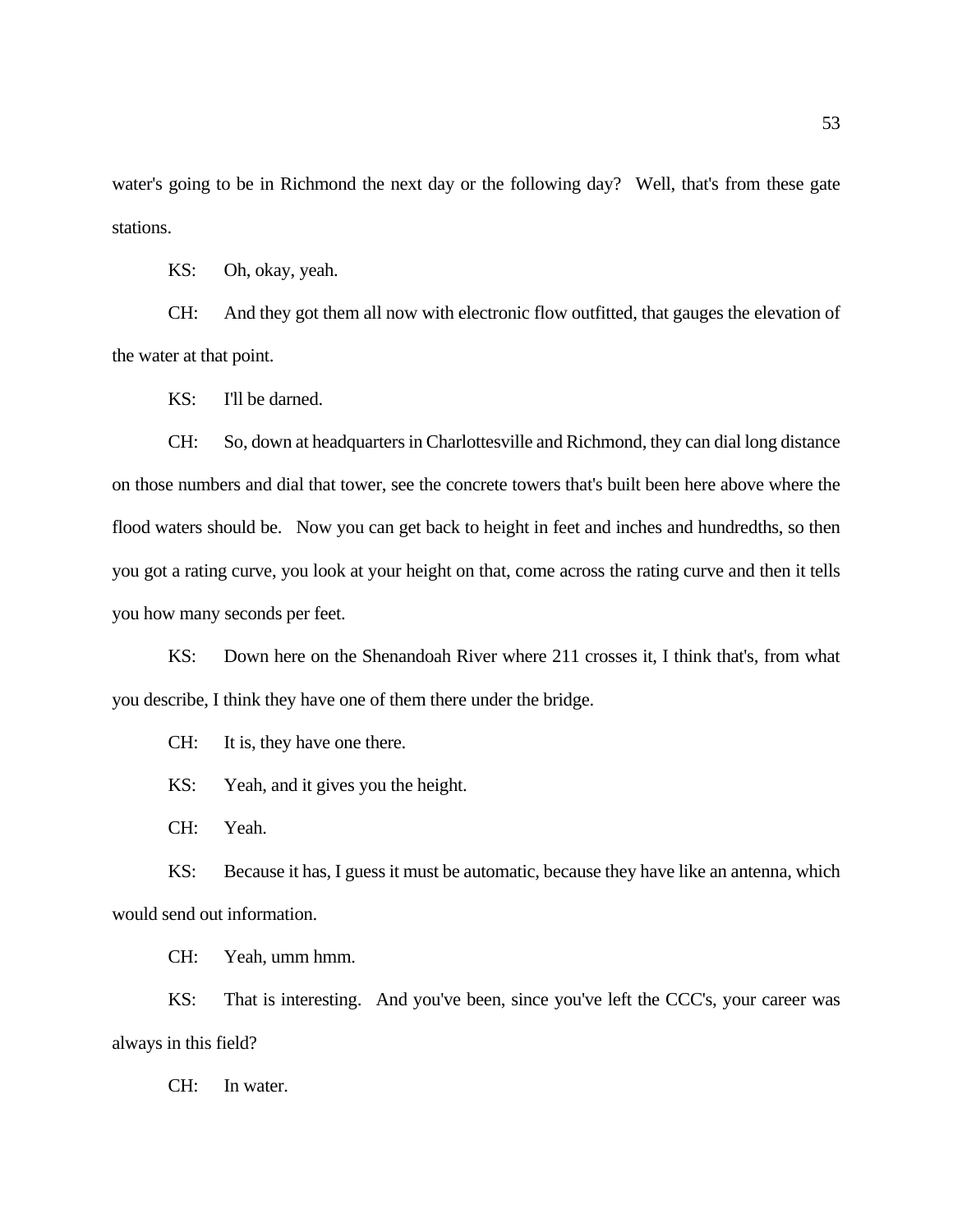KS: In water. And then, what'd you do beyond that?

CH: Well, from there, I went, things was dull. I went to Newport News for about four months. Operating busses and streetcars. (laughs) That's when they had integration. And at night time, it wasn't safe.

KS: Excuse me just a second. And it wasn't safe where you were driving?

CH: On the busses, yeah, I was operating street cars from Buffalo Beach into Newport News. And busses and streetcars all over Newport News. And that's when they had that, moved the blacks to the back.

KS: Oh, it was, oh, segregated then.

CH: So you'd get a lot of them killed, and I know we used to run down to the negro beach and () beach, part of it. Whenever I run that, you had great bags that you carried change in. I always got four or five dollars worth of nickels and put them in the bottom of that, and take that rope and wrap it around my wrist.

KS: Is that to protect yourself?

CH: Someone come at you, you take that bag of nickels, you could knock the pants off of him. So I left there and went to Radford () making powder. See, we was making, during the war, 800,000 pounds of powder a day, and I worked in the water department there.

KS: Okay, this is gunpowder?

CH: Yeah. And I'd never been in a water treatment plant in my life, but I went in there, I was on an inspection, you know, in this building. So when I went in there, got a job as an operator. So I'd copied the plans of the complete water treatment facility, which handled 36,000 gallons of water a minute. Which is pretty good 50-some million gallons a day. So what I done then, I traded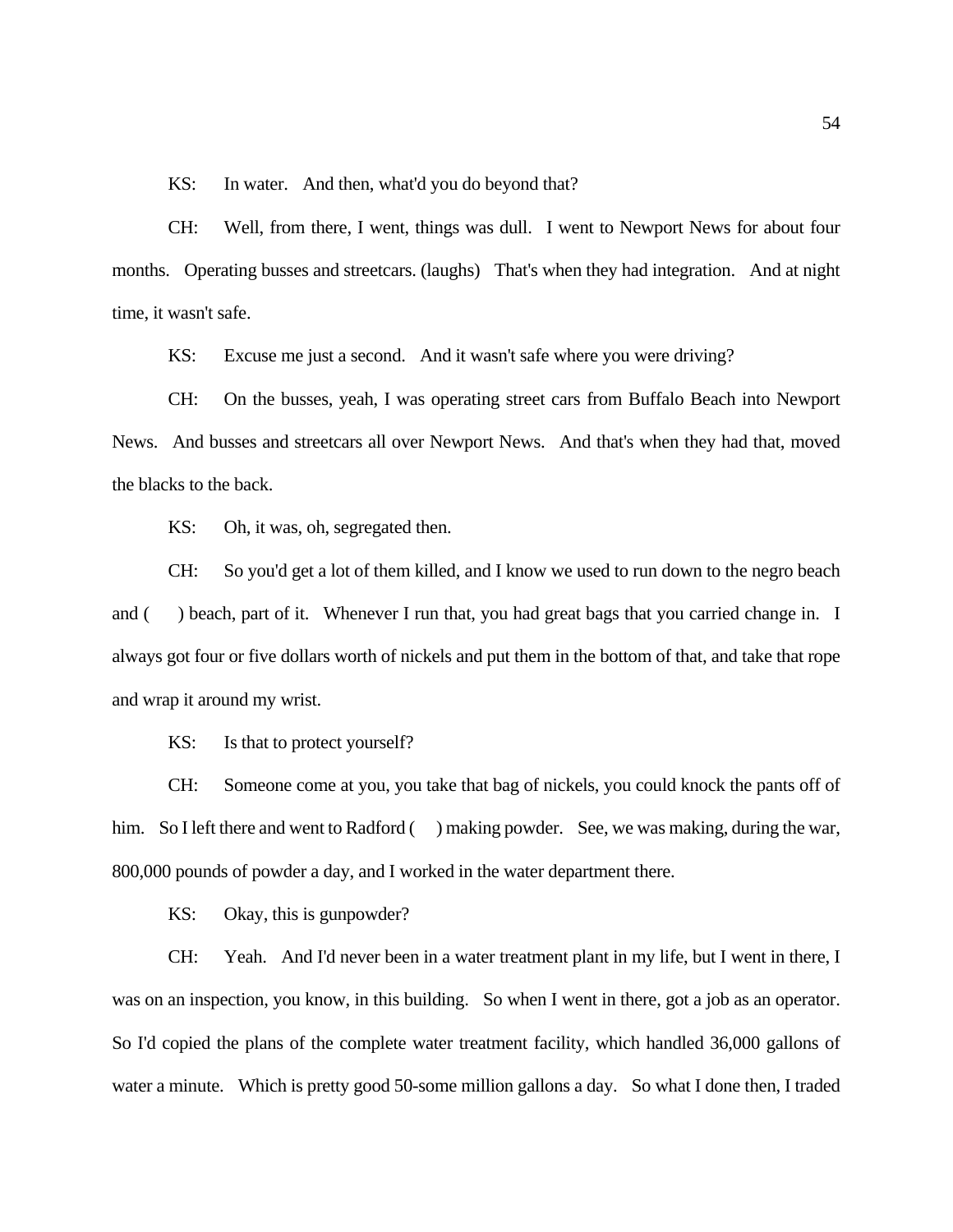my day shift and evening shift for the midnight. 'Cause on the day shift, you had too many boss men. So then I'd taken an ICS course in sanitary engineering and I stayed on up for thirteen months. And go to VPI some, to pick up some stuff.

KS: What's VPI now?

CH: Virginia Polytechnic Institute.

KS: Okay. And you took courses there?

CH: Yeah. And along with this other course, within thirteen months I was made superintendent of all the water and waste treatment at Hercules Powder Company.

KS: Now, did you stay with Hercules until you were up here?

CH: I stayed all through the war.

KS: All through the war.

CH: But at the end of the war, I could have stayed on in the home office, up there, Mr. Seigal and Dickerson wanted me to stay, but the company politics at that particular plant, I didn't fit in it. They had a guy that was going to be made the superintendent over the plant, completely ( ). But all during the war, his people were buying him shotguns, and boats and all that crap, and they come to me to give them money, I said, I'm not paying for my job, I got, I'm working here, I got four brothers in the navy. I'm not working to make () all this crap. So I wasn't good politics. I could have stayed on, () would have protected me () you don't want to work under those conditions.

KS: Then where you'd go after Dupont, then?

CH: At Hercules, I worked.

KS: Hercules, I'm sorry.

CH: Well, I worked with a chemical company in Baltimore, and made water works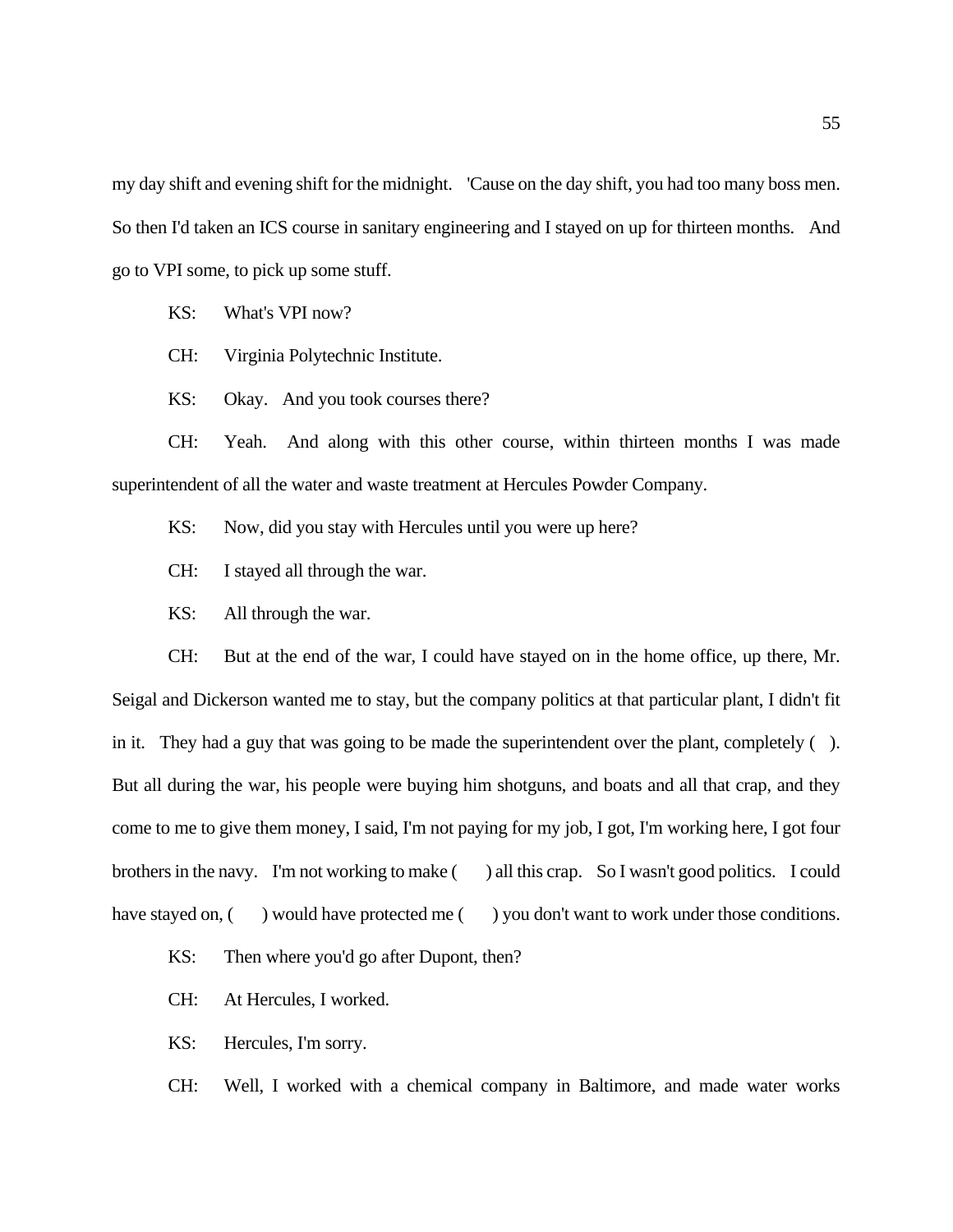chemicals equipment. Activated Alum. I was the chief engineer and sales manager there for about, I went there in '45 and left there in '50. And I traveled the United States, part of Canada, Mexico, and into Cuba a couple times. That's before Castro went in.

- KS: And that, doing water?
- CH: Yeah. Well, I was selling equipment.

KS: Oh, selling equipment.

CH: And chemicals, and trouble shooting.

KS: Oh, I see.

CH: In other words, see, an expert is somebody 50 miles from home. (laughter). Now, in Charlottesville, after I got in Charlottesville,  $($  ) all over the country,  $($ ), you know, as a professional, and a trouble shooter. But at my own town, where I was raised in Charlottesville, I was to come back here as director of utilities, they had to get somebody else in to tell me what to do. So, I mean, I didn't care, but I (). I gained a world of knowledge in water just by going all over the country, you know, to those plants.

KS: Yeah, right on the job.

CH: Yeah. And we knew, I short cut some things, and then I taught at VPI for about twenty years on the summer school for the water works. And 1969 I got the Water Works Man of the Year for Virginia, national award. And I got the state award the same year for sewage.

KS: Now these water works, are these the ones that supply water to communities?

CH: Yeah. And I was always a nut, then, still am, on pollution of your water supplies. I mean, it's ridiculous what they're doing, I mean, it is very few clean streams left. And, I mean, a politician, I've got a little, small plant, and they let him get, he makes a good donation to him and they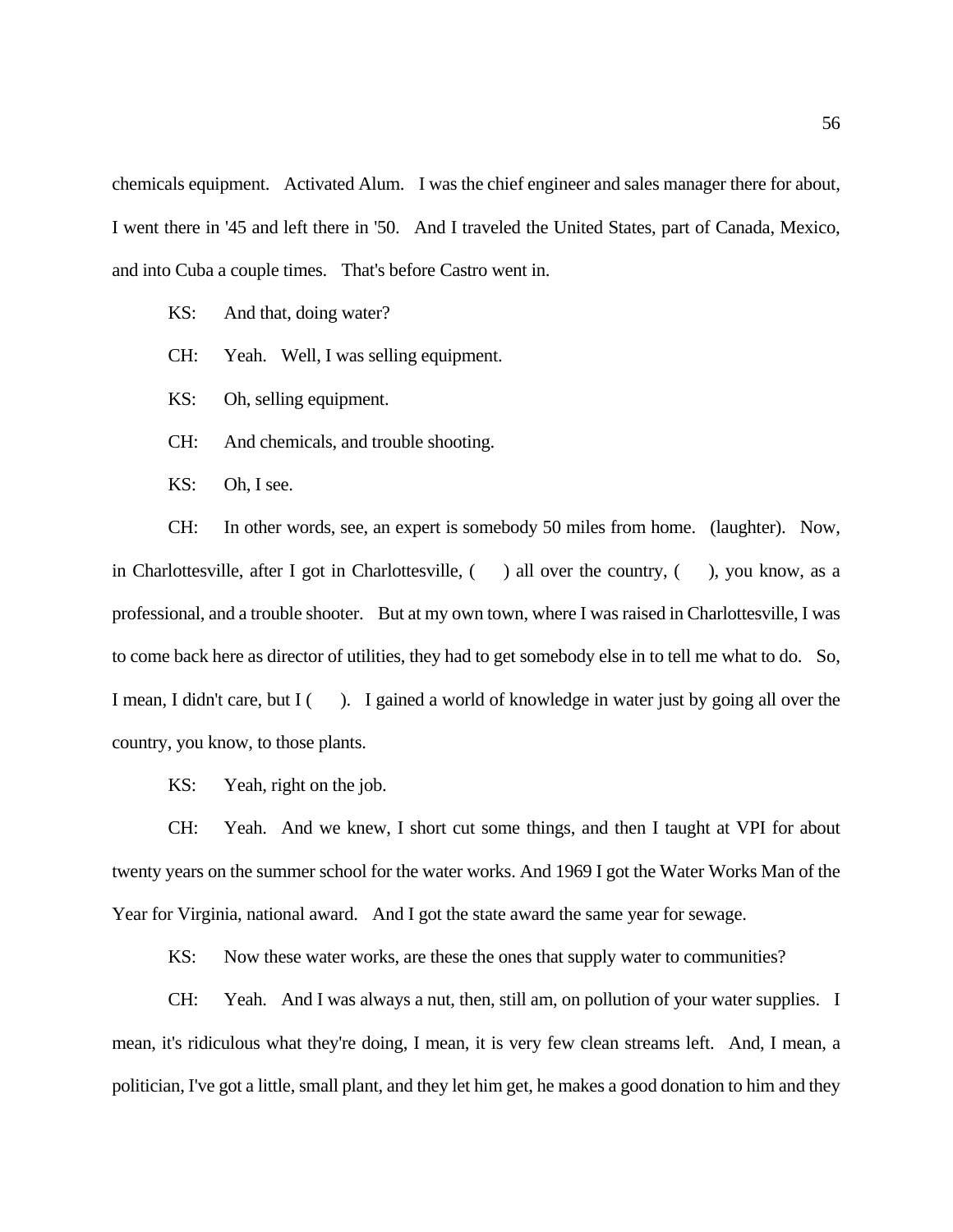let him get by with murder. Well, one case in Charlottesville, this guy had this one drum of this chemical, and let it get away from him during a rain up there, and he killed fish and everything in the river, down the river, for eight miles. Dead. You know, but nobody knew () expected to know that. Politician let him get by with it. So I fought that all the time, and the ACW, I mean the PPN fought me hard, and give me the devil, a radical, and after I left after about three years called me back and wanted to give me a distinguished service award.  $($ )

KS: Yeah. So how'd you, where'd you finish up your career, then?

CH: I retired from Charlottesville in '74, and went down to Gordonsville, Virginia, as a town manager. ( ) hired for, and I stayed there ten years. And it got so your councilmen was retirees and bureaucrats out of Washington. And those guys'll run you nuts. I know why the government's going broke, now, with their dues, so I quit that and went to Myrtle Beach. And tried to get a job down there, they was building a new water plant, but after about two weeks, they wrote me a letter and said that they had a bunch of applicants and I wasn't in the top ten, so I figured the hell with it. And I was talking to Colonel Adams, the head of the state health department, he said, look, tell me who they are, said I'll call them up, said, I can get you the job, I said, no, I ( ). That's when I went to the high school as a security guard.

KS: I see.

CH: Yeah. And I enjoy that more than any job I ever liked.

KS: I'll bet, I'll bet. Well, let me ask you this question. I think this is the time we want to ask it. How do you think the CCC affected your life?

CH: Well, in fact, I was, I didn't know what I was going to be, I had no idea in the world. In other words, I don't know what I'd be, I'm being honest with you.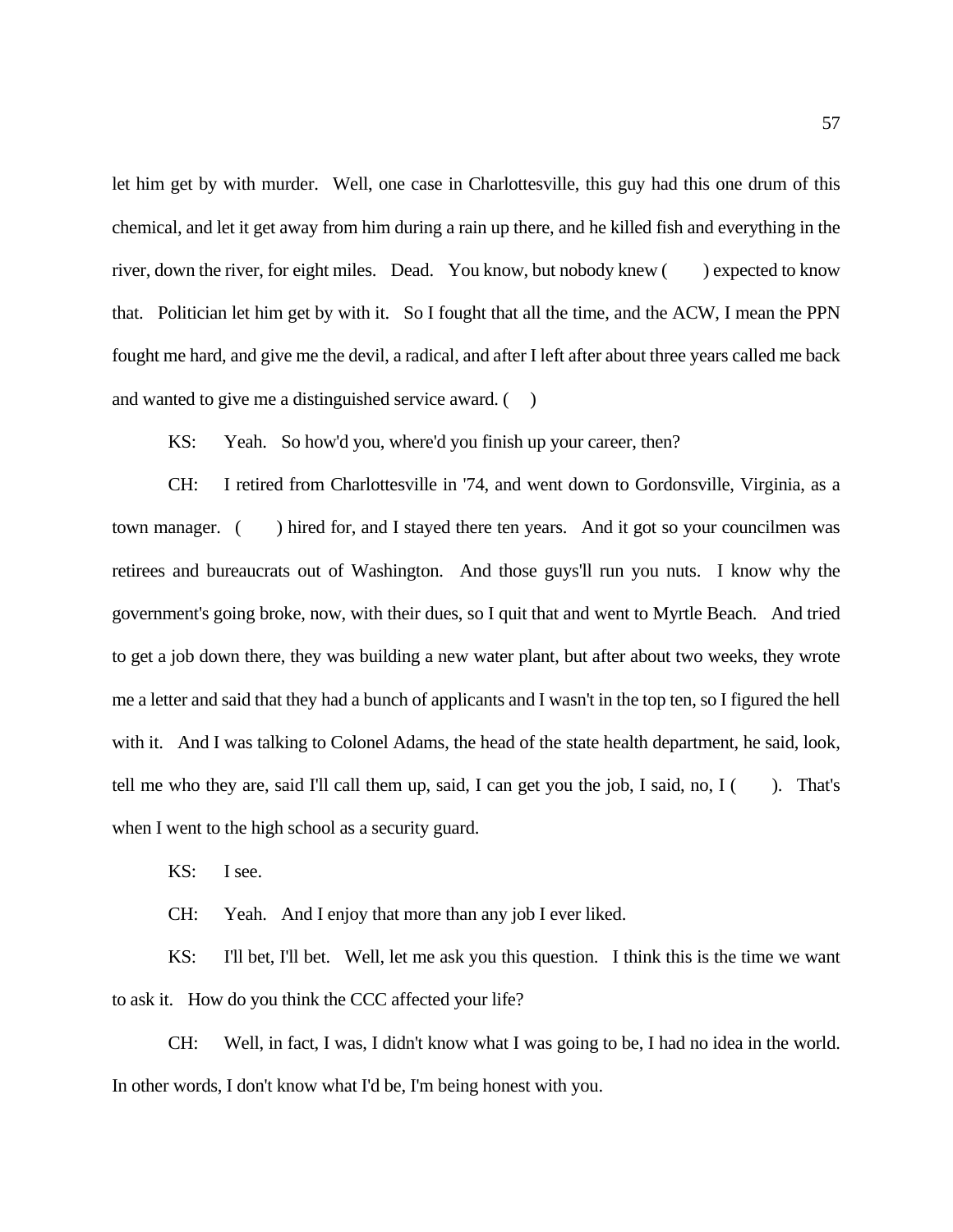KS: If it wasn't for the CCC's.

CH: Yeah. Because I didn't, at that time there wasn't no money and daddy would have, would have sent me to college, probably had to have borrowed the money. And I wouldn't let him do it, because in case I busted out, he'd be paying off the notes, (). The CC camps, I mean, and I know not only me, I know a lot of fellows it's helped. It, I wouldn't have no idea what I, I probably would be in, working on automobiles, or cars or trucks, or something, like a service station job, I imagine.

- KS: What was the last grade in school that you attended?
- CH: Well, I finished high school.
- KS: Finished high school.
- CH: Yeah.

KS: For those days, that was unusual, wasn't it?

CH: I finished high school in '31, yeah, '31, no . . . come on in. (sound of people entering the room) Yeah, '31.

KS: Alrighty. Well, okay, Cecil, I want to thank you for sharing, you know, a part of your life, and for allowing us to interview you, and of course for your contributions to Shenandoah National Park.

[tape stops, then restarts]

KS: Okay, we're going to informally continue this interview. What we have is a company photo of the boys here at Skyland. And Cecil's going to identify some for us.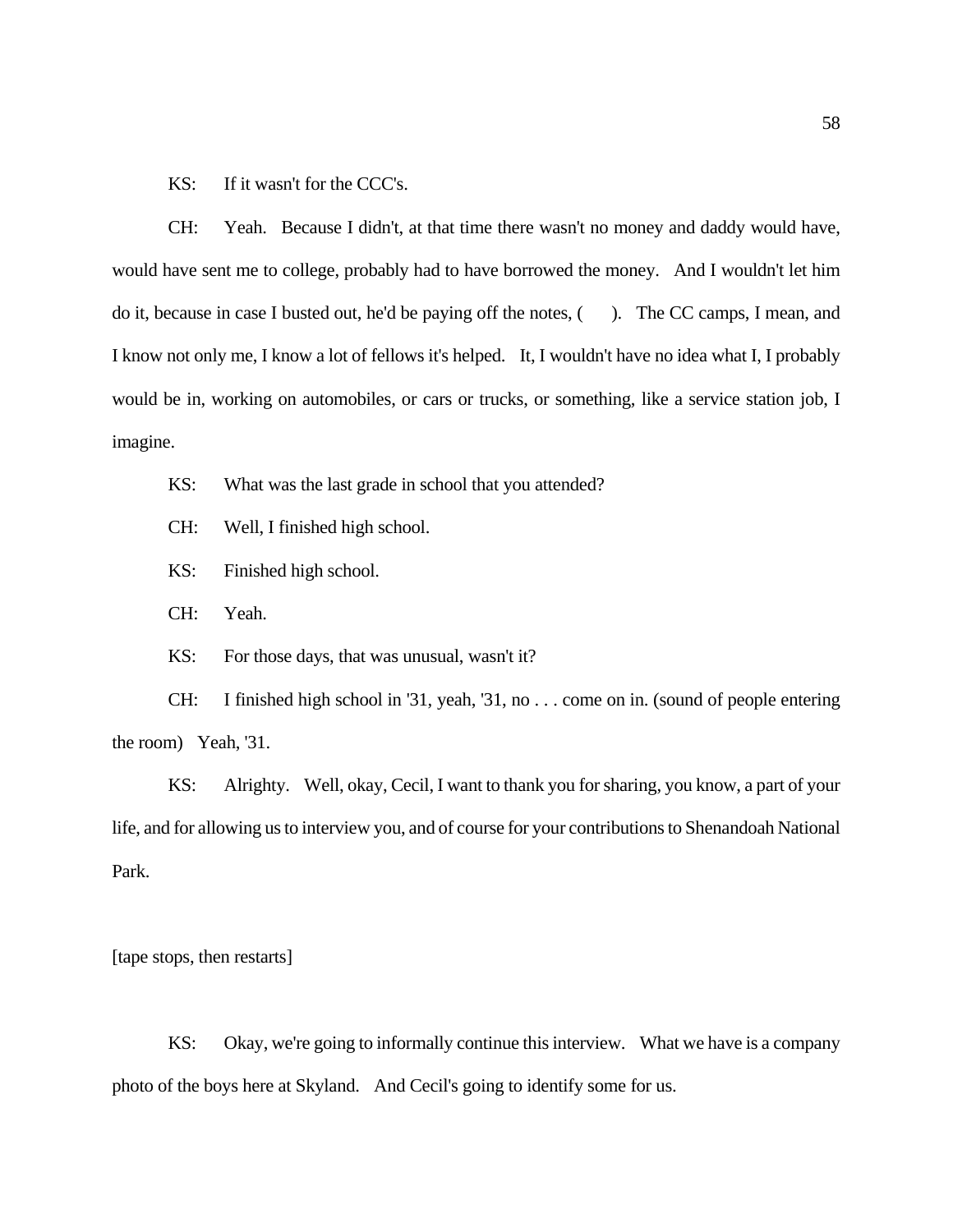- CH: That boy there is Richards--
- KS: Okay, now, wait a minute.
- CH: He's from, he's from down--
- KS: Richards?
- CH: Yes, down around Stanley, Virginia.
- KS: Okay, let me, let me mark that so we can, keep it . . . now, what's his name again?
- CH: Richards, R-I-C-H-A-R-D-S.
- KS: His last name?
- CH: I don't know.
- KS: That was his last name, Richards.
- CH: Yeah, mmm hmm.
- KS: Who's that now? Point him out for me, please.
- CH: Right here.

KS: Okay, let me stick that there. Now, just put this here. Now, this piece of paper here, James Batman, who's James Batman, now?

CH: He's one of the, I don't see him, I see him right here, I think, I believe. Now this, now this is pointing to Stipes, so that's Stipes, there, he's the sergeant. Over there is Stipes.

KS: S-T-I-P-S, right?

CH: Yes.

KS: And what was his first name?

- CH: Odell. I believe it was Odell Stipes.
- KS: Odell. Okay.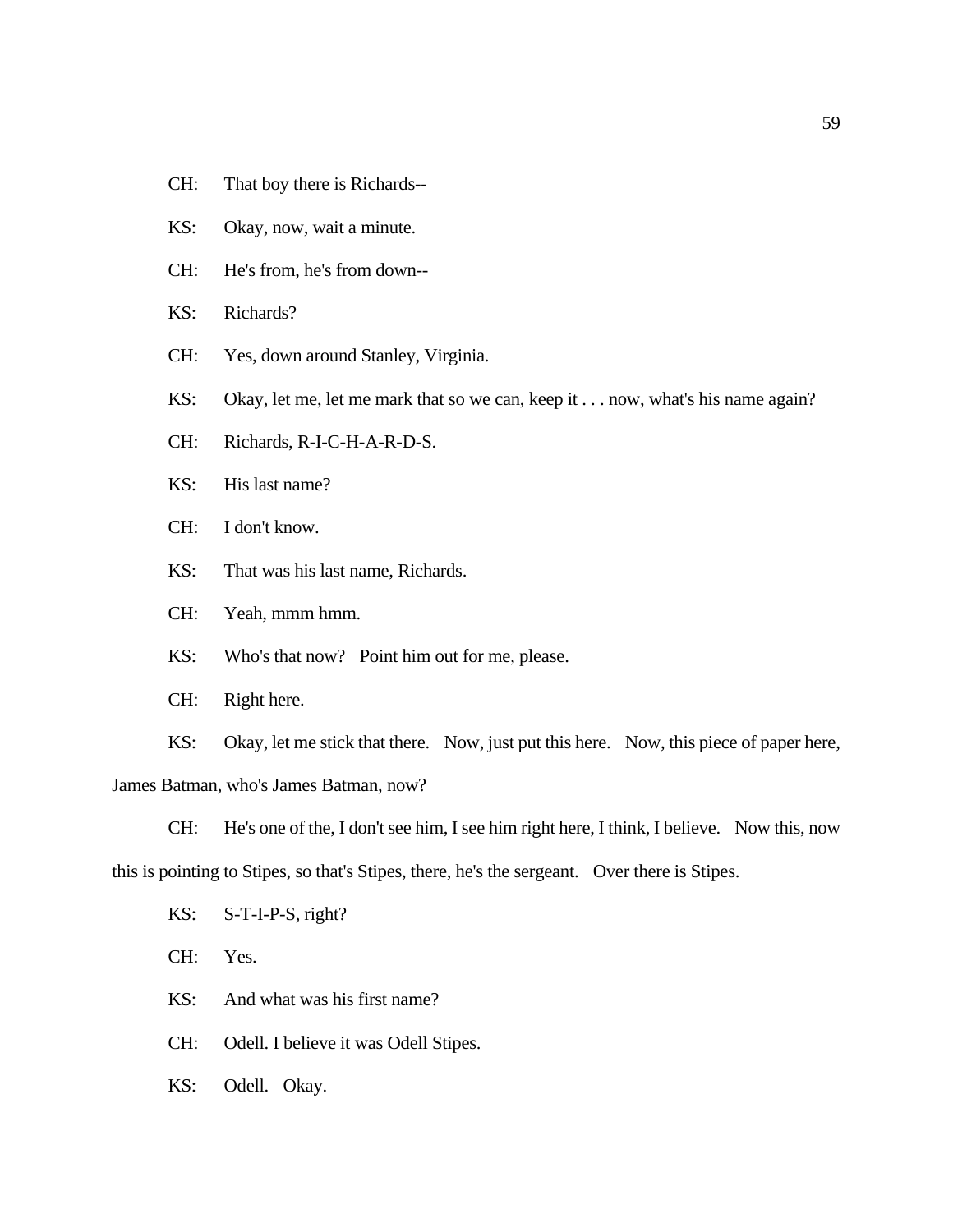CH: And this is Captain Murphy.

KS: Okay. Okay, let's put this right here, that's Captain Murphy, okay. God, you know a lot of them!

CH: I don't know these guys here.

KS: Jim Burner is right here. Now, I see here, in this picture, you had a band?

CH: Yeah.

KS: Was it a good one?

CH: A drum and bugle, fife, drum and fife.

KS: Okay, drum and fife corps.

CH: This one right here, Branham, James Branham. I'm thinking my memory's still pretty good.

KS: Help me with the spelling on that. B-

CH: B-R-A-N-A-H-A-M, Branham, B-R-A-N-H-A-M, Branham. B-R-A-N-H-A-M.

KS: N-H-A-M. Okay.

CH: Right here.

KS: That's not too bad. Did you ever get involved with any of the sports that they had,

you know, in camp?

CH: No, we had a football () I wasn't much on sports up there.

KS: Okay. Did you follow any of the teams?

CH: No.

KS: No, okay. Now, how long were you in the, how long were you in the CCC before, when this picture was taken? Now this was taken, August '34.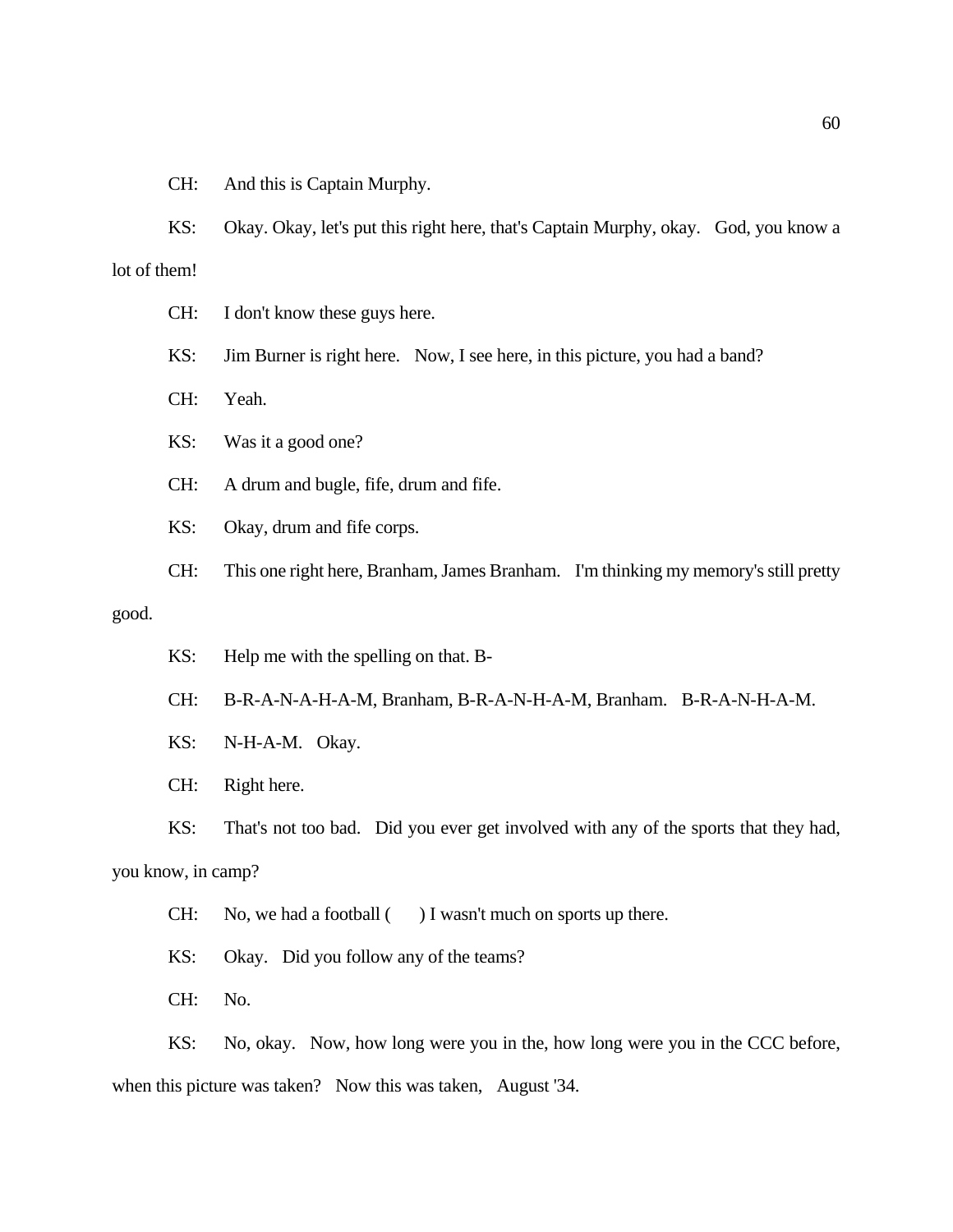- CH: I'd been in there just about a year.
- KS: Uh huh.
- CH: I went in in '33.
- KS: Umm hmm.
- CH: I was the one ( ).
- KS: You must have been in one of the first groups, then.
- CH: Second group.
- KS: Second group in.
- CH: I know all the faces, I can't think of their names.
- KS: Yeah.
- CH: Yeah. That one there, you know that one is Ed Wilkerson.
- KS: Who?
- CH: Ed Wilkerson. W-I-L-K-E-R-S-O-N.
- KS: W . . .
- CH: I-L-K-E-R-S-O-N.
- KS: Wilkerson. And that's right . . .
- CH: That's it, right here.
- KS: Right here.
- CH: The bald headed () right here.
- KS: This guy right here.
- CH: Umm hmm.
- KS: I got that.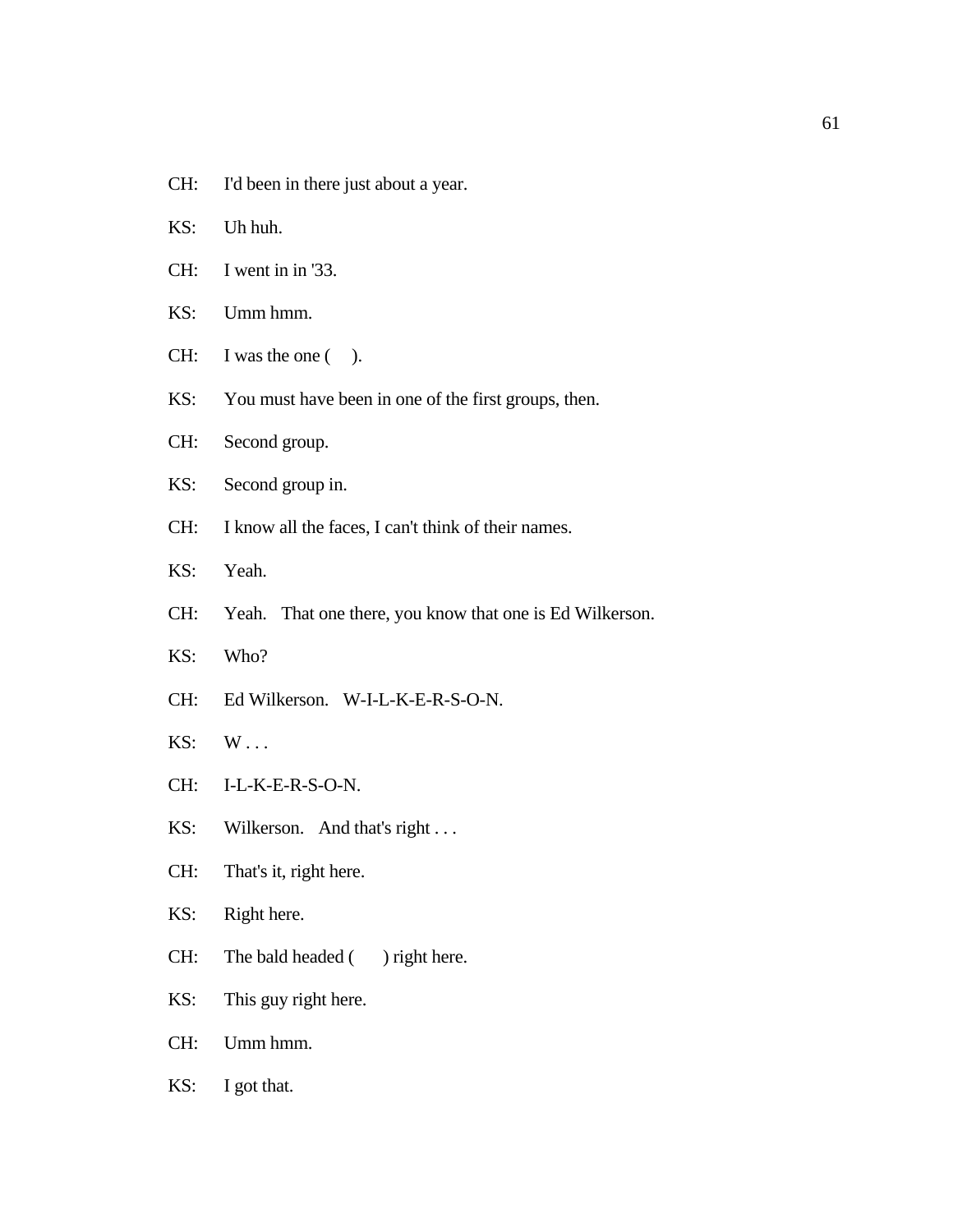CH: If I had had the list, you know, of the names, you know, of the enrollees--

KS: You could put them there?

CH: I could--

KS: You know that's one thing we don't have, we don't have any of those at all. That's why I like to collect the names. It's nice to put a name with a face.

CH: Trying to find one more, () who worked in my crew, Jimbo Middleton, but . . . Right here, Ed Collier.

KS: Okay, where was he from? Was he local?

CH: Stanardsville.

KS: Stanardsville. What I'll do, I'll get this all worked out . . .

This fellow here, he just donated this to the, to the Park, this fellow here. Okay, that's very good.

[tape stops, then starts again]

KS: Now what were you saying about, what were you saying about the mountain people setting the woods on fire?

CH: They'd set, yeah, they'd set the fires out, in order to get the work. They'd pay them for fighting fire.

KS: And so they would set fires so they would have some work to do.

CH: Yeah, you could get, like a mountain, right down on Little Stony Man, they got that one out, another one's going over there between there and Big Meadows. So they got that one and there's another one going. I believe they caught some of them there. One of the men had a copper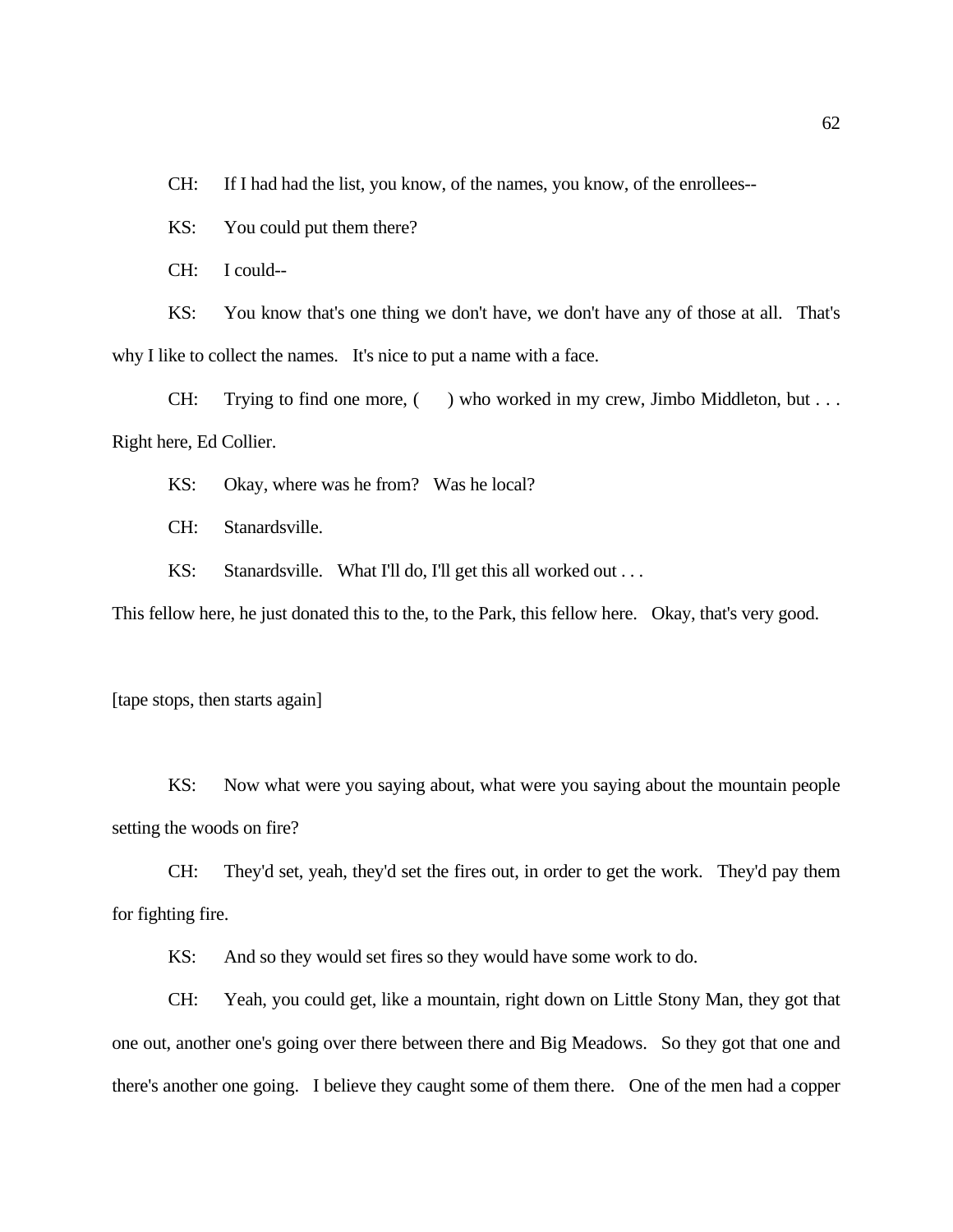still and he had another ( ) big apple butter kettle, and he'd take his whisky barrel and saw it in half ( ), put that over the, an apple butter kettle. Then put the mash around it, and make some moonshine on that. It was against the law to have a still with a worm on it.

KS: That's the coil, right?

CH: Yeah.

KS: Yeah, it still is. They do catch boys down here once in a while with moonshine.

CH: Well, these bird watchers and () guys, flying with wings, and a lot of the people just sight-seeing from the air, it's fun. Down there where I'm at now, they're hunting marijuana.

KS: Yeah, they come in with military planes, now.

CH: For marijuana?

KS: Helicopters. And I think they can pick them up on ultraviolet, infrared or some sort of a scope.

CH: See, they can see that marijuana's color. It's a distinct different color.

KS: Yeah, well, I hear that one of the popular things to do is just to, here, this is done for your signature. You can look it over if you like. They, they like to plant them in the middle of corn fields, so that you can't see them, but I bet you can see them from the air. And that's your address, I wrote it there for you. My signature's here, and then when you're ready, you can sign right there. And I will send you a copy of this.

 $CH:$  ( )

KS: Oh, yeah, we want you to have a copy.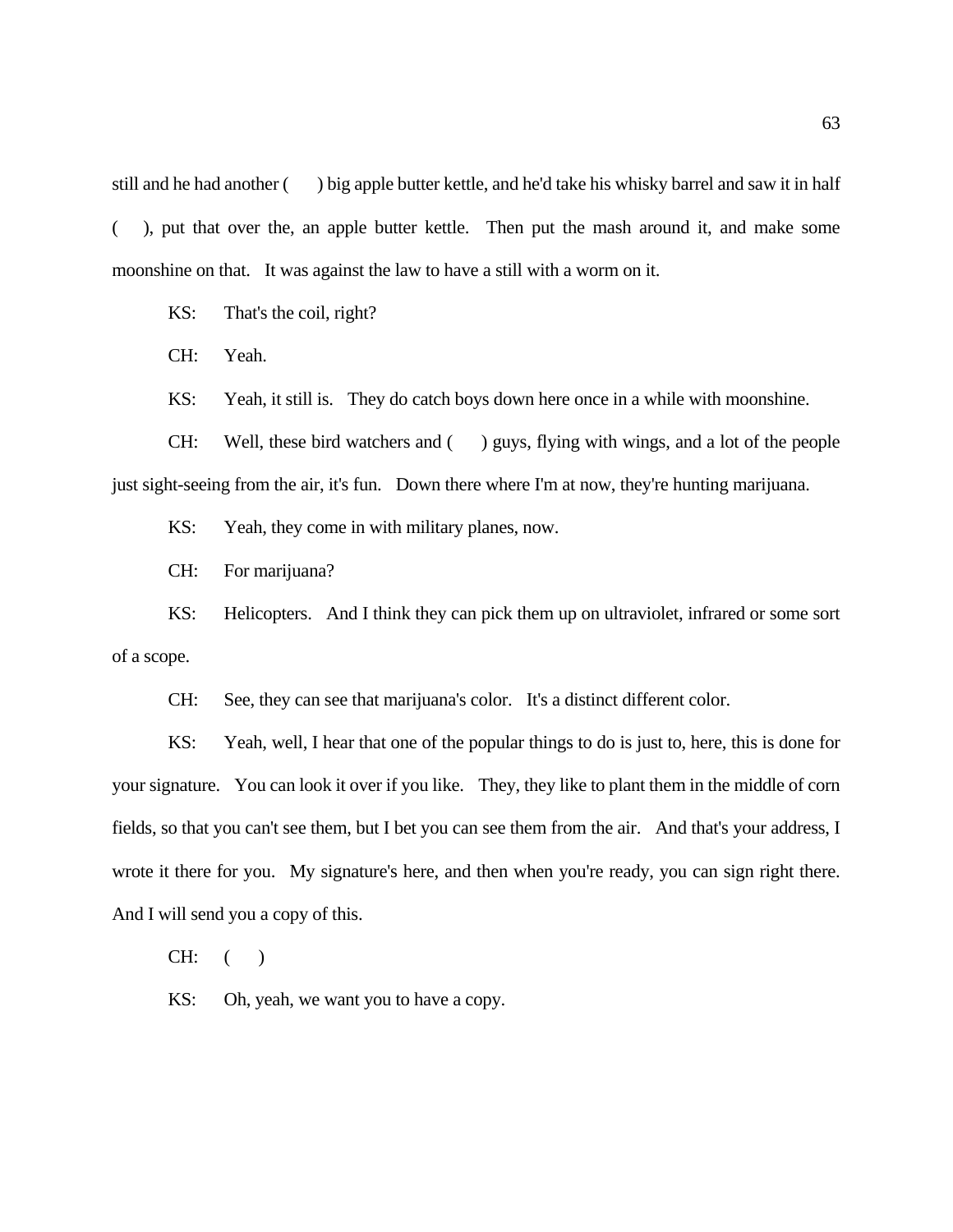END OF INTERVIEW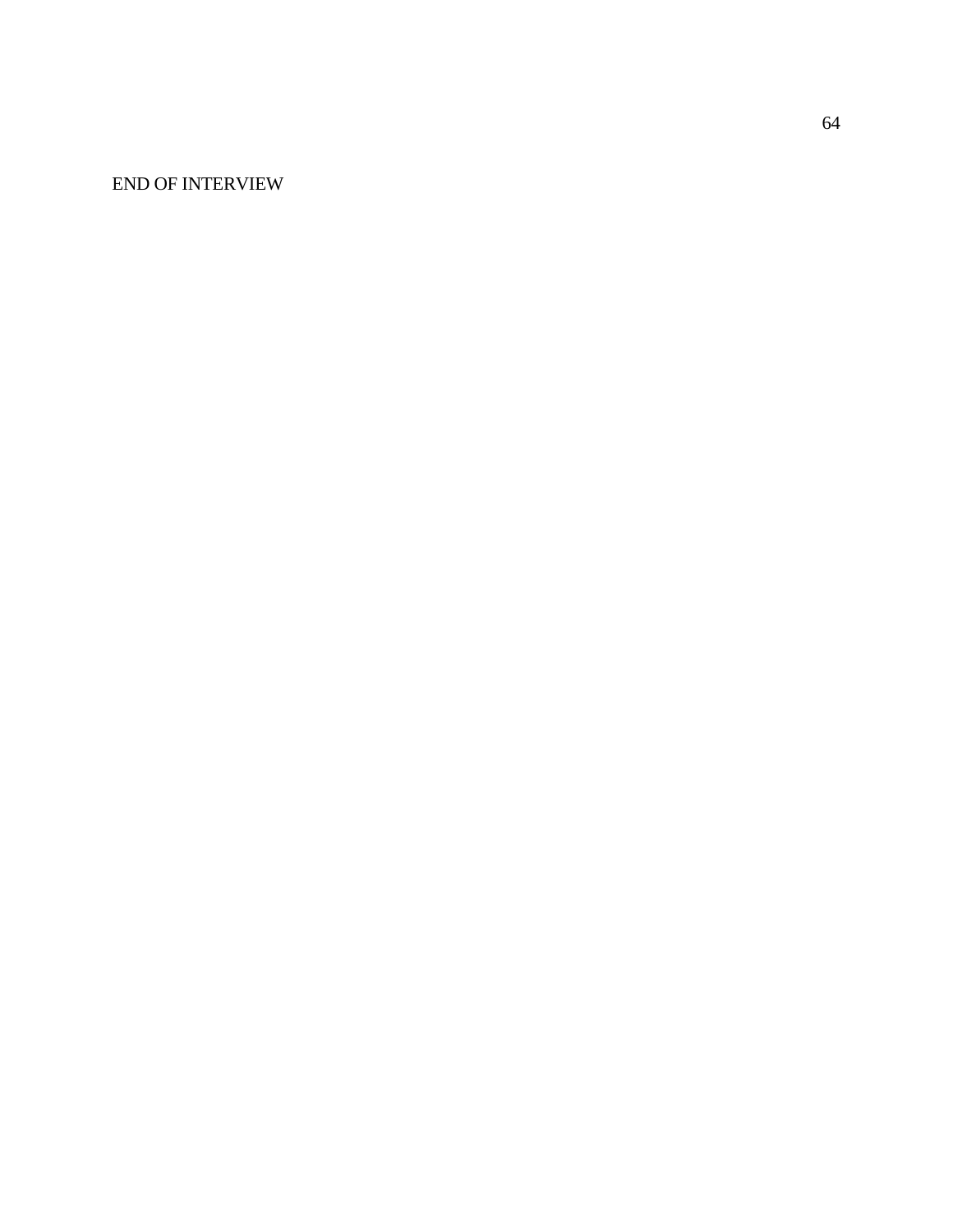Interview

with

# CECIL GLENWOOD HANEY

October 28, 1997

Interviewer: Ken Steeber

Transcribed by: Joy K. Stiles

Shenandoah National Park

Luray, Virginia

Original manuscript on deposit at Shenandoah National Park Archives

**NOTICE:**

**The material contained in this oral history may only be used for professional and genealogical research, park interpretive and educational media, and brief quotations in nonprofit commercial**  **publications.**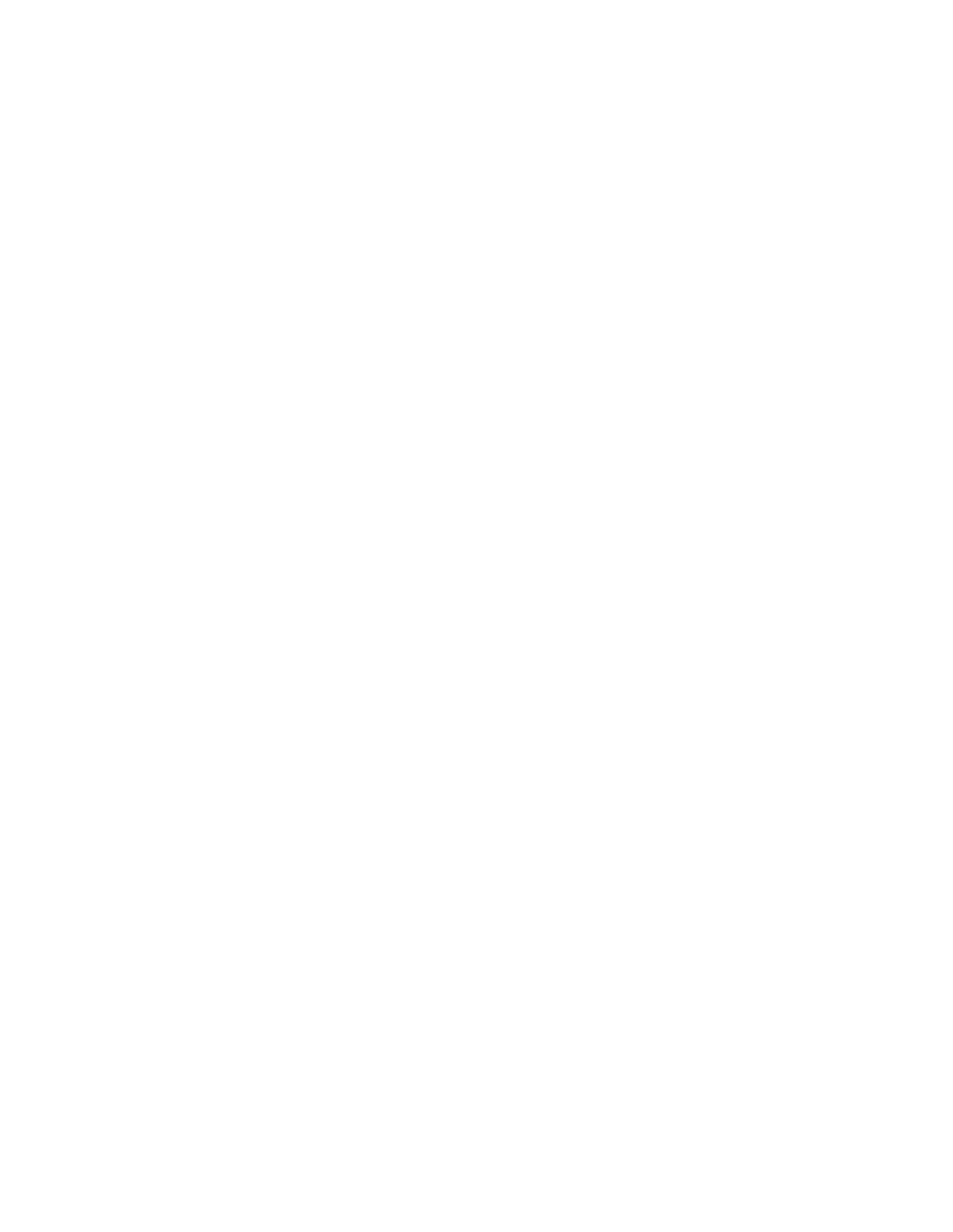# **INDEX**

Interview with

# CECIL GLENWOOD HANEY

October 28, 1997

Interviewer: Ken Steeber Transcribed by: Joy K. Stiles

Shenandoah National Park Luray, Virginia

Original manuscript on deposit at Shenandoah National Park Archives

**NOTICE:**

**The material contained in this oral history may only be used for professional and genealogical research, park interpretive and educational media, and brief quotations in nonprofit commercial publications.**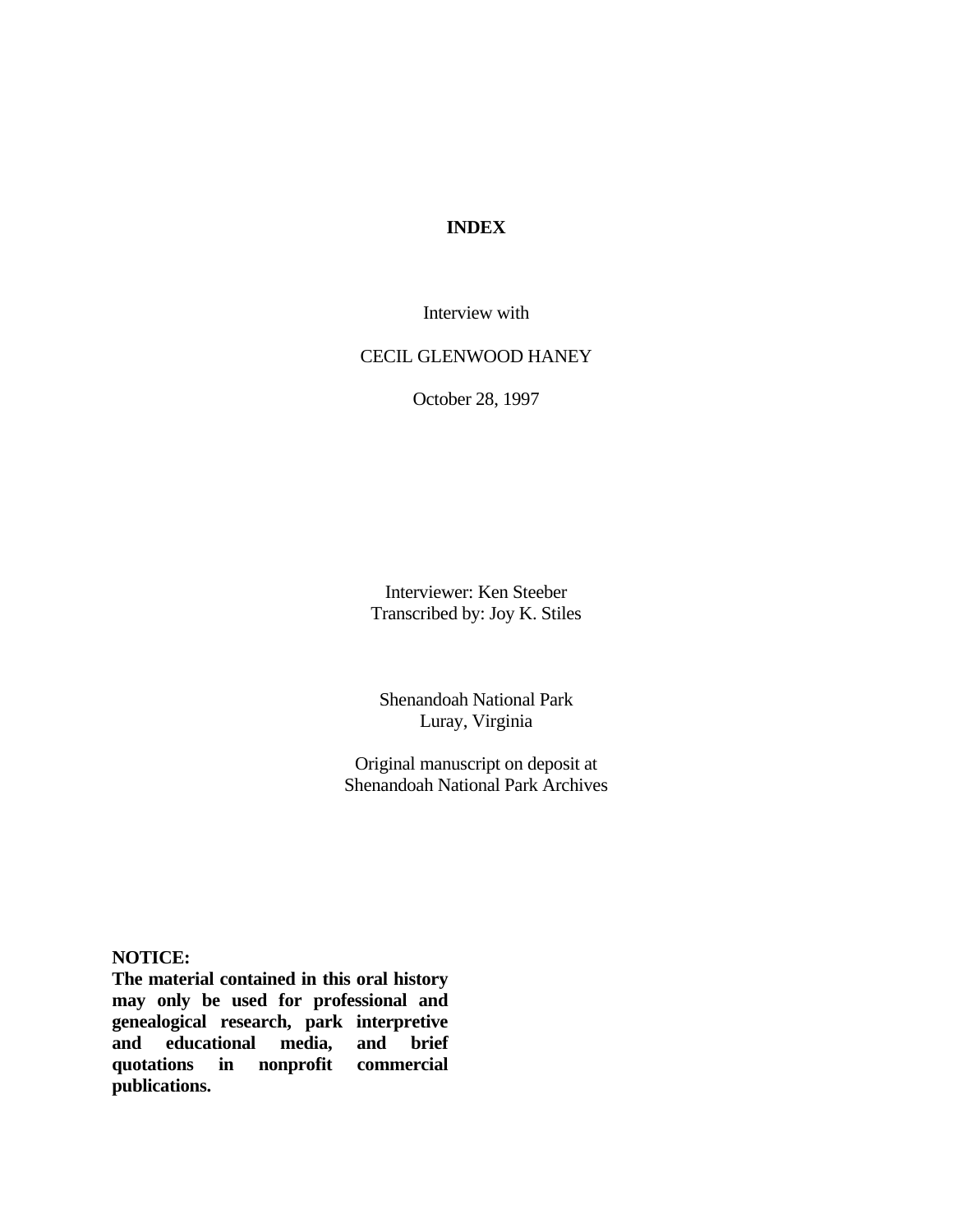# **INDEX**

#### Tape 1, Side A:

Cecil Haney is a former Civilian Conservation Corps enrollee stationed in Shenandoah National beginning in October, 1933, and serving almost five years. His primary job was developing water sources for developed areas in the Park, from the Piney River area south to Swift Run Gap at Route 33. Haney was first enrolled as a regular CCC worker, then continued work as a Local Experienced Member (LEM). He also served another 15 month appointment under an assumed name.

Haney was assigned to Camp NP-1, Skyland. In the second group of CC boys brought to Shenandoah, he was initially barracked in a tent the first winter. He reminisces about winter, living in a tent and describes the exact location of the Skyland camp, near where George Pollock held his "indian pow-wows". Haney talks about ways enrollees earned extra money by keeping barracks stoves going through the night and by cutting hair. Enrollees who went AWOL are reviewed, which leads to comments about camp food and a strike conducted by enrollees protesting a new cook. Haney didn't feel there was much friction between Virginia and Pennsylvania enrollees, and while acknowledging inter-camp rivalry, he feels this portrayed a deep loyalty the boys possessed. Haney took advantage of educational classes offered, but felt he learned more through on-the-job training.

Haney was initially assigned to a crew removing dead chestnut trees in the Big Meadows area but had friends from the Geological Survey request his transfer to their water works crew. This crew, made up of enrollees from all camps, identified water sources and developed those that could serve developed areas. Haney describes this work. He also worked a few weekends on a crew gathering dead chestnuts from Whiteoak Canyon and splitting them by hand for use as rails at Gettysburg National Military Park. Labeling it the worst job he had in the CCC, Haney tells of walking the telephone line from Big Meadows down to Criglersville, checking the line in preparation for Roosevelt's speech at the dedication of the Park on July 3, 1936. Overall, Haney feels the CCC performed quality work with pride.

Haney was in charge of taking weather readings at Big Meadows for about three years. He then tells of CCC boys, himself included, making extra money by going down to Swift Run or Panorama, getting in tourists' cars, and using their CCC pass to get the car onto the Drive, which was still not officially open to the public. He relates a rumor that Skyline Drive and it's overlooks were being built as gun emplacements to defend the United States from Nazis during World War II.

Haney touches on wildlife present in the Park, then gets into a discussion of former mountain residents he knew. Moonshine is discussed, with Haney concluding that the vast majority of mountain residents were honest, dependable people.

Haney fields some specific questions on diverse topics submitted by current field rangers, including the chestnut "ghost" forest, glider plane flights at Big Meadows, cattle grazing, and meadow management. He then talks about his career following the CCC and then concludes the interview identifying a number of enrollees in a 1934 photograph of the CCC company at Skyland.

End of interview.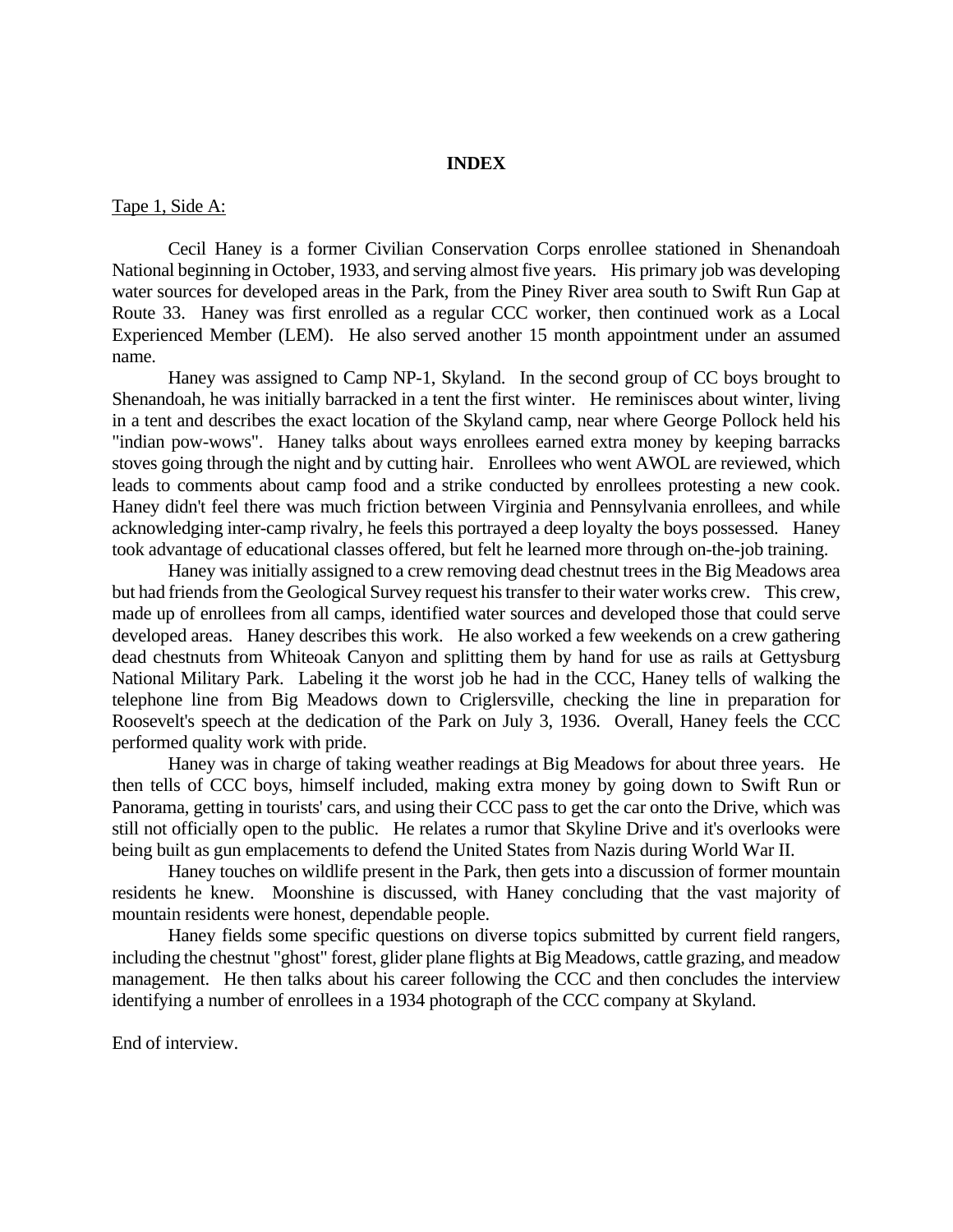# Key words:

|                           |          |           | 33-34                             |           |         |
|---------------------------|----------|-----------|-----------------------------------|-----------|---------|
| Adams, Mr.                |          | p.19      | moonshine                         | p.38,42-  |         |
| Appalachian Trail         |          | p.39      |                                   | 43,45,64  |         |
| Baptist church            | p.46     |           |                                   |           |         |
| Batman, James             | p.61     |           |                                   |           |         |
| bear                      |          | p.36      | mountain residents                | $37-49,$  |         |
| <b>Big Meadows</b>        |          |           | 64                                |           |         |
| p.24,25,                  |          |           | Pennsylvania boys                 | $p.15-17$ |         |
| 32,44,48,51               |          |           | Pinnacles barracks                | p. 4      |         |
| Blanchard, Mr.            | p.18     |           | rivalries                         |           | p.16-17 |
| Branham, James            |          | $p.61-62$ | road gang                         |           | p.19,30 |
| Broyles, Jim              |          | p.37-38   | rock walls                        |           | p.20    |
| Burner, Jim               |          | p.61      | rumors                            |           | p.35    |
| Camp Hoover               | p.28,44, |           | sawmill                           |           | p.49    |
|                           | 50       |           | sports                            |           | p.62    |
| cattle                    |          | p.51      | strike, going on                  |           | p.14    |
| <b>CCC</b>                |          |           | telephone line repair             |           | p.27    |
| Articles of War           |          | p.16      | tents                             |           | p. 8    |
| <b>AWOL</b>               |          | p.12-13   | water system development p. 4,18, |           |         |
| band (music)              |          | p.61      |                                   | $21 - 26$ |         |
| basic training            |          | $p. 6-7$  | weather station                   |           | p.32    |
| Camp No.1, Skyland        |          | p. 7,17,  | winter                            |           | p. 8-9  |
|                           |          | 39,60     | wood stoves                       |           | p. 9,11 |
| Camp No.2                 | p.19,25, |           | Civil War                         |           | p.35    |
|                           | 32,49,51 |           | chestnut trees                    |           | p.20,   |
| Camp No.3                 | p.19,24, |           |                                   | 26-27,48  |         |
|                           | 52       |           | Christian's speakeasy             | p.43      |         |
| Camp No.10                |          | p.23      | church                            | p.41,46   |         |
| Camp No.12                |          | p.19      | Collier, Ed                       |           | p.63    |
| chestnut tree removal     |          | p.20-     | Cook, Lieutenant                  |           | p.13    |
| 21,                       |          | $26 -$    | <b>Crescent Rock</b>              | p.10-11,  |         |
| 27,48-49                  |          |           |                                   | 26,49     |         |
| discipline                |          | p.12      | Dark Hollow                       |           | p.37,52 |
| education opportunities   |          | p.17-18   | Dean Mountain picnic area         |           | p.24,44 |
| enlistment                |          | p. 2      | deer                              |           | p.36    |
| fire watch, fire fighting |          | p.37,64   | Dodson, Della (Mrs. Skylar)       | p.40-41,  |         |
| food                      |          | p.13-15   |                                   | 46        |         |
| guard duty                | p.11     |           | Dupont family                     | p.49-51   |         |
| hygiene                   |          | p.17      | Episcopal church                  |           | p.43,47 |
| local exper. member (LEM) |          | p. 4      | fire fighting                     | p.64      |         |
|                           |          |           | Fort Belvoir                      |           | p. 6-7  |
|                           |          |           | Fort Humphries                    |           | p. 6-7  |
| money                     |          |           | Fort Meade                        |           | p.14    |
| p.11,13,                  |          |           | Franklin Cliffs                   | p.35,44   |         |